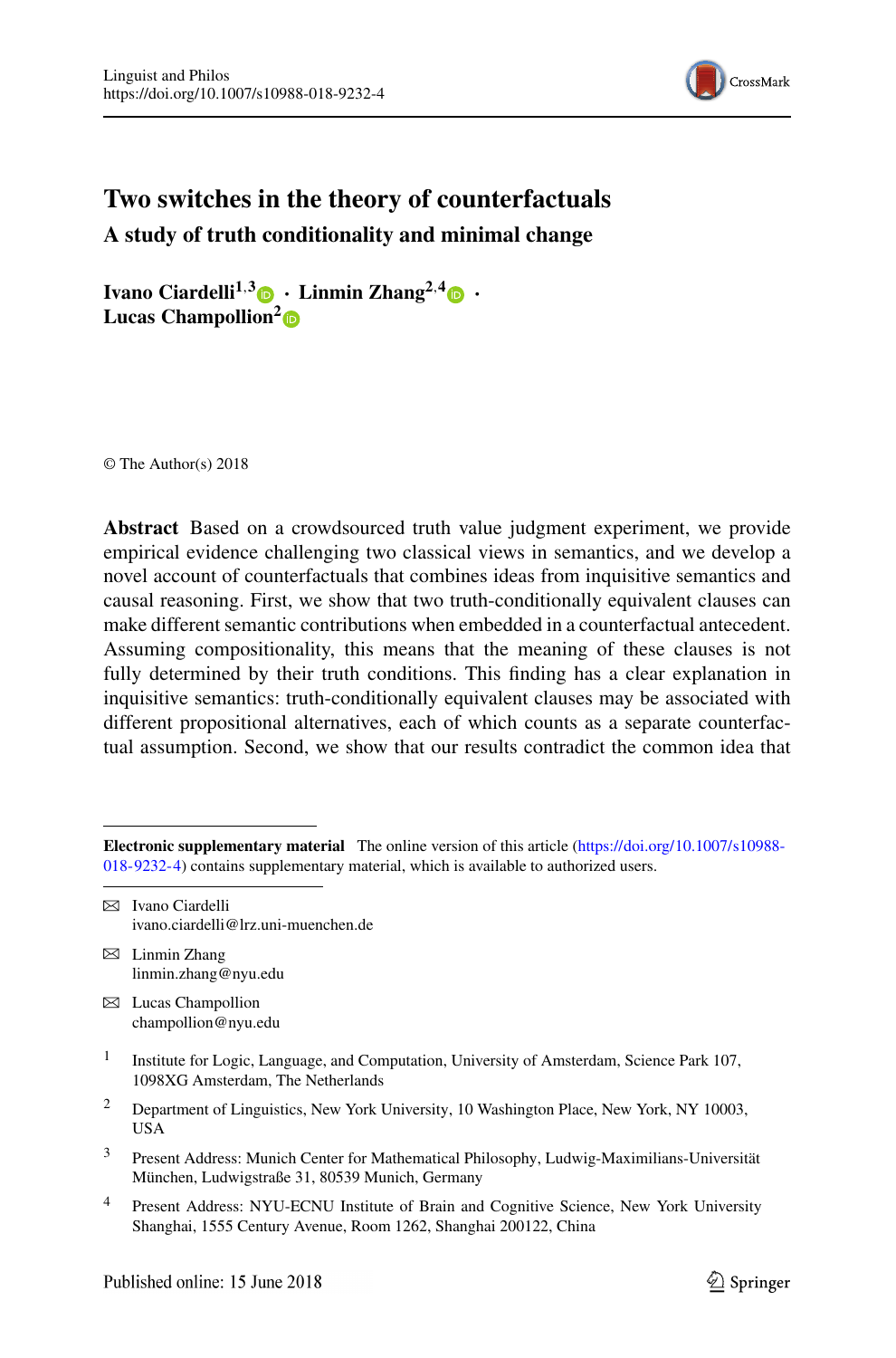the interpretation of a counterfactual involves minimizing change with respect to the actual state of affairs. We propose to replace the idea of minimal change by a distinction between foreground and background for a given counterfactual assumption: the background is held fixed in the counterfactual situation, while the foreground can be varied without any minimality constraint.

**Keywords** Counterfactuals · Experimental semantics · Crowdsourcing survey · Disjunctive antecedents · Inquisitive semantics · Minimal change semantics · Ordering semantics · Causal reasoning

# **1 Introduction**

Imagine a long hallway with a light in the middle and with two switches, one at each end. One switch is called switch *A* and the other one is called switch *B*. As the wiring diagram in Fig. [1](#page-1-0) shows, the light is on whenever both switches are in the same position (both up or both down); otherwise, the light is off. Right now, switch *A* and switch *B* are both up, and the light is on. But things could be different…

<span id="page-1-1"></span>Which of the following counterfactual sentences are true in this scenario?

- (1) a. If switch *A* was down, the light would be off.  $A >$  OFF b. If switch *B* was down, the light would be off.  $B >$  OFF
	- c. If switch *A* or switch *B* was down, the light would be off.  $\overline{A} \vee \overline{B} >$  OFF
	- d. If switch *A* and switch *B* were not both up, the light would be off.  $\neg(A \land B) >$  OFF
	- e. If switch *A* and switch *B* were not both up, the light would be on.

 $\neg(A \land B) > ON$ 

This simple empirical question bears on two fundamental issues in semantics, namely, the nature of sentence meaning and the interpretation of counterfactuals. Motivated by experimental results, this paper challenges classical views on these two issues and develops a novel account of counterfactuals, which combines ideas from inquisitive semantics and causal reasoning.

For the sake of readability, throughout the paper we refer to the sentences in [\(1\)](#page-1-1) by the mnemonic labels that appear next to them. These labels are based on the



<span id="page-1-0"></span>**Fig. 1** A multiway switch

 $\textcircled{2}$  Springer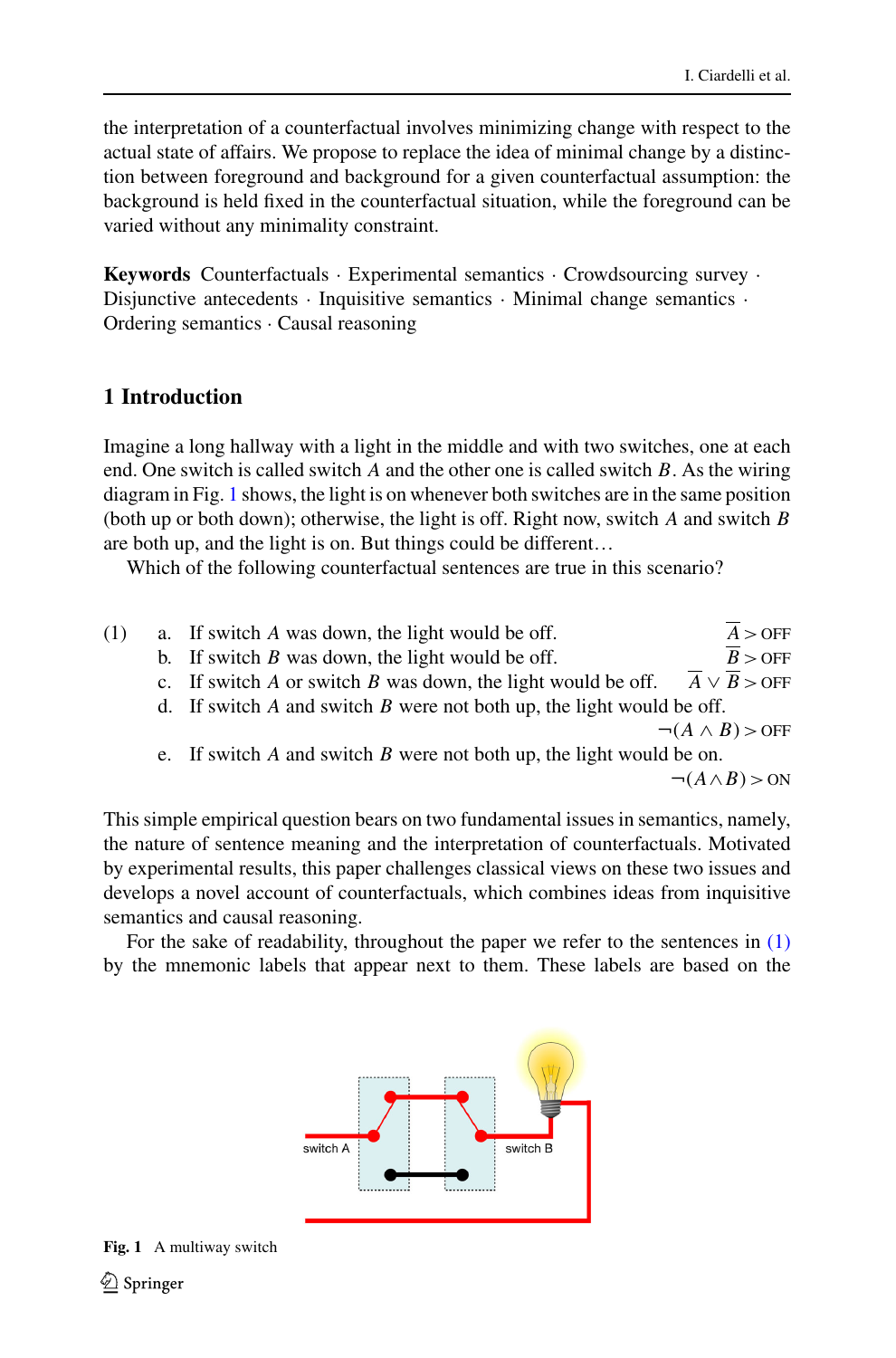following conventions: A and  $\overline{A}$  stand respectively for '*switch A is up*' and '*switch A is down*', and similarly for switch *B*. We use the standard logical notations  $\neg$ ,  $\wedge$ ,  $\vee$ for negation, conjunction, and disjunction, and  $>$  for the counterfactual conditional construction. We take  $>$  to have lower precedence than other operators; thus, for example,  $\overline{A} \vee \overline{B}$  > OFF should be read as  $(\overline{A} \vee \overline{B})$  > OFF. In later sections, we will assume that these representations correspond to the logical forms of these sentences, at a suitable level of abstraction.

### **1.1 The nature of sentence meaning**

The first issue we investigate is the relation between sentence meaning and truth conditions. There are two views on this issue. The textbook view is that truth conditions completely determine meaning: "To know the meaning of a sentence is to know its truth conditions" (Heim and Kratze[r](#page-42-0) [1998:](#page-42-0) p. 1). In the standard intensional semantic framework, this view is implemented by representing the meaning of a sentence as a set of possible worlds—the set of those worlds in which the sentence is true.

An alternative view is that the meaning of a sentence carries some extra structure beyond what is needed to capture its truth conditions, and that the notion of sentential meaning is therefore more fine-grained than what is provided by sets of possible worlds. In such frameworks, the meaning of a sentence determines its truth conditions, but the converse is not the case: two sentences may have the same truth conditions but be associated with different meanings.

The difference between these two views can be illustrated with a simple example. Taking for granted that the switches of our scenario assume only two positions, *up* and *down*, the following sentences have the same truth conditions.

(2) a. Switch *A* or switch *B* is down.<br> **b.** Switch *A* and switch *B* are not both up.  $\overline{A} \vee \overline{B}$ b. Switch *A* and switch *B* are not both up.

Whenever  $\overline{A} \vee \overline{B}$  is true,  $\neg (A \wedge B)$  is true as well, and vice versa (we provide experimental evidence for this in Sect. [2.3.1\)](#page-8-0). In fact, given the assumption that a switch is down whenever it is not up, the truth-conditional equivalence between  $\overline{A} \vee \overline{B}$  and  $\neg(A \land B)$  is an instance of de Morgan's law  $\neg A \lor \neg B \equiv \neg(A \land B)$ , which is valid in classical logic—the logic arising from truth-conditional semantics. On the textbook view,  $\overline{A}$  ∨  $\overline{B}$  and  $\neg$ ( $A \wedge B$ ) therefore have the same meaning. By contrast, on the view that meaning is not completely determined by truth conditions,  $\overline{A} \vee \overline{B}$  and  $\neg (A \wedge B)$ may well differ in meaning.

Throughout this paper, we assume the principle of semantic compositionality for natural language: the meaning of a complex expression is completely determined by the meaning of its constituents and the way they are combined. A corollary is the principle of substitution of equivalents: the meaning of a complex expression does not change when a constituent is replaced by another expression with the same meaning.

Under the compositionality assumption, the two views on the nature of meaning lead to different expectations about what should happen when sentences like  $\overline{A} \vee \overline{B}$ and  $\neg(A \land B)$  are embedded as constituents in a larger sentence. On the textbook view, since  $\overline{A} \vee \overline{B}$  and  $\neg (A \wedge B)$  have the same meaning, we expect them to make exactly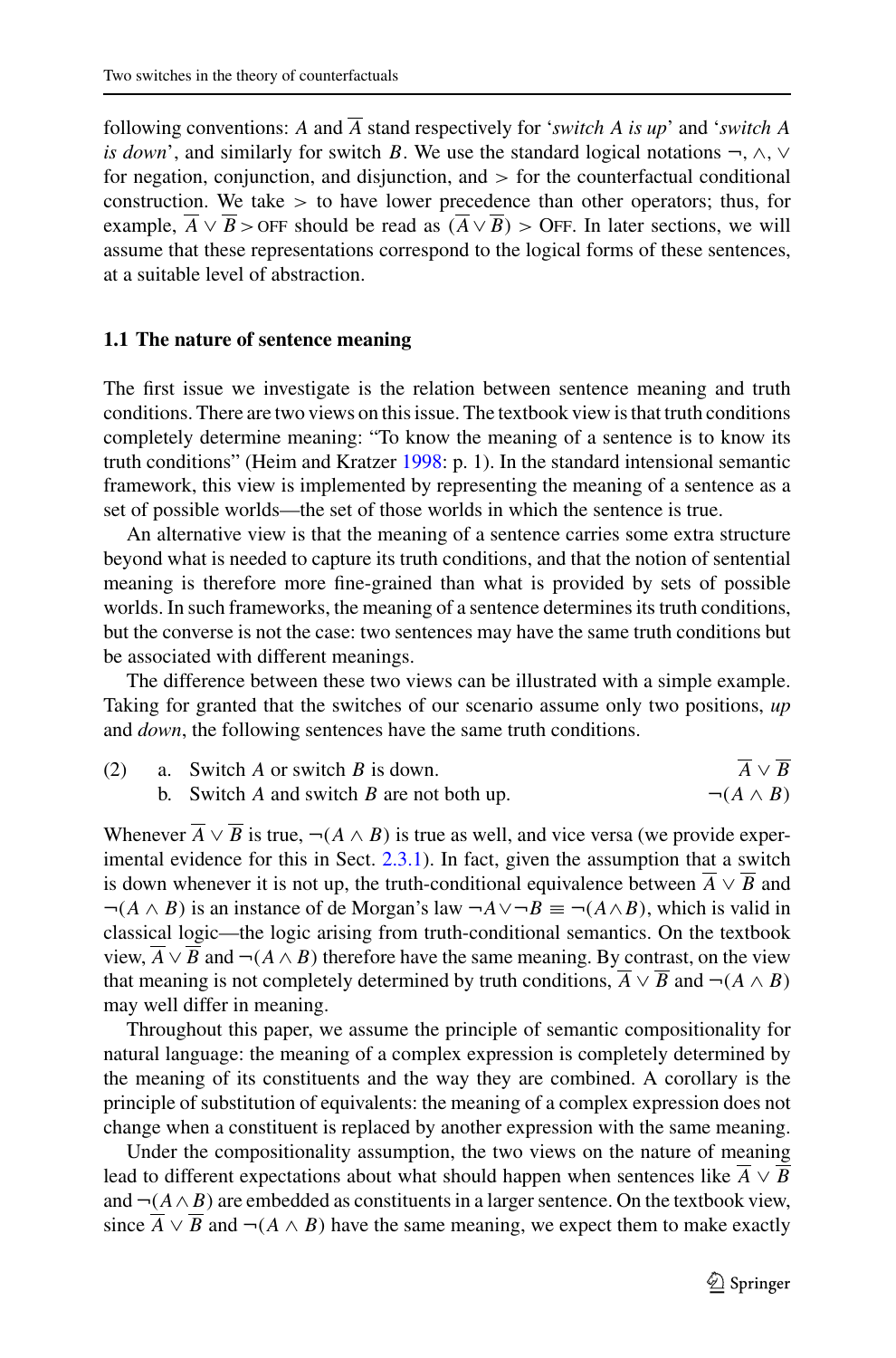the same semantic contribution to the sentences they are part of, and we expect that substituting one with the other in the context of a larger sentence should not affect its meaning. By contrast, if  $\overline{A} \vee \overline{B}$  and  $\neg(A \wedge B)$  have different meanings, we expect them to make different semantic contributions when embedded in a larger sentence. In this case, substituting one with the other may well result in different meanings, and possibly also in different truth conditions for the complex sentence.

To make this concrete, consider the counterfactuals  $\overline{A} \vee \overline{B}$  > OFF and  $\neg (A \wedge B)$  > OFF, which embed  $\overline{A} \vee \overline{B}$  and  $\neg(A \wedge B)$  as antecedents. If  $\overline{A} \vee \overline{B}$  > OFF and  $\neg(A \wedge B)$  > OFF turn out to have different truth conditions, this is incompatible with compositionality combined with the textbook view on meaning, and it provides an empirical argument for distinguishing the meanings assigned to  $\overline{A} \vee \overline{B}$  and  $\neg (A \wedge B)$ .

To investigate whether  $\overline{A} \vee \overline{B}$  > OFF and  $\neg(A \wedge B)$  > OFF indeed come apart in their truth conditions, we conducted a truth value judgment experiment based on the context described earlier. Our results show that while a vast majority of participants judged  $\overline{A}$  ∨  $\overline{B}$  > OFF true in the given scenario, few judged  $\neg$  ( $A \wedge B$ ) > OFF true. This evidence favors a fine-grained view of meaning that teases apart  $\overline{A} \vee \overline{B}$  and  $\neg (A \wedge B)$ .<sup>[1](#page-3-0)</sup>

In addition to providing empirical support for a fine-grained view on meaning, in this paper we develop a formal theory that explains the difference we observe between the counterfactuals  $\overline{A} \vee \overline{B}$  > OFF and  $\neg(A \wedge B)$  > OFF. Our theory builds on the framework of inquisitive semantics (Ciardelli et al., [2018\)](#page-41-0). In inquisitive semantics, the meaning of a sentence is not represented as a set of possible worlds, but as a set of such sets, referred to as the *alternatives* for the sentence. By representing sentence meaning as a set of alternatives, inquisitive semantics captures the intuition that a single sentence can evoke several possibilities. The difference between the two antecedents is captured by the fact that, while  $\neg(A \land B)$  is associated with a single alternative,  $\overline{A} \vee \overline{B}$  is associated with two distinct alternatives, corresponding to the two disjuncts.<sup>2</sup>

To explain how the presence of these different alternatives affects the truth conditions of counterfactuals, we combine inquisitive semantics with a proposal by Alonso-Ovall[e](#page-41-1) [\(2006,](#page-41-1) [2009\)](#page-41-2). According to this proposal, a counterfactual antecedent does not always contribute a unique assumption: when it is associated with multiple alternatives, as in the case of  $\overline{A} \vee \overline{B}$ , each of these alternatives is processed as a sep-

<span id="page-3-0"></span><sup>1</sup> Contexts that make more fine-grained distinctions than those determined by truth conditions are often referred to as *hyperintensional* (Fox and Lappi[n](#page-42-1) [2005](#page-42-1); McKay and Nelso[n](#page-43-0) [2014](#page-43-0)). Our experimental results can be viewed as showing that counterfactual antecedents are hyperintensional. Nevertheless, there is an important difference between counterfactual antecedents and other contexts which have been argued to be hyperintensional, such as belief attributions. In belief attribution claims, replacement of equivalent sentences is generally invalid: even *John believes it will rain within a fortnight* and *John believes it will rain within two weeks* may have different truth values. This is not the case for counterfactual antecedents: *If it had rained for a fortnight, the crops would have been ruined* has the same truth conditions as *If it had rained for two weeks, the crops would have been ruined*. Our proposal preserves the principle of substitution of equivalent antecedents, but it makes it harder for two sentences to count as equivalent.

<span id="page-3-1"></span><sup>&</sup>lt;sup>2</sup> The sema[n](#page-42-2)tic frameworks of alternative semantics (Hamblin [1973;](#page-42-2) Kr[a](#page-43-1)tzer and Shimoyama [2002;](#page-43-1) Alonso-Ovall[e](#page-41-1) [2006\)](#page-41-1) and truth-maker semantics (Fin[e](#page-42-3) [2012a](#page-42-3)) are similar to inquisitive semantics in some crucial respects. However, some specific differences between these frameworks also matter for our concerns, as we discuss in Sect. [6.1.](#page-31-0) Dynamic theories of meaning (Kam[p](#page-42-4) [1981;](#page-42-4) Hei[m](#page-42-5) [1982](#page-42-5); Groenendijk and Stokho[f](#page-42-6) [1990](#page-42-6)) also take the view that meaning is not completely determined by truth conditions, but they are primarily concerned with discourse phenomena and anaphora, which we set aside here.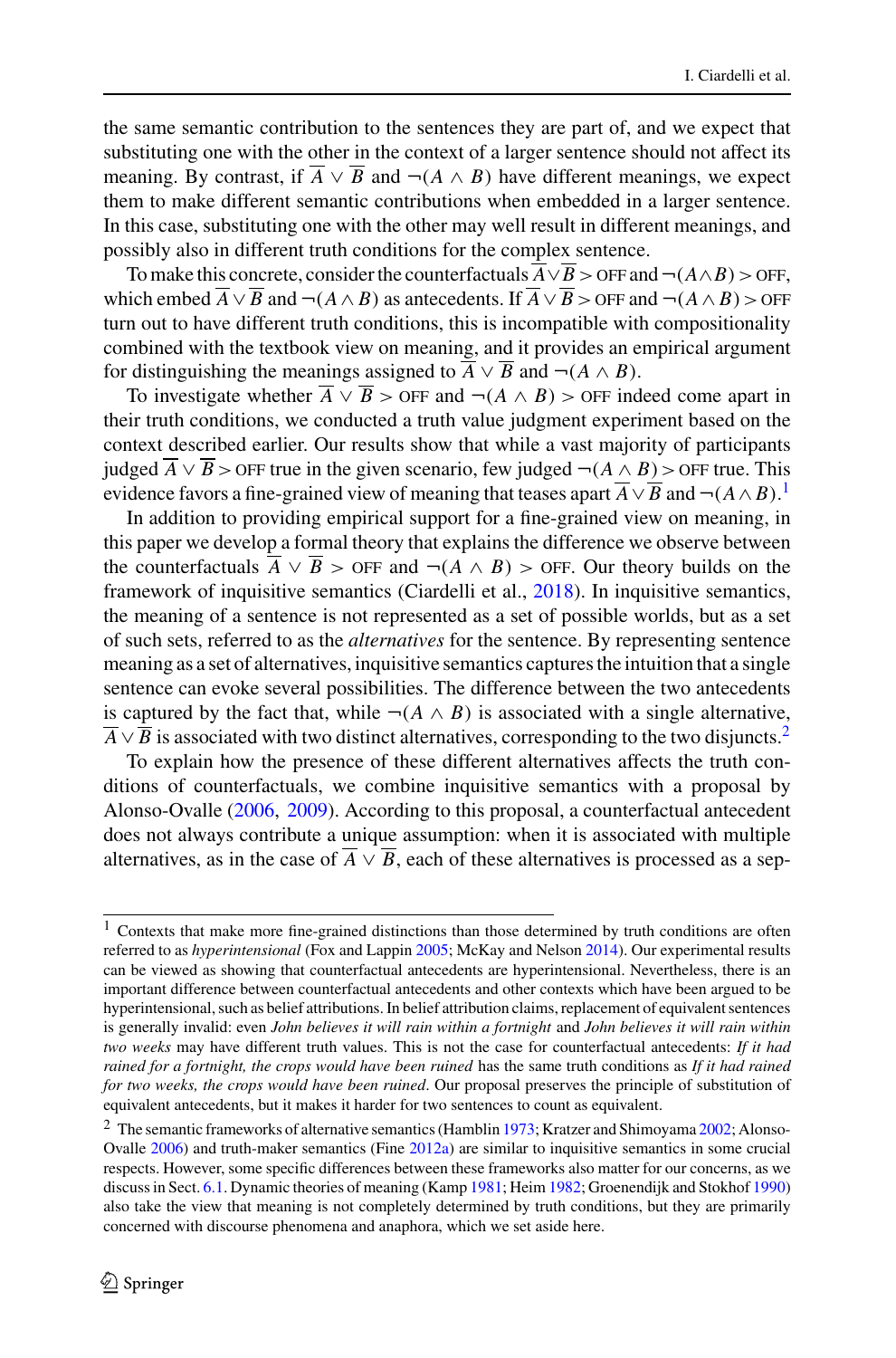arate counterfactual assumption. This means that the consequent of  $\overline{A} \vee \overline{B}$  > OFF and  $\neg(A \land B)$  > OFF ends up being assessed in different hypothetical situations in the two cases, resulting in different truth conditions for the two counterfactuals.

#### <span id="page-4-1"></span>**1.2 The interpretation of counterfactual conditionals**

In addition to providing a probe into the nature of sentence meaning, our empirical observations also bear on a fundamental issue concerning the interpretation of counterfactuals. This issue consists in determining which hypothetical situations should be considered in order to assess the truth of a counterfactual.

The standard view is that the situations that should be considered are those where the antecedent is true, and which otherwise differ minimally from the actual situation. We refer to this as the *minimal change requirement*. This view is at the heart of the most influential theories of counterfactuals (Stalnake[r](#page-43-2) [1968;](#page-43-2) Lewi[s](#page-43-3) [1973](#page-43-3); Kratze[r](#page-42-7) [1981a](#page-42-7)). One of the main goals of our paper is to show that the minimal change requirement leads to incorrect predictions concerning the interpretation of counterfactuals with complex antecedents, and to present an alternative view.

The minimal change requirement was motivated by counterfactuals with simple antecedents such as *If this match was struck, it would light*. In judging this sentence, we allow certain facts to carry over from the actual world to the hypothetical situations we consider. For example, we assume that the match was not soaked in water overnight, that there is oxygen in the air, and so on. The purpose of the minimal change requirement is to prevent us from introducing any gratuitous changes to such facts.

In the canonical account of counterfactuals, ordering semantics (Stalnake[r](#page-43-2) [1968](#page-43-2); Lewi[s](#page-43-3) [1973\)](#page-43-3), the minimal change requirement is implemented as follows. Counterfactuals are interpreted by means of a relation of comparative similarity to the world of evaluation. This relation is assumed to be a weak total order on possible worlds (that is, a total order that allows for ties). Intuitively, a world  $w'$  counts as more similar than  $w''$  to the world of evaluation w just in case getting from w to w' involves a smaller amount of change than getting from w to w''. Let us refer to a world where  $\varphi$  is true as a  $\varphi$ -world. Glossing over details that do not matter for our argument, the main idea of ordering semantics is that a counterfactual  $\varphi > \psi$  is true at a world w in case  $\psi$  is true at each of the  $\varphi$ -worlds which are most similar to w.

In this paper we test the predictions of the minimal change requirement in a novel way. Crucially, we do not rely on any pre-defined assumption about similarity.<sup>3</sup> In a given context, we can use truth value intuitions about some counterfactuals to infer what the relevant similarity ordering must be like for these intuitions to be accounted

<span id="page-4-0"></span><sup>3</sup> Many arguments against Lewi[s](#page-43-3) [\(1973\)](#page-43-3) rely on such assumptions. For example, Fin[e](#page-42-8) [\(1975](#page-42-8)) argues that the minimal change requirement would wrongly predict *If Nixon had pressed the button there would have been a nuclear holocaust* to be false, because one can easily imagine a small change that prevents the button from working. These arguments rely crucially on specific assumptions about similarity (Lewi[s](#page-43-4) [1979](#page-43-4))—in this case, the assumption that a world where a wire malfunction prevents the button from causing nuclear war counts as more similar to the actual world than one where nuclear war takes place.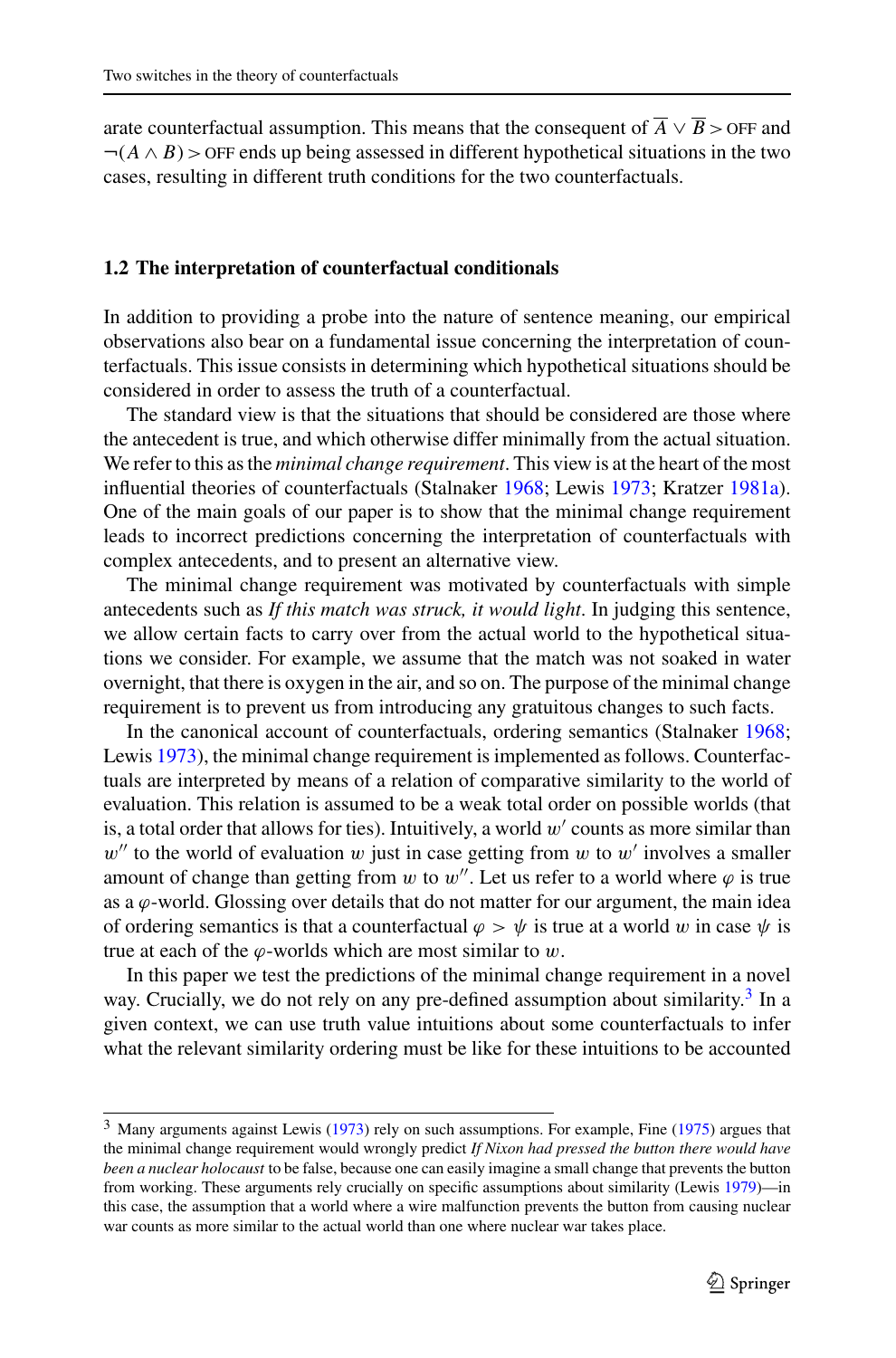for; we can then use our findings about similarity to predict the truth value of another counterfactual, and check whether this prediction is empirically correct.[4](#page-5-0)

To make this concrete, consider our switches scenario. Suppose the counterfactuals  $\overline{A}$  > OFF and  $\overline{B}$  > OFF are true in the given situation. This means that the relevant similarity ordering must be such that the most similar  $\overline{A}$ -worlds are OFF-worlds, and analogously for the most similar  $\overline{B}$ -worlds. It turns out that this is sufficient to make a prediction about the truth of  $\neg(A \land B)$  > OFF. For consider a most similar  $\neg(A \land B)$ world, that is, a most similar world where the switches are not both up. This must be either a most similar  $\overline{A}$ -world or a most similar  $\overline{B}$ -world. In either case, this world must be an OFF-world. Consequently,  $\neg(A \land B) >$  OFF is predicted to be true.

Thus, regardless of what notion of world similarity we assume, ordering semantics predicts that in any context in which  $\overline{A}$  > OFF and  $\overline{B}$  > OFF are true, so is  $\neg(A \wedge B)$  > OFF. This means that the entailment  $\overline{A} >$  OFF,  $\overline{B} >$  OFF  $\models \neg(A \land B) >$  OFF is logically valid in ordering semantics. Although we formulated this argument in the context of ordering semantics, an analogous conclusion can be reached in other frameworks that incorporate the minimal change requirement, such as premise semantics as formulated in Kratze[r](#page-42-7) [\(1981a,](#page-42-7) [b\)](#page-42-9). We come back to this in Sect. [6.3.](#page-34-0)

A truth value judgment task including  $\overline{A} >$  OFF,  $\overline{B} >$  OFF, and  $\neg(A \land B) >$  OFF allowed us to test whether this prediction of the minimal-change requirement is borne out. Our findings contradict this prediction: while a vast majority of participants judged both  $\overline{A}$  > OFF and  $\overline{B}$  > OFF true in the given scenario, few judged  $\neg$  ( $A \wedge B$ ) > OFF true.

In addition to presenting evidence against the minimal change requirement, in this paper we provide a conceptual explanation of our findings and a corresponding formal account. We replace the idea of minimal change by a binary distinction between facts that are at stake—or *foregrounded*—when making a counterfactual assumption and facts that are regarded as *backgrounded*. While backgrounded facts are held fixed in making the assumption, foregrounded facts can be manipulated without any minimality constraints.

The intuitive idea is that when making the counterfactual assumption that *A* is down, the position of *B* is not at stake and can be viewed as backgrounded; since backgrounded facts are held fixed, in the counterfactual scenario switch *A* is down, but switch  $B$  is still up; by the laws of the circuit, this implies that the light is off. This explains why  $\overline{A}$  > OFF is judged true. The situation is analogous for  $\overline{B}$  > OFF. However, when making the assumption that *A* and *B* are not both up, the positions of both switches are now at stake, and neither can be regarded as backgrounded; thus, in the counterfactual scenario, no facts about the actual situation are retained, and all we can assume is that *A* and *B* are not both up. This does not allow us to reach any definite conclusion about the state of the light. Thus,  $\neg(A \land B) >$  OFF is not judged true.

<span id="page-5-0"></span><sup>4</sup> This way of arguing is in line with a methodological suggestion by Lewis [\(1979:](#page-43-4) p. 466f.): to evaluate whether ordering semantics is empirically accurate, we must determine the nature of the similarity ordering by reasoning backwards from the truth conditions of counterfactuals without imposing any *a priori* plausibility assumptions on the similarity ordering.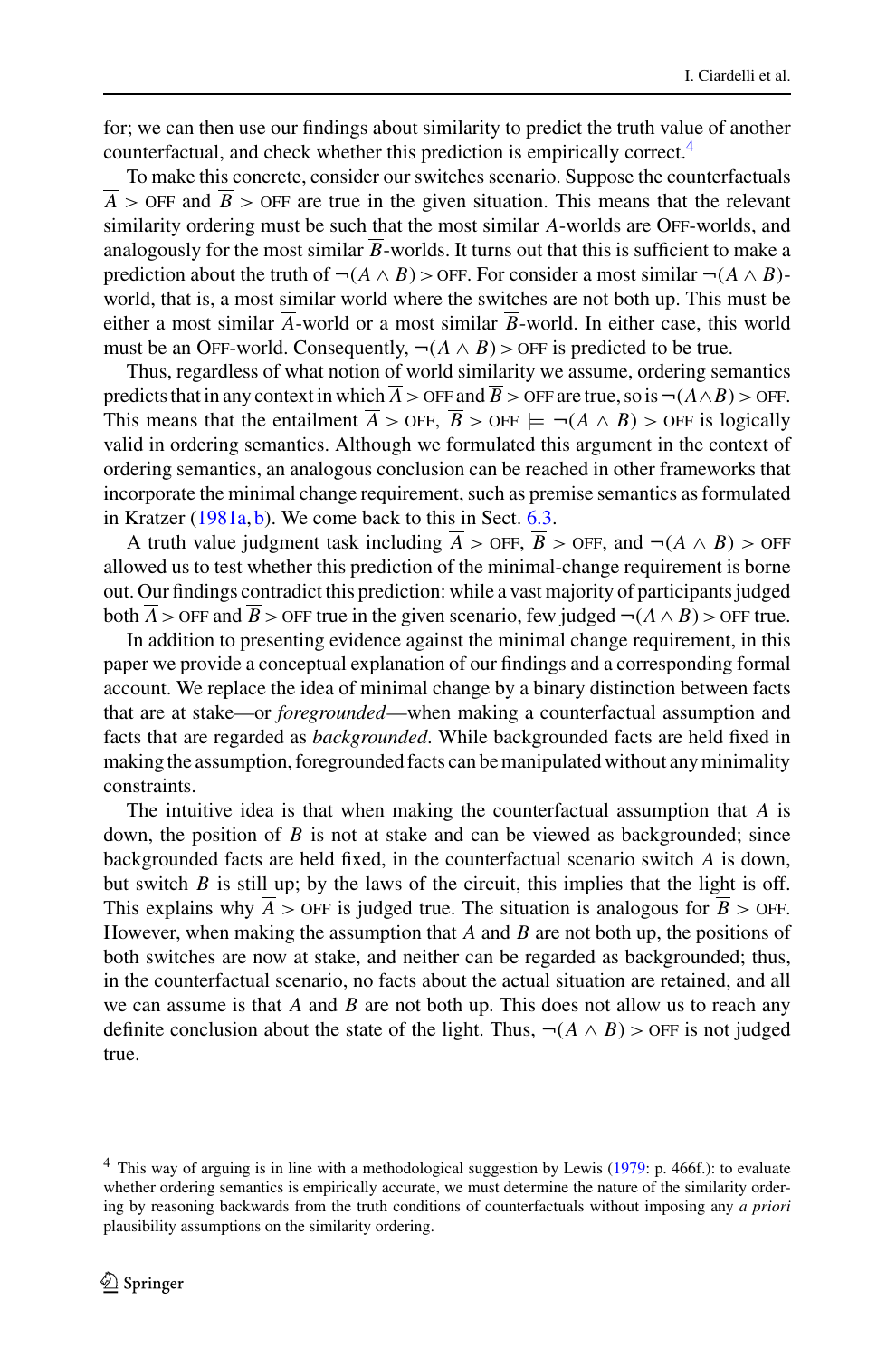

<span id="page-6-1"></span>**Fig. 2** The paper at a glance

Building on ideas from premise semantics (Kratze[r](#page-42-7) [1981a](#page-42-7), [b\)](#page-42-9) and causal reasoning (Pear[l](#page-43-5) [2000\)](#page-43-5), we develop a formal theory of counterfactuals that embodies these intuitions. Unlike Pear[l](#page-43-5) [\(2000\)](#page-43-5), our theory is not restricted to special kinds of antecedents but can deal with antecedents of arbitrary complexity. The ideas that we propose can also be used to extend Pearl's intervention-based account of counterfactuals to arbitrary antecedents.<sup>5</sup> We show that, in combination with inquisitive semantics, this theory accounts for our findings.

### **1.3 Structure of the paper**

The paper is organized as follows. In Sect. [2](#page-7-0) we present the details of our experiment. We argue that our experimental results raise two problems, one for the view that meaning can be equated with truth conditions, and the other for the minimal change requirement. Section [3](#page-17-0) shows how the first problem can be solved by lifting an account of conditionals to inquisitive semantics. Section [4](#page-21-0) shows how the second problem can be solved by replacing the minimal change requirement by the idea of a factual background. Section [5](#page-28-0) discusses additional patterns in our data, involving minority judgments and order effects, and suggests explanations based on our theory. Section [6](#page-31-1) discusses the connections between our proposal and related work on counterfactuals. Section [7](#page-38-0) concludes. A visual outline of the challenges we discuss and of the solutions we propose is given in Fig. [2.](#page-6-1)

<span id="page-6-0"></span><sup>5</sup> For another proposal aiming to generalize the account of Pearl to arbitrary antecedents, see Brigg[s](#page-41-3) [\(2012](#page-41-3)).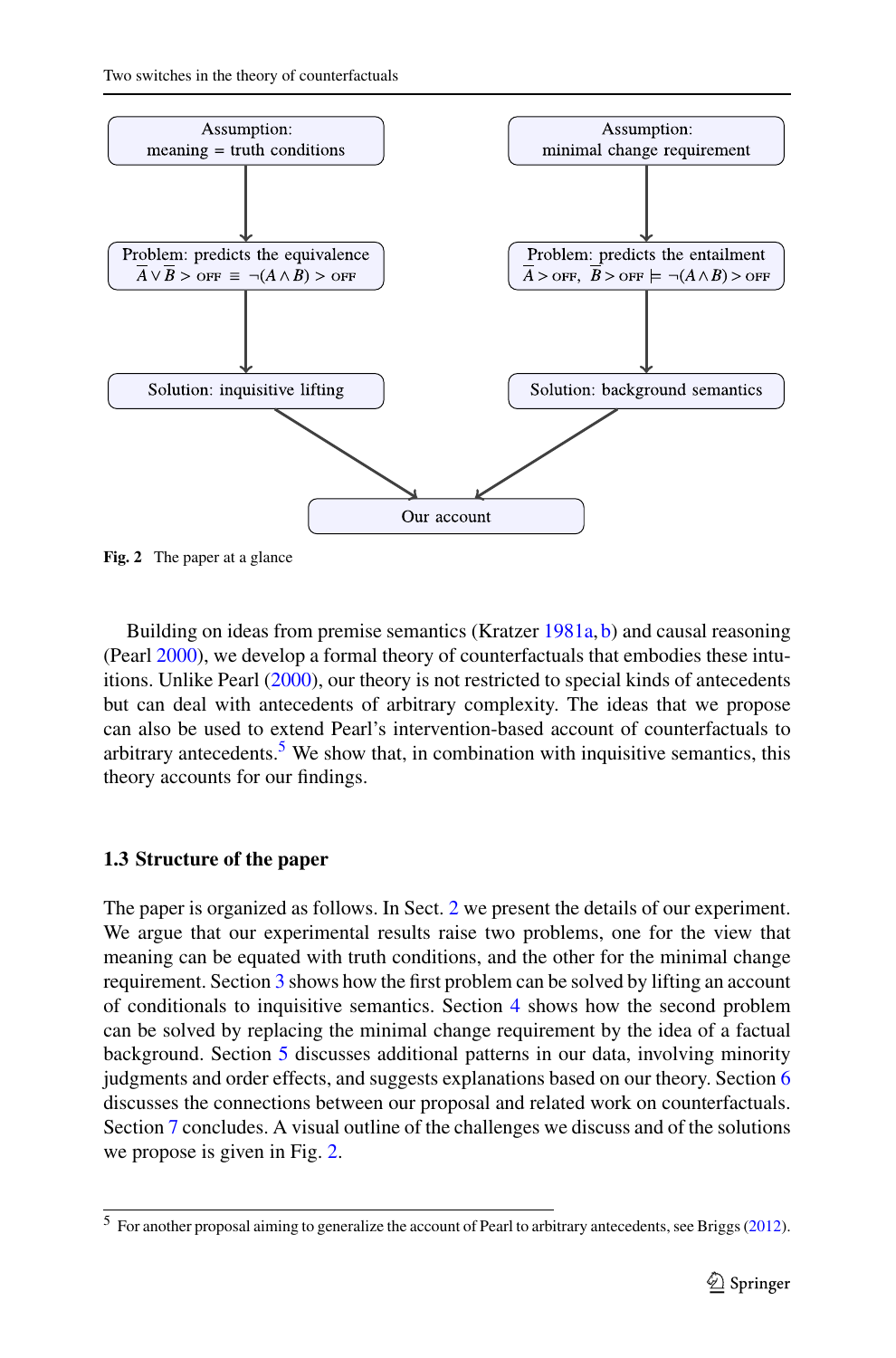### <span id="page-7-0"></span>**2 Experiment**

### **2.1 Hypotheses and predictions**

The two questions we seek to answer are whether the truth conditions of a sentential clause completely determine its meaning, and whether the interpretation of counterfactuals with complex antecedents challenges the minimal change requirement.

For the first question, our experiment took advantage of the truth-conditional equivalence between  $\overline{A} \vee \overline{B}$  and  $\neg(A \wedge B)$ . As we discussed, assuming compositionality, the hypothesis that truth conditions completely determine meaning predicts that  $\overline{A} \vee \overline{B}$  > OFF and  $\neg (A \wedge B)$  > OFF should have the same meaning as well, and should be judged in the same way in a given situation. By contrast, if meaning is not completely determined by truth conditions, then  $\overline{A} \vee \overline{B}$  and  $\neg (A \wedge B)$  may well have different meanings. If so, these clauses could make a different contribution when embedded in a conditional antecedent, which may result in  $\overline{A} \vee \overline{B}$  > OFF and  $\neg(A \land B)$  > OFF having different truth values in the given situation—something that would be reflected by native speakers' truth value intuitions.

To answer the second question, we tested native speakers' judgments of  $A >$  OFF,  $\overline{B}$  > OFF, and  $\neg$ (*A*  $\land$  *B*) > OFF. As we argued in Sect. [1.2,](#page-4-1) the minimal change requirement predicts that in any context where  $\overline{A}$  > OFF and  $\overline{B}$  > OFF are both judged true,  $\neg(A \wedge B)$  > OFF should be judged true as well. Thus, if  $\overline{A}$  > OFF and  $\overline{B}$  > OFF but not  $\neg$ (*A*  $\land$  *B*) > OFF are judged true, the minimal change requirement is obviously challenged.

#### **2.2 Experiment design and methods**

Our experiment included three parts: (i) two pretests (Sect. [2.3\)](#page-8-1), (ii) the main experiment (Sect. [2.4\)](#page-10-0), and (iii) three post-hoc tests (Sect. [2.5\)](#page-11-0). Pretest I confirmed the truth-conditional equivalence between  $\overline{A} \vee \overline{B}$  and  $\neg(A \wedge B)$  for native speakers of English, and Pretest II confirmed that the critical sentences used in our main experiment, namely,  $\overline{A} \vee \overline{B} >$  OFF and  $\neg(A \wedge B) >$  OFF, are natural to native speakers to the same degree. In the main experiment, we elicited native speakers' truth value judgments for the counterfactuals in [\(1\).](#page-1-1) We used the three post-hoc tests to rule out some alternative accounts for the findings of our main experiment.

We implemented all these experiments and tests as web surveys using TurkTools (Erlewine and Kote[k](#page-42-10) [2016](#page-42-10)), which relies on the online labor market platform Amazon Mechanical Turk [\(https://www.mturk.com\)](https://www.mturk.com). Participants were all required to be located in the United States and have a Mechanical Turk approval rate (an indication of reliability) of at least 95%.

In all tests, each participant was asked to judge two sentences: one target and one filler sentence. For half of the participants, the target preceded the filler, while for the other half, the order of presentation was reversed. Our fillers were all uncontroversial in terms of naturalness and truth value, and thus the response to them was an indication of whether participants paid enough attention to stimuli.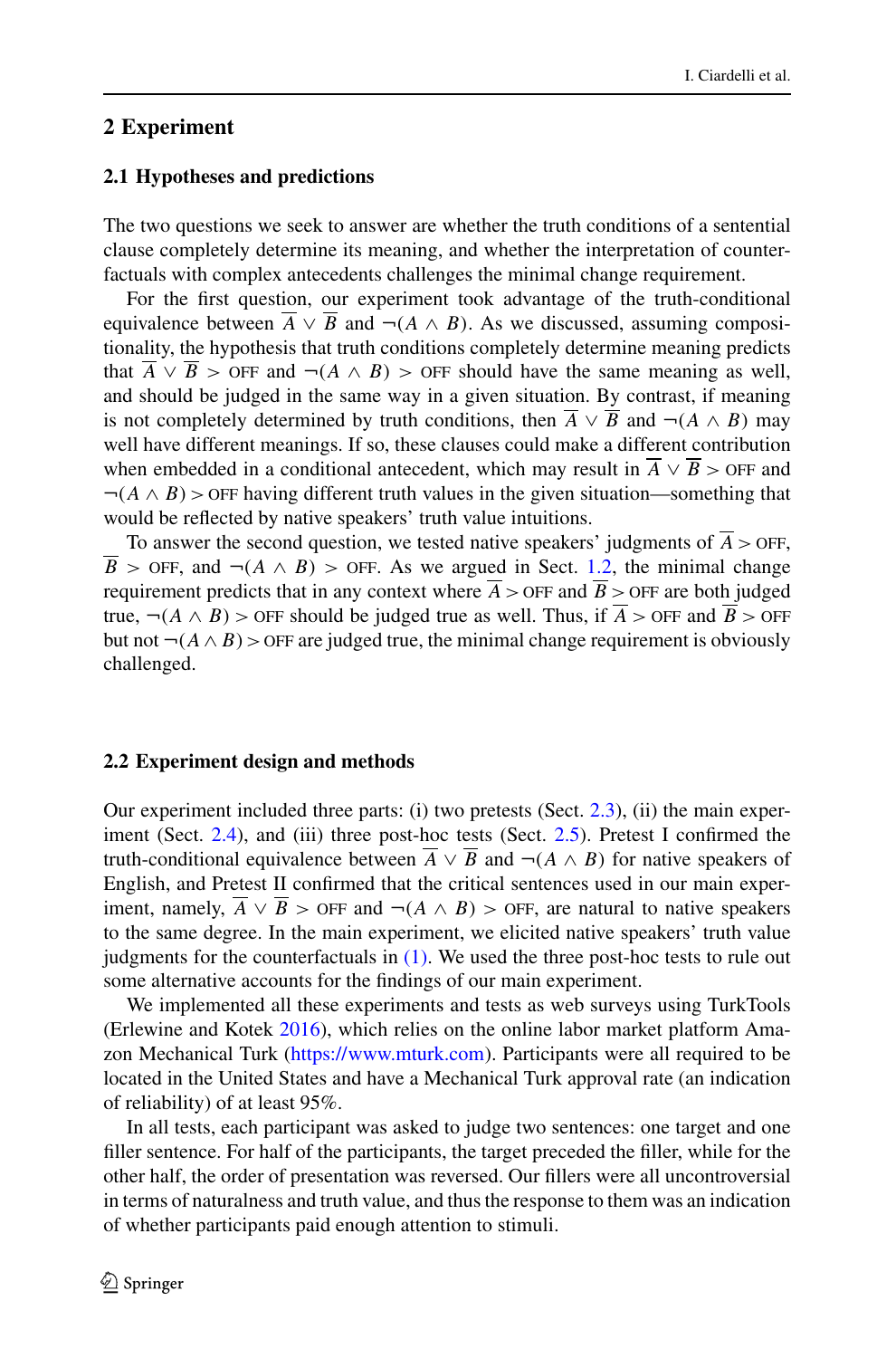In the main experiment, Pretest I, and the three post-hoc tests, participants were shown a pictorial context<sup>6</sup> along with a short descriptive text and were asked to judge whether what the sentences say about the picture is 'true', 'false' or 'indeterminate'.

In Pretest II, there was no pictorial context or descriptive text. Participants were asked to judge whether the sentences sound natural on a 7-point scale, where 1 stands for "totally unnatural" and 7 for "perfectly natural".

Before the presentation of our stimuli, we gave examples illustrating the truth value or naturalness judgment task. At the end of the survey, we asked participants whether they were native speakers of English, whether they spoke British or American English or another dialect, and whether they had any comments for us (few did). We stated that their answers to these questions would not affect the payment.

For the truth value judgment task, we paid each participant \$0.10. For the naturalness judgment task, we paid each participant \$0.02. We used participants' responses to demographic questions and filler sentences to filter data: responses from those who did not self-identify as native speakers of American English or who failed to judge the filler sentence correctly were ruled out from further analyses. If someone took part in our study more than once, only their first response was included. In all tests, incorrect responses to filler items accounted for the majority of rejected data.

All our experimental materials, instructions for participants, anonymized raw data, scripts for data processing and analysis, as well as a detailed summary of results are available in the supplementary material of this paper.

### <span id="page-8-1"></span>**2.3 Two pretests**

#### <span id="page-8-0"></span>*2.3.1 Pretest I*

*Materials* The goal of Pretest I was to confirm that the unembedded sentences  $\overline{A} \vee \overline{B}$ and  $\neg(A \wedge B)$  have identical truth conditions. Since these sentences are both undoubtedly true when exactly one of the two switches is down, and false when both switches are up, we only elicited truth value judgments of these sentences in a scenario where both switches are down.

To this end, we used the pictorial context in Fig. [3](#page-9-0) and asked participants to provide truth value judgments for  $\overline{A} \vee \overline{B}$  and  $\neg(A \wedge B)$ . We also included the sentence *Switch A is up* as a filler item, and we discarded data from participants who failed to judge it false in this context.

*Results* We collected data from 330 non-repetitive participants who are native speakers of American English and rejected 16.67% of the responses. As shown in Table [1,](#page-9-1) each sentence was judged true by a wide majority of participants; we conclude that *A*∨*B* and  $\neg(A \land B)$  are both true in this scenario, which confirms that these sentences are truthconditionally equivalent. This is in line with the experimental literature on disjunction

<span id="page-8-2"></span> $6$  Our figures are adapted from multiway switches  $\odot$  Colin M.L. Burnett [\(https://en.wikipedia.org/wiki/](https://en.wikipedia.org/wiki/Multiway_switching#/media/File:3-way_switches_position_2.svg) [Multiway\\_switching#/media/File:3-way\\_switches\\_position\\_2.svg\)](https://en.wikipedia.org/wiki/Multiway_switching#/media/File:3-way_switches_position_2.svg) CC BY-SA 3.0, via Wikimedia Commons.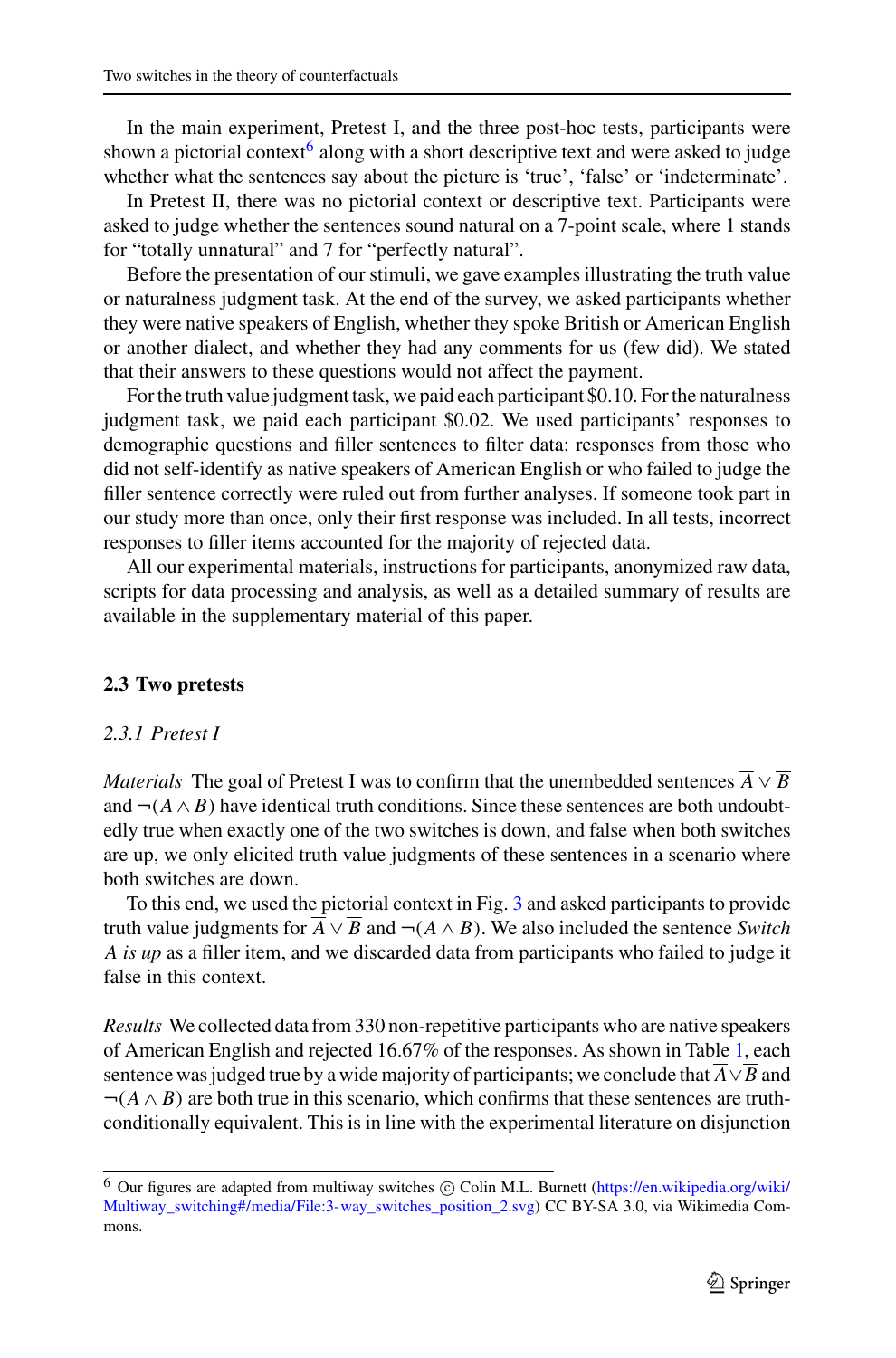

<span id="page-9-0"></span>**Fig. 3** Pretest I. Switch *A* and *B* are both down, and the light is on

| Sentence           | Number | True | $\mathscr{G}_o$ | False | $\%$  | Indet. | $\mathscr{G}_o$ |
|--------------------|--------|------|-----------------|-------|-------|--------|-----------------|
| $A \vee B$         | 145    | 118  | 81.38           | 23    | 15.86 |        | 2.76            |
| $\neg(A \wedge B)$ | 130    | 118  | 90.77           |       | 8.46  |        | 0.77            |

<span id="page-9-1"></span>**Table 1** Results of Pretest I

since Pari[s](#page-43-6) [\(1973\)](#page-43-6), which has generally found a preference for inclusive interpretations ("*p* or *q* or both") even in unembedded contexts. For example, Chevallier et al[.](#page-41-4) [\(2008\)](#page-41-4) find that the core meaning of *or* is inclusive, and that an exclusive interpretation ("*p* or *q* but not both") only arises when participants are forced to focus on the disjunction for at least three seconds.

The rate of acceptance was slightly higher for  $\neg(A \land B)$  than for  $\overline{A} \lor \overline{B}$ . This difference was borderline significant  $(\chi^2(2, N = 275) = 5.23, p = 0.07)$ . It could be attributed to noise, or it might indicate that a minority of participants interpreted *or* as exclusive disjunction. We come back to this point in Sect. [2.6.1.](#page-14-0)

### *2.3.2 Pretest II*

*Materials* We assume that counterfactual sentences with simple antecedents (for example, *if switch A was down, the light would be off*) are natural. Here in Pretest II, we aimed to verify that the two counterfactual sentences with complex antecedents,  $A \vee B$  > OFF and  $\neg (A \wedge B)$  > OFF, sound equally natural to native speakers. We used the sentence *If I were in the hallway, I would turn the light off* as the filler item, and we excluded data from participants who judged this filler lower than 5 on a 7-point scale.

*Results* As shown in Table [2,](#page-10-1) both sentences were judged acceptable at comparable levels: the *t*-test comparing the scores of these two sentences showed no significant difference ( $p = 0.37$ ). Thus, any potential differences between the truth value judgments of these two sentences are unlikely to be attributable to one of the sentences being less natural than the other.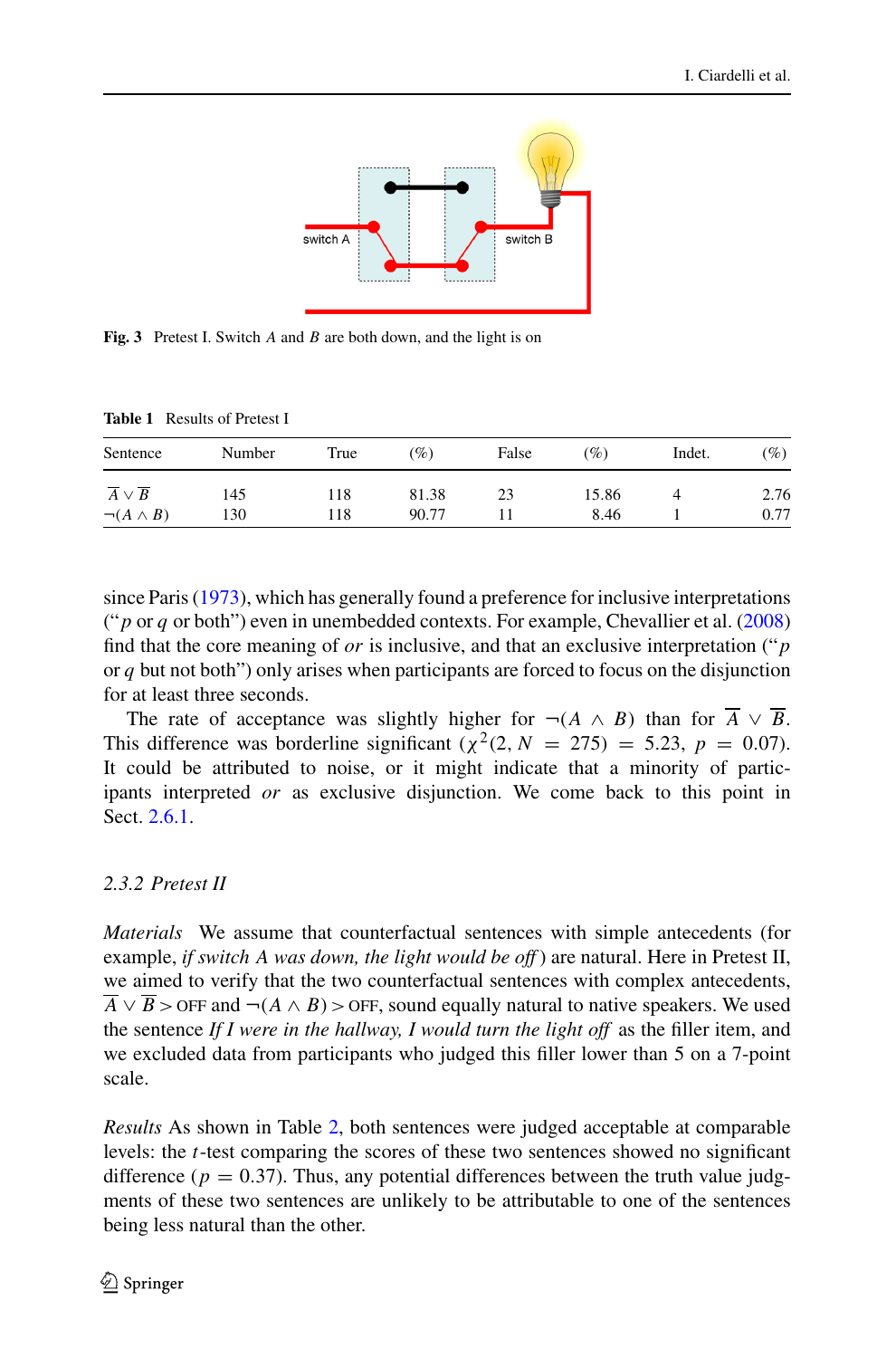| Sentence                | Number | Mean rating | Standard deviation |  |
|-------------------------|--------|-------------|--------------------|--|
| $A \vee B >$ OFF        | 73     | 5.07        | 1.63               |  |
| $\neg(A \land B) >$ OFF | 55     | 5.16        | 1.76               |  |

#### <span id="page-10-1"></span>**Table 2** Results of Pretest II

### <span id="page-10-0"></span>**2.4 Main experiment**

In our main experiment, we presented the context described in the introduction, and we asked participants to give truth value judgments for one of the five counterfactual sentences in  $(1)$ .

<span id="page-10-5"></span>*Materials* Our context consisted of the descriptive text at the outset of the paper, repeated below, and of Fig. [1.](#page-1-0)<sup>[7](#page-10-2)</sup>

(3) Imagine a long hallway with a light in the middle and with two switches, one at each end. One switch is called switch *A* and the other one is called switch *B*. As this wiring diagram shows, the light is on whenever both switches are in the same position (both up or both down); otherwise, the light is off. Right now, switch *A* and switch *B* are both up, and the light is on. But things could be different …

<span id="page-10-3"></span>Our five target sentences, repeated from  $(1)$ , are shown in  $(4)$ . The labels that appear next to them were not shown to participants.

(4) a. If switch *A* was down, the light would be off.  $\overline{A} >$  OFF<br>b. If switch *B* was down, the light would be off.  $\overline{B} >$  OFF b. If switch *B* was down, the light would be off.  $\overline{B} >$  OFF c. If switch *A* or switch *B* was down, the light would be off.  $\overline{A} \vee \overline{B} >$  OFF c. If switch  $A$  or switch  $B$  was down, the light would be off. d. If switch *A* and switch *B* were not both up, the light would be off.  $\neg(A \land B) >$  OFF e. If switch *A* and switch *B* were not both up, the light would be on.  $\neg(A \land B) > ON$ 

The word *both* in the antecedents of  $\neg(A \land B) >$  OFF and  $\neg(A \land B) >$  ON has been inserted to rule out an unwanted interpretation of the antecedent that is false or infelicitous in situations where the switches have different positions. That interpretation has been characterized as a homogeneity effect; for discussion, see Szabolcsi and Haddica[n](#page-44-0) [\(2004\)](#page-44-0) and Magr[i](#page-43-7) [\(2014](#page-43-7)).

<span id="page-10-4"></span>Our filler sentence is shown in  $(5)$ . We ruled out data from those participants who failed to judged it false in the given context.

<span id="page-10-2"></span><sup>7</sup> The two-switches scenario was originally introduced by Lifschit[z](#page-43-8) [\(1990\)](#page-43-8) in the context of causal reasoning. Within the literature on counterfactuals, it was first discussed in Schul[z](#page-43-9) [\(2007\)](#page-43-9), as a counterexample to the theory of Veltma[n](#page-44-1) [\(2005\)](#page-44-1). That discussion is not directly related to our main concerns here. The specific text in [\(3\)](#page-10-5) is our own, and to the best of our knowledge, our paper is the first to discuss the two-switches scenario in connection with complex antecedents.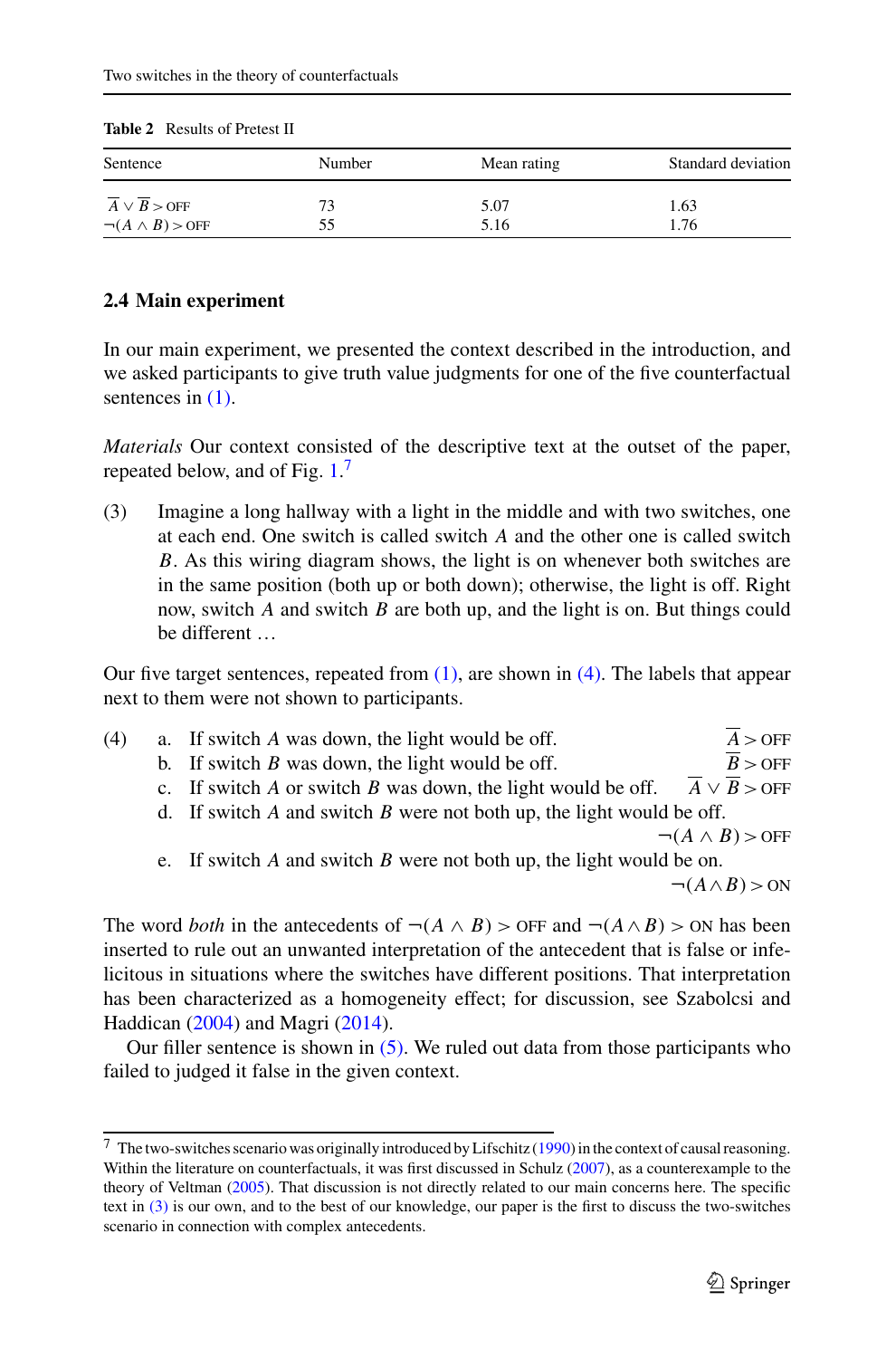| Sentence                               | Number | True | $\%$  | False | (%)   | Indet. | $(\%)$ |
|----------------------------------------|--------|------|-------|-------|-------|--------|--------|
| $A >$ OFF                              | 256    | 169  | 66.02 | 6     | 2.34  | 81     | 31.64  |
| $\overline{B}$ > OFF                   | 235    | 153  | 65.11 |       | 2.98  | 75     | 31.91  |
| $\overline{A} \vee \overline{B}$ > OFF | 362    | 251  | 69.33 | 14    | 3.87  | 97     | 26.80  |
| $\neg(A \land B) >$ OFF                | 372    | 82   | 22.04 | 136   | 36.56 | 154    | 41.40  |
| $\neg(A \wedge B) > ON$                | 200    | 43   | 21.50 | 63    | 31.50 | 94     | 47.00  |

<span id="page-11-1"></span>**Table 3** Results of the main experiment

(5) If switch *A* and switch *B* were both down, the light would be off.  $\overline{A} \wedge \overline{B} > 0$ FF

*Results* We collected data from 2299 non-repetitive participants who are native speakers of American English and rejected 38.02% of the responses. The remaining 1425 responses are summarized in Table [3.](#page-11-1)

Differences across all five sentences were highly significant ( $\chi^2(8, N = 1425)$ ) = 383.36,  $p < 0.0001$ ). Our results fall naturally into two blocks, as indicated by the dashed line in Table [3.](#page-11-1)<sup>[8](#page-11-2)</sup> The first block consists of  $\overline{A}$  > OFF,  $\overline{B}$  > OFF, and  $\overline{A}$   $\vee$   $\overline{B}$  > OFF, which were all judged true by a wide majority. In the second block,  $\neg$  ( $A \wedge B$ ) > OFF and ¬(*A*∧*B*)>on were generally judged false or indeterminate. The frequency difference between  $\overline{A} \vee \overline{B}$  > OFF and  $\neg (A \wedge B)$  > OFF is highly significant:  $\chi^2(2, N = 734)$  = 197.84,  $p < 0.0001$ . Differences within each block were not significant (first block:  $\chi^2$ (4, *N* = 853) = 3.33, *p* = 0.5042; second block:  $\chi^2$ (2, *N* = 572) = 1.92, *p* = 0.3829).

Crucially, our results show that  $\overline{A} \vee \overline{B} >$  OFF and  $\neg(A \wedge B) >$  OFF were judged differently, indicating that these two counterfactuals have different truth conditions. Moreover, while both  $\overline{A} >$  OFF and  $\overline{B} >$  OFF were judged true by a majority of participants,  $\neg(A \land B) >$  OFF was not, contrary to the predictions of the minimal change requirement.

#### <span id="page-11-0"></span>**2.5 Three post-hoc tests**

The findings of our main experiment suggest that the clauses  $\overline{A} \vee \overline{B}$  and  $\neg (A \wedge B)$  differ in meaning, contradicting the view that meaning can be equated with truth conditions. Moreover, they suggest that in our context,  $A >$  OFF and  $B >$  OFF are true, while  $\neg(A \wedge B)$  > OFF is not, contrary to the predictions of the minimal change requirement.

To solidify these conclusions, we ran three post-hoc tests that rule out some potential alternative explanations for the drop in 'true' judgments from the first three sentences,  $\overline{A}$  > OFF,  $\overline{B}$  > OFF and  $\overline{A}$   $\vee$   $\overline{B}$  > OFF, to the fourth,  $\neg(A \wedge B)$  > OFF.

<span id="page-11-2"></span><sup>8</sup> This observation is confirmed by statistical analysis. All pairwise chi-square tests between sentences across blocks are highly significant ( $p < 0.0001$ ); pairwise comparisons within each block are not ( $\overline{A} >$  OFF vs.  $\overline{B} >$  OFF:  $\chi^2(2, N = 491) = 0.90$ ;  $\overline{A} >$  OFF vs.  $\overline{A} \vee \overline{B} >$  OFF:  $\chi^2(2, N = 618) = 0.28$ ;  $\overline{B} >$  OFF vs.  $\overline{A} \vee \overline{B}$  > OFF:  $\chi^2(2, N = 597) = 0.37$ ;  $\neg(A \wedge B)$  > OFF vs.  $\neg(A \wedge B)$  > ON:  $\chi^2(2, N = 572) = 0.38$ ).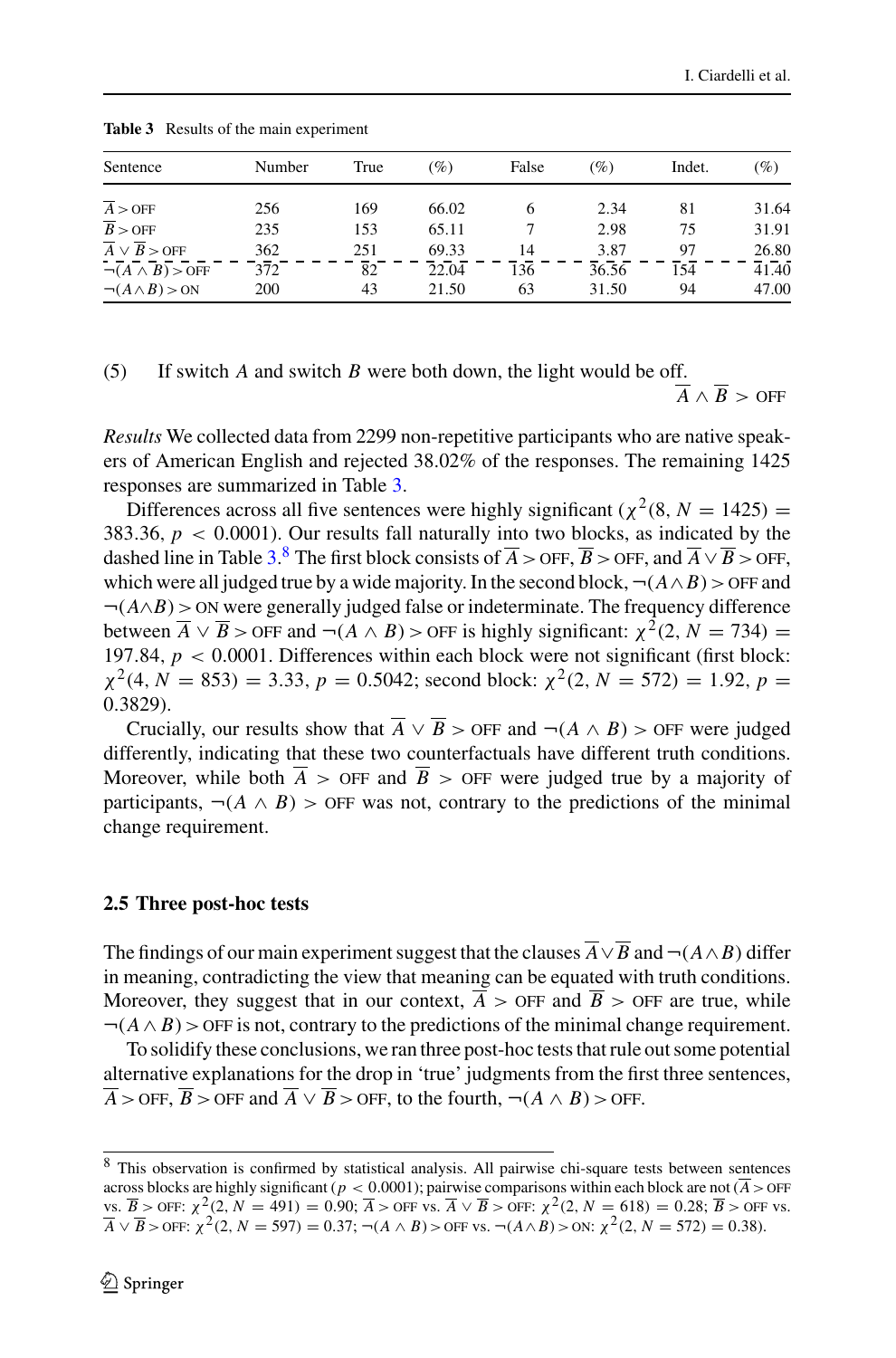

<span id="page-12-0"></span>**Fig. 4** Post-hoc test I. There is no wire between the two "down" positions

| Sentence                               | Number | True | (%)   | False | $(\%)$ | Indet. | $(\%)$ |
|----------------------------------------|--------|------|-------|-------|--------|--------|--------|
| $\overline{A} >$ OFF                   | 52     | 41   | 78.85 |       | 9.61   | 6      | 11.54  |
| $\overline{B}$ > OFF                   | 68     | 60   | 88.24 |       | 7.35   | 3      | 4.41   |
| $\overline{A} \vee \overline{B}$ > OFF | 110    | 104  | 94.55 |       | 0.91   | 5      | 4.54   |
| $\neg(A \land B) >$ OFF                | 116    | 99   | 85.34 | a     | 7.76   | 8      | 6.90   |
| $\neg(A \land B) > ON$                 | 103    | 19   | 18.45 | 79    | 76.70  |        | 4.85   |

<span id="page-12-2"></span>**Table 4** Results of Post-hoc test I

#### *2.5.1 Post-hoc test I: the light is on only if both switches are up*

*Materials* Post-hoc test I aimed to test whether the difference in judgments between  $\overline{A} \vee \overline{B}$  > OFF and  $\neg (A \wedge B)$  > OFF observed in our main experiment might be due to context-independent factors such as differences in complexity or processing load. To this end, we replaced the pictorial context by the one shown in Fig. [4,](#page-12-0) in which the light is on only if both switches are up, and we replaced the third sentence in our descriptive text by the sentence in  $(6)$ :

<span id="page-12-1"></span>(6) As the following wiring diagram shows, the light is on whenever both switches are up; otherwise, the light is off.

If in our main experiment, the difference in truth value judgments between  $\overline{A} \vee \overline{B}$  > OFF and  $\neg(A \land B)$  > OFF is mainly due to context-independent factors, we expect to observe the same difference in this post-hoc test. If the difference tracks an actual difference in truth conditions, then in this new context, we expect that the pattern might change.

We used the filler *If switch A and switch B were both down, the light would be on*, and we rejected data from participants who failed to judge this filler false.

*Results* We collected data from 553 non-repetitive participants who are native speakers of American English and rejected 18.81% of the responses. The remaining 449 responses are summarized in Table [4.](#page-12-2)

This time, the differences among the truth value judgments of the first four sentences were only marginally significant  $(\chi^2(6, N = 346) = 11.26, p = 0.08)$ . Moreover, this time  $\overline{A}$  > OFF,  $\overline{B}$  > OFF,  $\overline{A}$   $\vee$   $\overline{B}$  > OFF and  $\neg(A \wedge B)$  > OFF were all judged true by a large majority of participants. This indicates that the difference in truth value judgments between  $\overline{A} >$  OFF/ $\overline{B} >$  OFF/ $\overline{A} \vee \overline{B} >$  OFF and  $\neg(A \wedge B) >$  OFF that we observed in our main experiment is not driven by context-independent factors.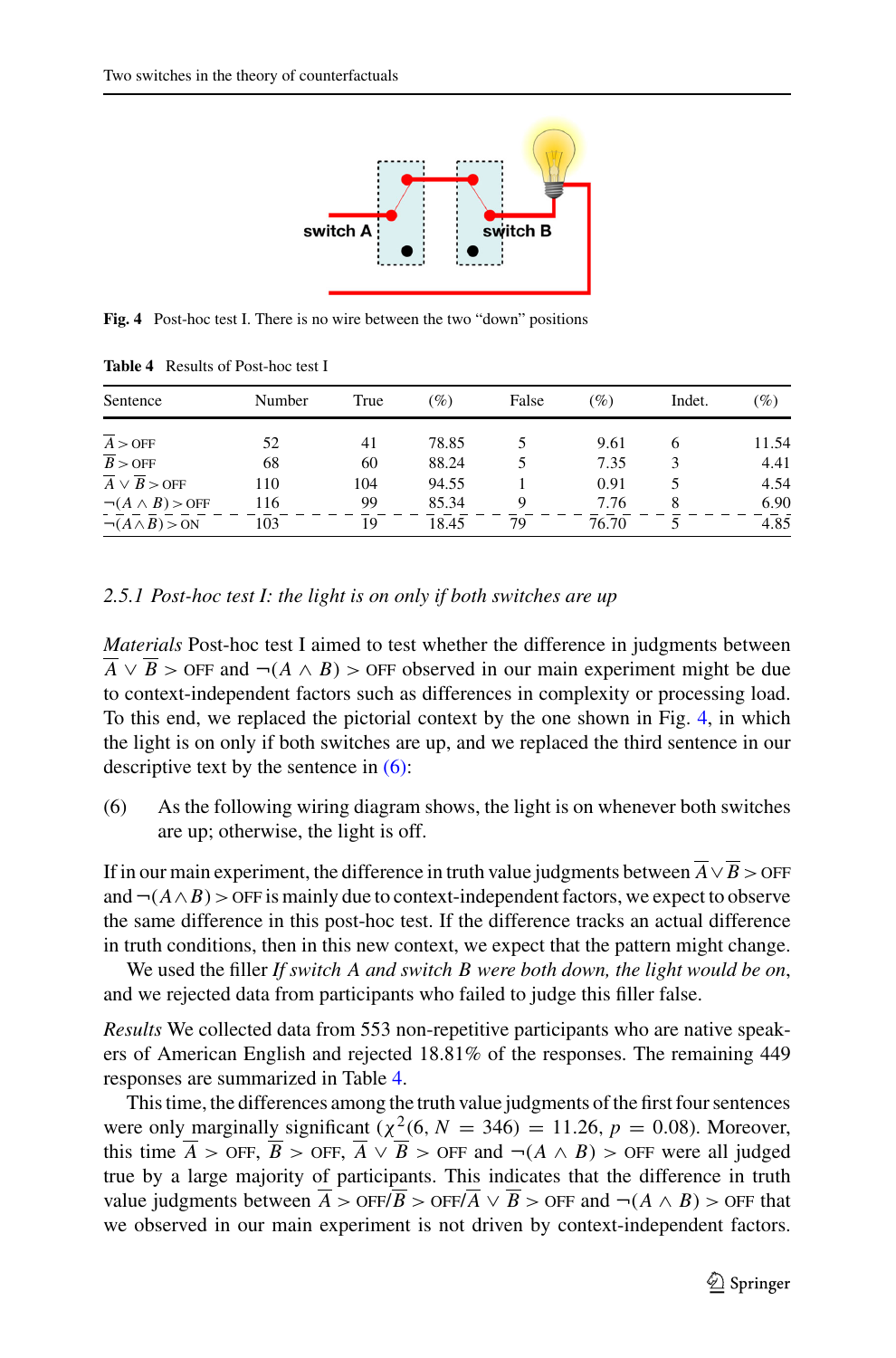| Sentence                   | Number | True | $\%$  | False | (%)   | Indet. | (%)   |
|----------------------------|--------|------|-------|-------|-------|--------|-------|
| $\neg A >$ OFF             | 36     | 27   | 75.00 |       | 2.78  | 8      | 22.22 |
| $\neg B >$ OFF             | 43     | 28   | 65.12 |       | 16.28 | 8      | 18.60 |
| $\neg A \vee \neg B >$ OFF | 80     | 48   | 60.00 | 16    | 20.00 | 16     | 20.00 |
| $\neg(A \land B) >$ OFF    | 372    | 82   | 22.04 | 136   | 36.56 | 154    | 41.40 |
| $\neg(A \land B) > ON$     | 200    | 43   | 21.50 | 63    | 31.50 | 94     | 47.00 |

<span id="page-13-1"></span>Table 5 Results of Post-hoc test II. The last two lines are repeated from Table [3](#page-11-1)

More specifically, the dropoff in "true" judgments from any of the first four sentences to  $\neg(A \land B)$  > OFF is always under 10% in this Post-hoc test, while in the main experiment, it is always over 40%. The vast discrepancy between these differences suggests that differences in processing load are responsible at most for a quarter of the dropoff observed in the main experiment.

#### *2.5.2 Post-hoc test II: replacing* down *by* not up

*Materials* Post-hoc test II was designed to test whether the presence or absence of explicit negation affects the result pattern of the main experiment. To this end, we replaced the word *down* by *not up* in the target sentences that used it. We did not replace *down* by *not up* in the filler sentence.

*Results* For  $\neg A >$  OFF,  $\neg B >$  OFF, and  $\neg A \lor \neg B >$  OFF, we collected data from 561 non-repetitive participants who are native speakers of American English and rejected 71.66% of the responses.<sup>[9](#page-13-0)</sup> The remaining 1[5](#page-13-1)9 responses are summarized in Table 5 along with the results of  $\neg(A \land B)$  > OFF and  $\neg(A \land B)$  > ON from the main experiment.

Table [5](#page-13-1) shows that substituting *not up* for *down* did not change the pattern in the observed results: differences across all five sentences were highly significant  $(\chi^2(8, N = 743) = 129.26, p < 0.0001)$ . The results shown in Table [5](#page-13-1) also fall naturally into two blocks, as indicated by the dashed line. Sentences of the first block were all judged true by a majority, and differences within the first block were not significant  $(\chi^2(4, N = 159) = 5.93, p = 0.2044)$ . The difference between  $\overline{A} \vee \overline{B}$  > OFF in this test and  $\neg (A \wedge B)$  > OFF in the main experiment is still significant:

<span id="page-13-0"></span><sup>&</sup>lt;sup>9</sup> In both Post-hoc test II and III, a large proportion of data were rejected due to participants being incorrect in answering the filler item (71.66% for Post-hoc test II, and 67.27% for Post-hoc test III). This is mysterious, and we only have a conjecture here: using *not up* instead of *down* and using *were* instead of *was* degraded the naturalness of sentences and thus made participants confused and their truth value judgments less reliable. In a separate naturalness test, we used these two factors to construct four sentences-to-test (*If switch A was/were down/not up, the light would be off* ) and conducted a 2 by 2 ANOVA, which indeed revealed that *down*-sentences ( $N = 63$ , Mean = 5.41, SD = 1.47) were rated significantly more natural than *not* $up$ -sentences (N = 63, Mean = 4.33, SD = 1.69) ( $F(1, 122) = 14.56$ ,  $p < 0.001$ ), and *was*-sentences (N  $= 63$ , Mean  $= 5.03$ , SD  $= 1.61$ ) were also rated more natural than *were*-sentences (N  $= 63$ , Mean  $= 4.71$ , SD = 1.73) numerically, though this difference was not significant  $(F(1, 122) = 1.26, p = 0.26)$ . In any case, filtering out participants who answered the filler sentence wrong did not markedly affect the general patterns we found in Post-hoc tests II and III.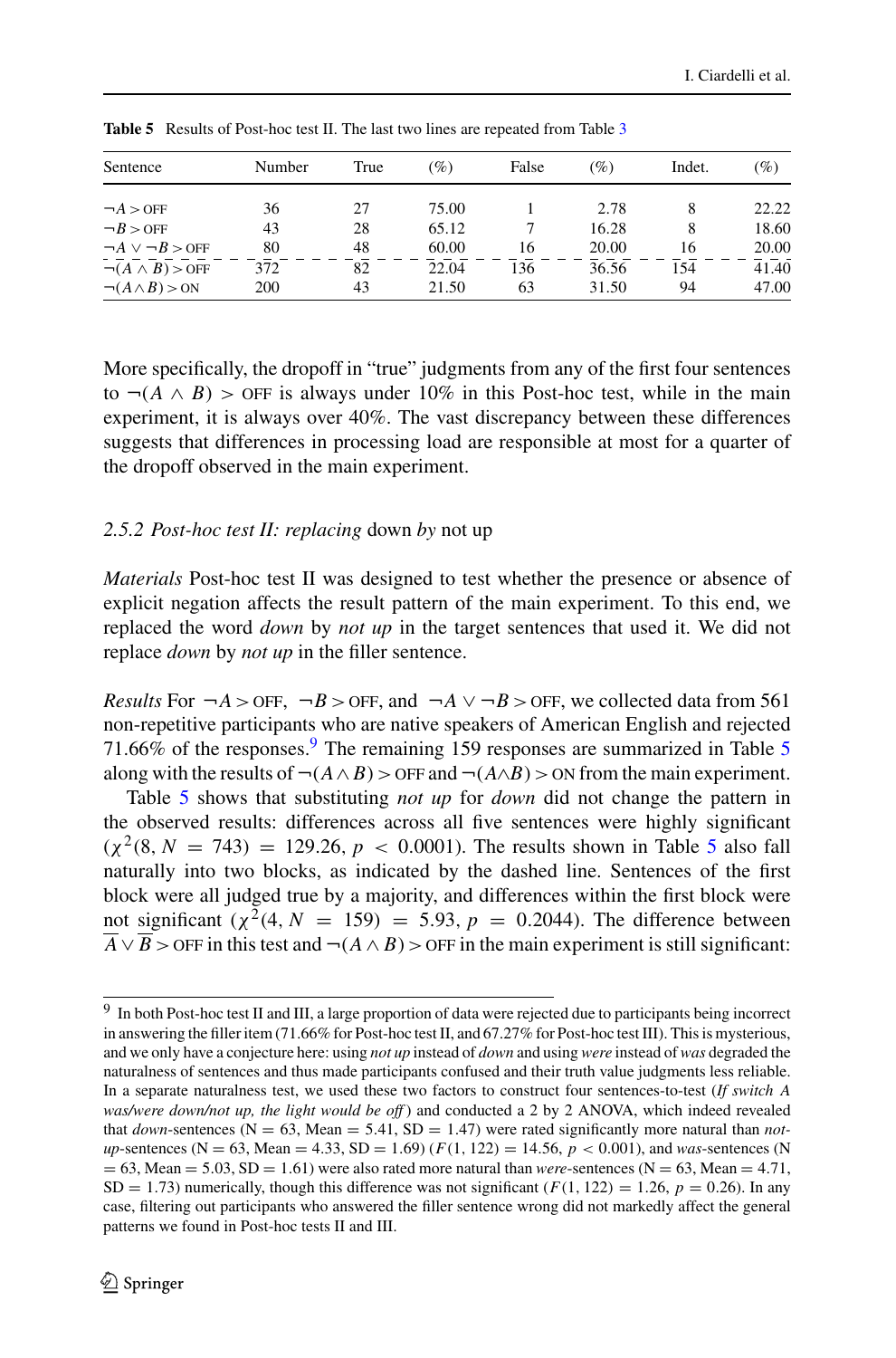| Sentence                               | Number | True | $\mathscr{G}_o$ | False | (%)   | Indet. | $\mathscr{G}_o$ ) |
|----------------------------------------|--------|------|-----------------|-------|-------|--------|-------------------|
| $\overline{A} >$ OFF                   | 57     | 46   | 80.70           |       | 0.00  |        | 19.30             |
| $\overline{B}$ > OFF                   | 42     | 35   | 83.33           |       | 4.76  |        | 11.90             |
| $\overline{A} \vee \overline{B}$ > OFF | 83     | 61   | 73.49           | 13    | 15.66 |        | 10.84             |

<span id="page-14-1"></span>**Table 6** Results of Post-hoc test III

 $\chi^2(2, N = 452) = 46.37, p < 0.0001$ . Therefore, we can exclude the presence or absence of the word *not* as a potential confounding factor.

#### *2.5.3 Post-hoc test III: replacing* was *by* were

*Materials* Post-hoc test III was designed to rule out the possibility that the choice of auxiliary affected the judgments in our main experiment. To this end, we replaced the word *was* by *were* in the target sentences that used it ( $\overline{A}$  > OFF,  $\overline{B}$  > OFF, and  $\overline{A}$   $\vee$   $\overline{B}$  > OFF).

*Results* We collected data from 556 non-repetitive participants who are native speakers of American English and rejected 67.27% of the responses. The remaining 182 responses are summarized in Table [6.](#page-14-1)

Overall, the results of Post-hoc test III yielded the same pattern as in the main experiment. Each of the sentences in this test was judged true by most ( $> 70\%$ ) of the participants. Moreover, the difference between  $\overline{A} \vee \overline{B} >$  OFF in this test and  $\neg (A \wedge B) >$ OFF in the main experiment is still significant:  $\chi^2(2, N = 455) = 83.89$ ,  $p < 0.0001$ . Therefore, we can exclude the choice of auxiliary as a factor affecting our findings.<sup>10</sup>

# <span id="page-14-0"></span>**2.6 Discussion and conclusions**

### *2.6.1 Summary of experimental findings*

As shown in the results of our main experiment (Table [3\)](#page-11-1),  $\overline{A} >$  OFF,  $\overline{B} >$  OFF, and  $\overline{A} \vee \overline{B}$  > OFF were generally judged true. Given the way the switches are wired, this suggests that most participants interpreted  $\overline{A}$  > OFF and  $\overline{B}$  > OFF by considering what would be the case if just the switch in question was toggled, leaving the other one in place. Similarly, it seems that most participants interpreted  $\overline{A} \vee \overline{B}$  > OFF by considering one switch at a time, while ignoring the option that both switches might be toggled simultaneously. $11$ 

<span id="page-14-2"></span><sup>&</sup>lt;sup>10</sup> This time, the comparison among the three sentences  $\overline{A} >$  OFF,  $\overline{B} >$  OFF and  $\overline{A} \vee \overline{B} >$  OFF showed a significant difference:  $\chi^2(4, N = 182) = 13.18, p = 0.01$ . While we have no explanation for this fact, this seems orthogonal to our main concern in this experiment, which was to show that the presence of the auxiliary *were* cannot be responsible for the drop in 'true' judgments that we observe in our main experiment between sentences in the first block  $(\overline{A} > \overline{OF} / \overline{B}) > \overline{OF} / \overline{A} \vee \overline{B} > \overline{OF}$ ) and  $\neg(A \wedge B) > \overline{OF}$ .

<span id="page-14-3"></span> $11$  The filler sentence queried that option; by discarding data from participants who judged it incorrectly, we guarded against the possibility that participants were unaware of the fact that the light remains on when both switches are toggled.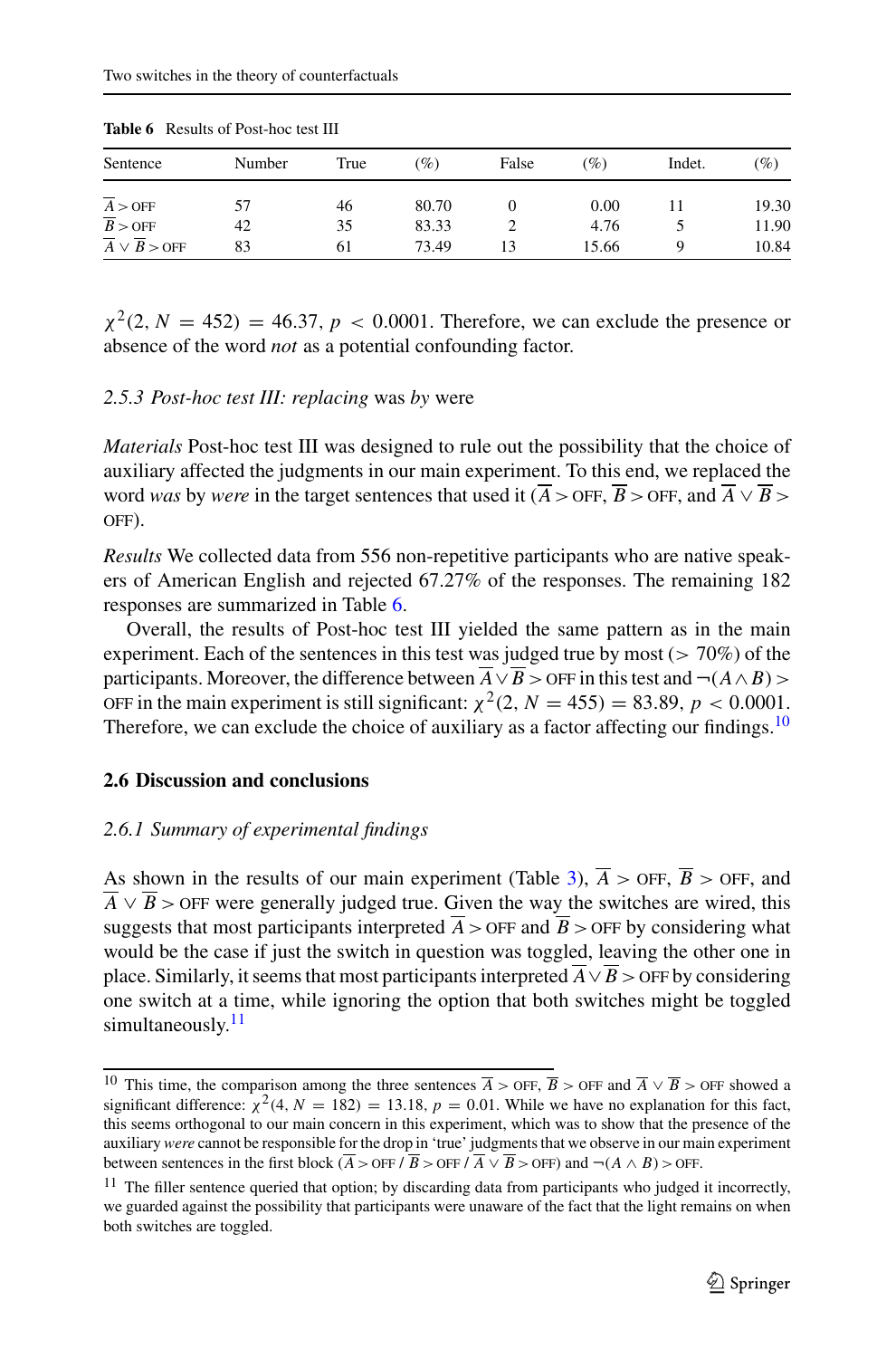As for  $\neg(A \land B) >$  OFF and  $\neg(A \land B) >$  ON, most participants judged them indeterminate or false. This suggests that the predominant strategy for these sentences is to consider all three possibilities: only switch *A* is toggled; only switch *B* is toggled; both switches are toggled. These possibilities do not all agree on the state of the light, leading to the lack of 'true' judgments.

# *2.6.2 Ruling out alternative accounts for our findings*

Nute [\(1975](#page-43-10): p. 775) concludes from an example whose logic is similar to that of our scenario that some instances of *or* in counterfactual antecedents are interpreted as exclusive rather than inclusive disjunction. The possibility that *or* is lexically ambiguous between inclusive and exclusive meanings is generally seen as problematic (Hor[n](#page-42-11) [1985;](#page-42-11) Alon[i](#page-41-5) [2016\)](#page-41-5). However, theoretical considerations (e.g. Gazda[r](#page-42-12) [1979](#page-42-12); Chierchi[a](#page-41-6) [2004;](#page-41-6) Fo[x](#page-42-13) [2007;](#page-42-13) Specto[r](#page-43-11) [2007\)](#page-43-11) suggest that implicature calculation or a silent exhaustivity operator might be responsible for what appears to be an exclusive interpretation of natural language disjunction in certain environments. One may therefore wonder whether an exclusive interpretation of *or* is responsible for the observed difference between  $\overline{A} \vee \overline{B}$  > OFF and  $\neg(A \wedge B)$  > OFF.

However, Pretest I has shown that  $\overline{A} \vee \overline{B}$ , the main clause corresponding to the antecedent of  $\overline{A} \vee \overline{B}$  > OFF, was judged true by 81% of participants when both switches were down. In other words, *or* receives an exclusive interpretation in  $\overline{A} \vee \overline{B}$  at most 19% of the time. By contrast, in our main experiment,  $\overline{A} \vee \overline{B}$  > OFF was judged true almost 70% of the time, and  $\neg$ ( $A \land B$ ) > OFF only 22% of the time. The difference between these two proportions is so large (48%) that it is unlikely to be driven by exclusive interpretation of disjunctive antecedents. If this were the case, it would follow that disjunctions receive exclusive interpretations in counterfactual antecedents at a much higher rate than in main clauses. The rate at which disjunctions receive exclusive interpretations is expected on theoretical grounds to be higher in main clauses than in contexts that license negative polarity items (e.g. Chierchi[a](#page-41-6) [2004](#page-41-6)). Such contexts include conditional antecedents as well as negation. Schwarz et al[.](#page-43-12) [\(2008](#page-43-12)) found that sentences like  $(7a)$  received exclusive interpretations 64.7% of the time and sentences like [\(7b\)](#page-15-1) only 6.8% of the time.

- <span id="page-15-1"></span><span id="page-15-0"></span>(7) a. Maria asked Bob to invite Fred or Sam to the barbecue.
	- b. Maria asked Bob not to invite Fred or Sam to the barbecue.

For these reasons, we do not believe that the observed difference between  $A \vee B >$  OFF and  $\neg(A \land B)$  > OFF is due primarily to exclusive interpretations of disjunction, and we will not pursue such an account.

A reviewer suggests that some participants might have interpreted the sentence  $A \vee B$  > OFF with *or* taking wide scope over the counterfactual operator, resulting in the logical form ( $\overline{A} >$  OFF)  $\vee$  ( $\overline{B} >$  OFF). However, disjunctions in antecedents are not normally interpreted as having wide scope. For example, Alonso-Ovall[e](#page-41-2) [\(2009\)](#page-41-2)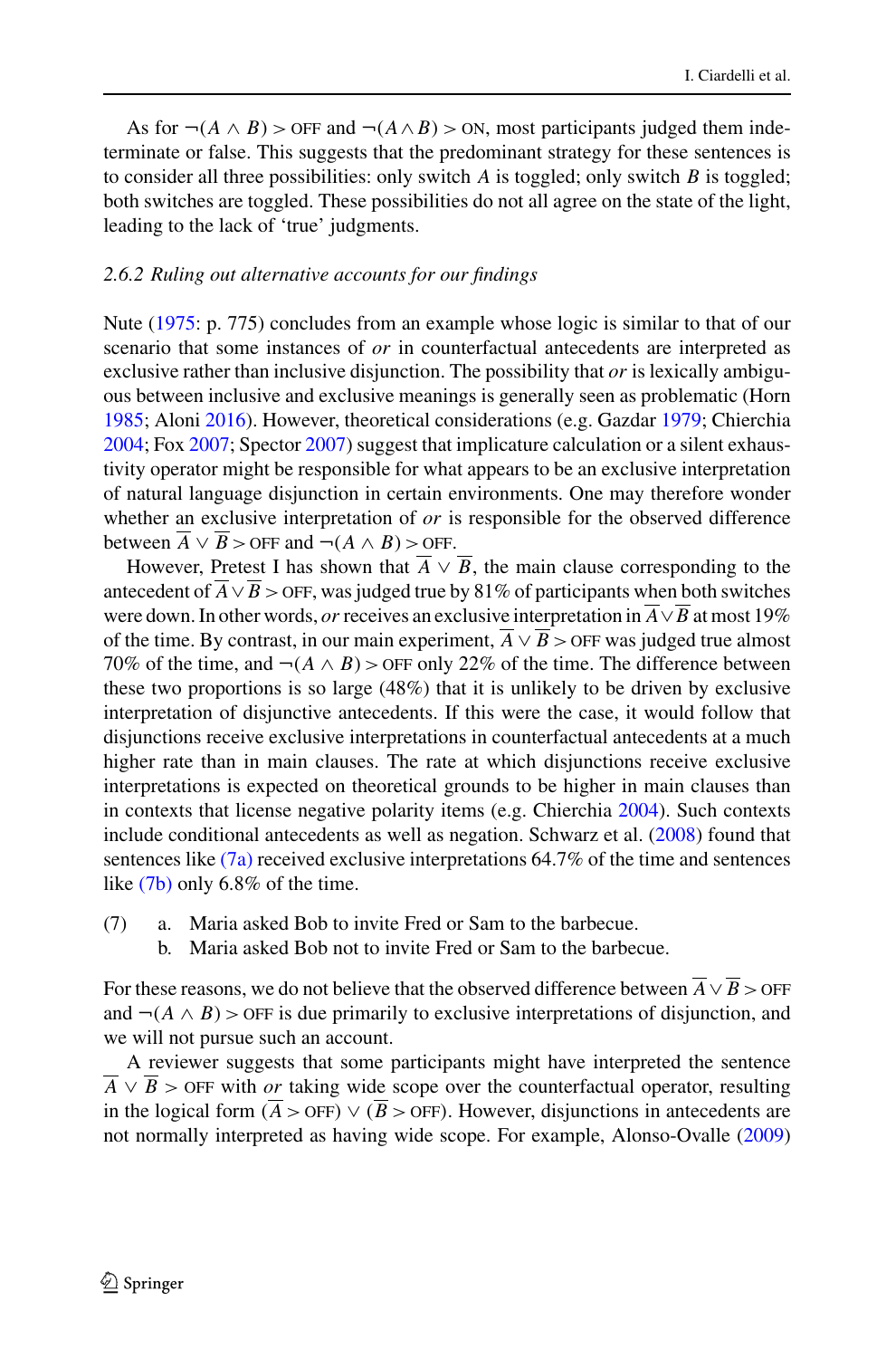observes that even in scenarios where we accept  $(8b)$  as true, we still reject  $(8a)$  based on the falsity of  $(8c)$ .<sup>[12](#page-16-3)</sup>

- <span id="page-16-2"></span><span id="page-16-1"></span><span id="page-16-0"></span>(8) a. If we had had good weather or the sun had grown cold, we would have had a bumper crop.
	- b. If we had had good weather, we would have had a bumper crop.
	- c. If the sun had grown cold, we would have had a bumper crop.

It is also conceivable that in  $\neg(A \land B) >$  OFF, the antecedent *switch A and switch B were not both up* has been interpreted as meaning *switch A and switch B were both down*. This could happen in several ways: either by mistakenly reading *not both up* as *both not up*, or as a result of reading certain words as stressed, leading to narrow focus on these words. For example, some participants may have taken the word *up* to be focused and assumed that its salient alternative is *down*; others may have taken the word *both* to be focused and assumed that its only salient alternative is *neither*. [13](#page-16-4) However, in all these cases we would expect a spike in 'true' judgments for  $\neg(A \land B) >$  ON, which has the same antecedent; but only 21.5% of participants judged this sentence true. To further rule out these possibilities, we separately tested the unembedded sentence *Switch A and switch B are not both up* in a pictorial context that shows switch *A* up and switch *B* down. 76.9% of 290 participants judged it true in this scenario.

Finally, it is conceivable that the context in which our target sentences were interpreted varied systematically from one sentence to the next. We take this to be unlikely because we presented every target sentence in the same scenario and under the same conditions. One might worry that participants nevertheless have taken cues from the different antecedents of our target sentences to extrapolate systematically different contexts, which in turn could have given rise to different similarity orderings.

However, it is unclear what would have triggered the specific context shifts that would lead to our results. In particular, consider contexts that determine orderings in which toggling one switch represents less of a change than toggling two. Why should such contexts be systematically more available for some of our target sentences than for others? One might perhaps imagine that every time a sentence mentions a switch, this has a systematic pragmatic effect on its context; however, this hypothesis does not distinguish between  $\overline{A} \vee \overline{B}$  > OFF and  $\neg(A \wedge B)$  > OFF, since they both mention the same switches.<sup>[14](#page-16-5)</sup>

<span id="page-16-3"></span><sup>&</sup>lt;sup>12</sup> Experimentally, this suggestion could be assessed by testing our sentence  $\overline{A} \vee \overline{B}$  > OFF in a context where only one of the switches controls the light, while the other has no effect. Participants who read the disjunction as having wide scope should still judge the sentence true in this scenario. A low rate of 'true' judgments would show that most participants take disjunction to have narrow scope.

<span id="page-16-4"></span><sup>13</sup> Participants who took *both* to be focused might also have interpreted it as giving rise to the alternative *just one*, rather than *neither*. This is unlikely to have happened often since these participants would be expected to interpret  $\neg(A \land B) >$  OFF as true. As Table [3](#page-11-1) shows, these participants numbered only 22.04% in our main experiment.

<span id="page-16-5"></span><sup>&</sup>lt;sup>14</sup> The notion that antecedents systematically influence similarity orderings is conceptually problematic no matter if this influence is taken to be part of the pragmatics or part of the semantics. The pragmatic option assumes that the antecedent of a counterfactual can resolve contextual indeterminacy concerning the choice of the similarity ordering. If this possibility were invoked unrestrictedly and without a positive account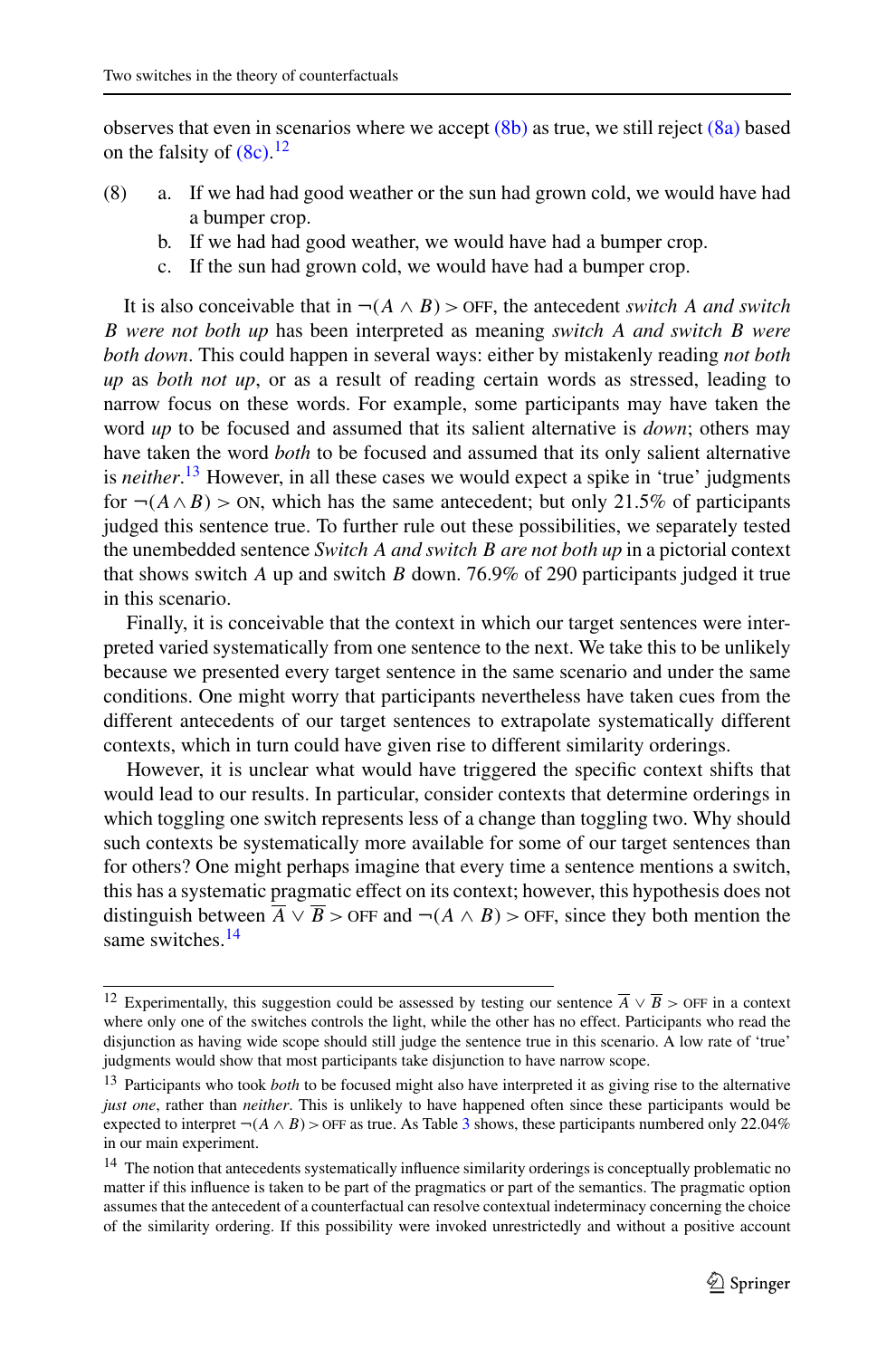### *2.6.3 Conclusion*

Having excluded various confounds, we take the differences in native speakers' judgment on our sentences to track actual differences in truth value: under the most salient reading of these counterfactuals,  $\overline{A} >$  OFF,  $\overline{B} >$  OFF and  $\overline{A} \vee \overline{B} >$  OFF are true in our scenario, while  $\neg(A \land B) >$  OFF and  $\neg(A \land B) >$  ON are not.<sup>15</sup>

Recall that the two questions we seek to answer are whether the truth conditions of a sentential clause completely determine its meaning, and whether the interpretation of counterfactuals conforms to the minimal change requirement.

With respect to the first question, we take our results to show that  $\overline{A} \vee \overline{B} >$  OFF and  $\neg(A \wedge B)$  > OFF have different meanings. By compositionality, their antecedents, corresponding to  $\overline{A} \vee \overline{B}$  and  $\neg (A \wedge B)$ , must then have different meanings as well. However, these antecedents have the same truth conditions, as confirmed by Pretest I. Hence, under the compositionality assumption, we conclude that it is possible for two sentential clauses to have the same truth conditions and different meanings—which implies that meaning is not completely determined by truth conditions.

With respect to the second question, we take our results to show that  $A >$  OFF and  $\overline{B}$  > OFF can be true in a context where  $\neg$  (*A*  $\wedge$  *B*) > OFF is not true. As we discussed in Sect. [1.2,](#page-4-1) this finding contradicts the predictions of the minimal change requirement as implemented in ordering semantics, no matter what similarity relation among worlds we assume.

### <span id="page-17-0"></span>**3 Breaking de Morgan's law in conditional antecedents**

In this section, we propose an explanation of the classically unexpected contrast between  $\overline{A} \vee \overline{B}$  > OFF and  $\neg(A \wedge B)$  > OFF. We saw that, assuming compositionality, such an explanation requires a notion of meaning which is more fine-grained than the truth-conditional one, as well as a theory of propositional connectives which invalidates de Morgan's law, teasing apart  $\overline{A} \vee \overline{B}$  and  $\neg (A \wedge B)$ . Our solution builds

Footnote 14 continued

of this pragmatic process, one could never assume that two distinct counterfactuals are interpreted in the same context. Thus, if antecedents could be responsible for systematic and unpredictable context shifts, it would become unclear how the theory may be empirically assessed at all. While proponents of ordering semantics do on occasion react to potential counterexamples by appealing to contextual indeterminacy (see for example Lewi[s](#page-43-4) [1979:](#page-43-4) 457f.; Stalnake[r](#page-43-13) [1981](#page-43-13): 92f.; Stalnake[r](#page-44-2) [1984:](#page-44-2) 130f.), to our knowledge a fully fledged pragmatic theory that both allows and suitably constrains context shifts has yet to be proposed for ordering semantics. As for the semantic option, it amounts to making the similarity ordering itself antecedentrelative. As Cros[s](#page-42-14) [\(2008\)](#page-42-14) shows, this theory fails to validate even the weakest logic corresponding to ordering semantics, and can be seen to be an equivalent (but conceptually less parsimonious) formulation of the most general selection function framework, which just assumes a function *f* mapping each possible world w and antecedent  $\varphi$  to a set  $f(w, \varphi)$  of  $\varphi$ -worlds. Cross concludes that such a theory is an ordering semantics in name only.

<span id="page-17-1"></span><sup>&</sup>lt;sup>15</sup> We do not draw any conclusion at this stage as to whether  $\neg(A \land B)$ >OFF and  $\neg(A \land B)$ >ON are false or simply lack a truth value in our context. We come back to this issue in Sect. [5.](#page-28-0)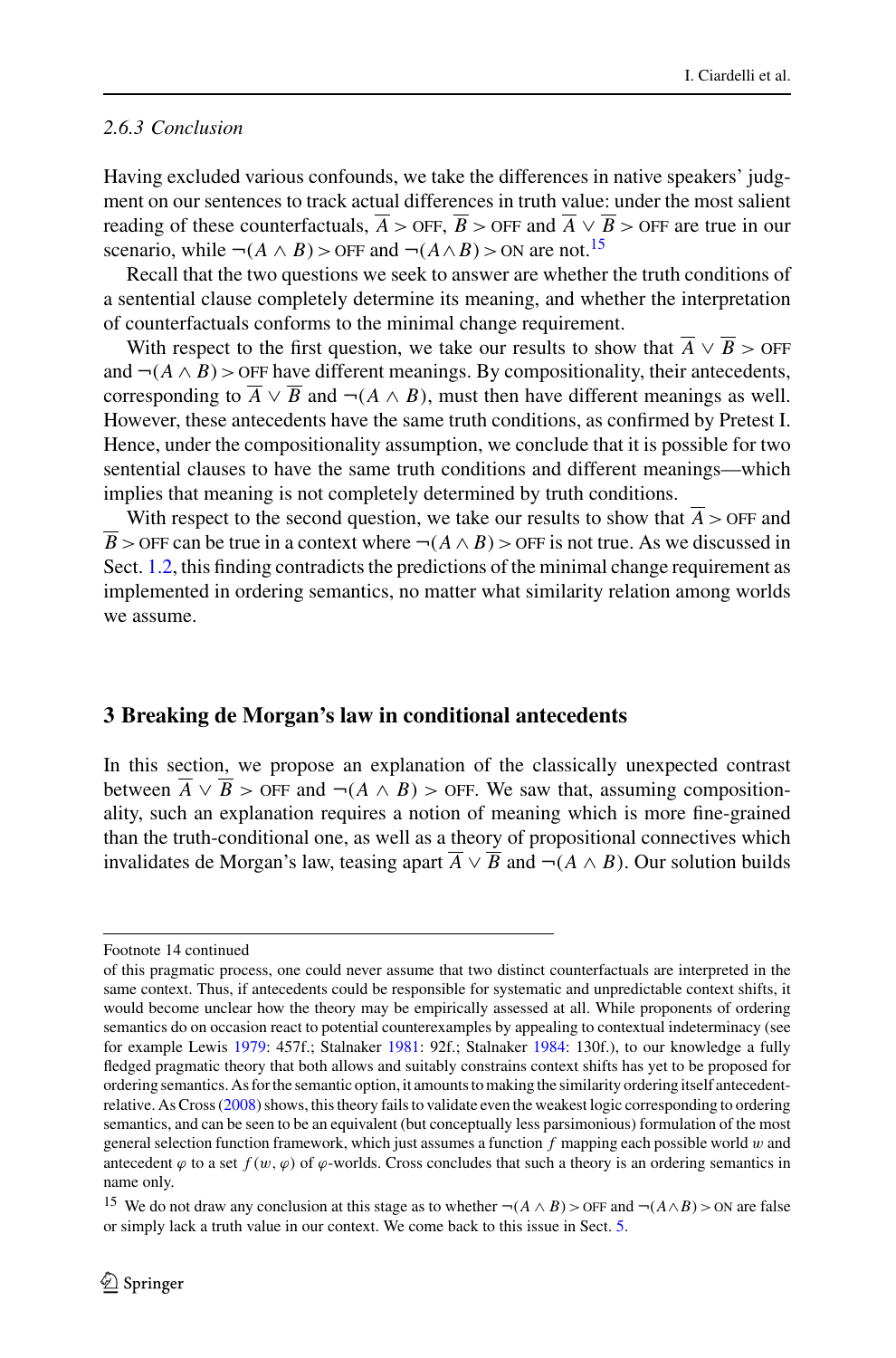

<span id="page-18-3"></span>**Fig. 5** The alternatives for our antecedents. ↑↑ represents a world where both switches are up, ↑↓ a world where *A* is up but *B* is down, etc.

on the framework of inquisitive semantics (Ciardelli et al., [2018](#page-41-0)), which supplies both these ingredients[.16](#page-18-0)

#### <span id="page-18-4"></span>**3.1 Inquisitive semantics**

In inquisitive semantics, the meaning of a sentence  $\varphi$  is given not in terms of truth conditions with respect to possible worlds, but in terms of support conditions with respect to information states, where an information state is modeled as a subset of the set *W* of possible worlds. The maximal information states supporting a sentence  $\varphi$  are called the alternatives for  $\varphi$ , and the set of alternatives is denoted  $\mathsf{Alt}(\varphi)$ . A sentence is called inquisitive if it has two or more alternatives, and non-inquisitive if it has only one. The set of worlds where  $\varphi$  is true, denoted  $|\varphi|$ , is defined as the union of the alternatives for  $\varphi: |\varphi| := \bigcup \text{Alt}(\varphi)$ . Thus, the inquisitive meaning of a sentence determines its truth conditions, but the converse is not the case: two sentences may very well have the same truth conditions while being associated with different sets of alternatives. This is the case for our counterfactual antecedents  $\overline{A} \vee \overline{B}$  and  $\neg (A \wedge B)$ . To see why, we need to consider how basic clauses are interpreted in inquisitive semantics, and how disjunction, conjunction, and negation operate in this framework.

First, consider the basic clause *switch A is down*, which we abbreviate as  $\overline{A}$ . As shown in [\(9a\),](#page-18-1) this is supported by an information state *s* in case it follows from the information available in *s* that switch *A* is down, that is, in case *A* is down at each world in *s*. This in turn means that this clause has a unique alternative, consisting of all those worlds where it is true, as shown in  $(9b)$ . The same goes for the basic clauses *switch B is down*, *switch A is up*, and *switch B is up*, abbreviated here as *B*, *A*, and *B*. This is illustrated in Fig. [5a](#page-18-3), b.

<span id="page-18-2"></span><span id="page-18-1"></span>(9) a.  $s \models \overline{A}$  iff  $s \subseteq \{w \in W \mid \text{switch } A \text{ is down in } w\}$ b. Alt $(\overline{A}) = \{ \{ w \in W \mid \text{switch } A \text{ is down in } w \} \} = \{ \vert \overline{A} \vert \}$ 

Inquisitive semantics comes with a natural treatment of propositional connectives, obtained by associating these connectives with algebraic operations on the space of

<span id="page-18-0"></span><sup>&</sup>lt;sup>16</sup> Inquisitive semantics is not the only approach that breaks de Morgan's law. One could, for example, base an explanation of our contrast on intuitionistic logic, where this law fails. However, as we will see in Sect. [3.1,](#page-18-4) inquisitive semantics has the merit of teasing apart  $\overline{A} \vee \overline{B}$  and  $\neg (A \wedge B)$  while simultaneously accounting for their truth-conditional equivalence. Moreover, as we will see in Sect. [3.2,](#page-19-0) we can rely on a general recipe to transfer standard accounts of conditionals to the setting of inquisitive semantics. As far as we know, no such recipe is available for intuitionistic logic or other theories that break de Morgan's law.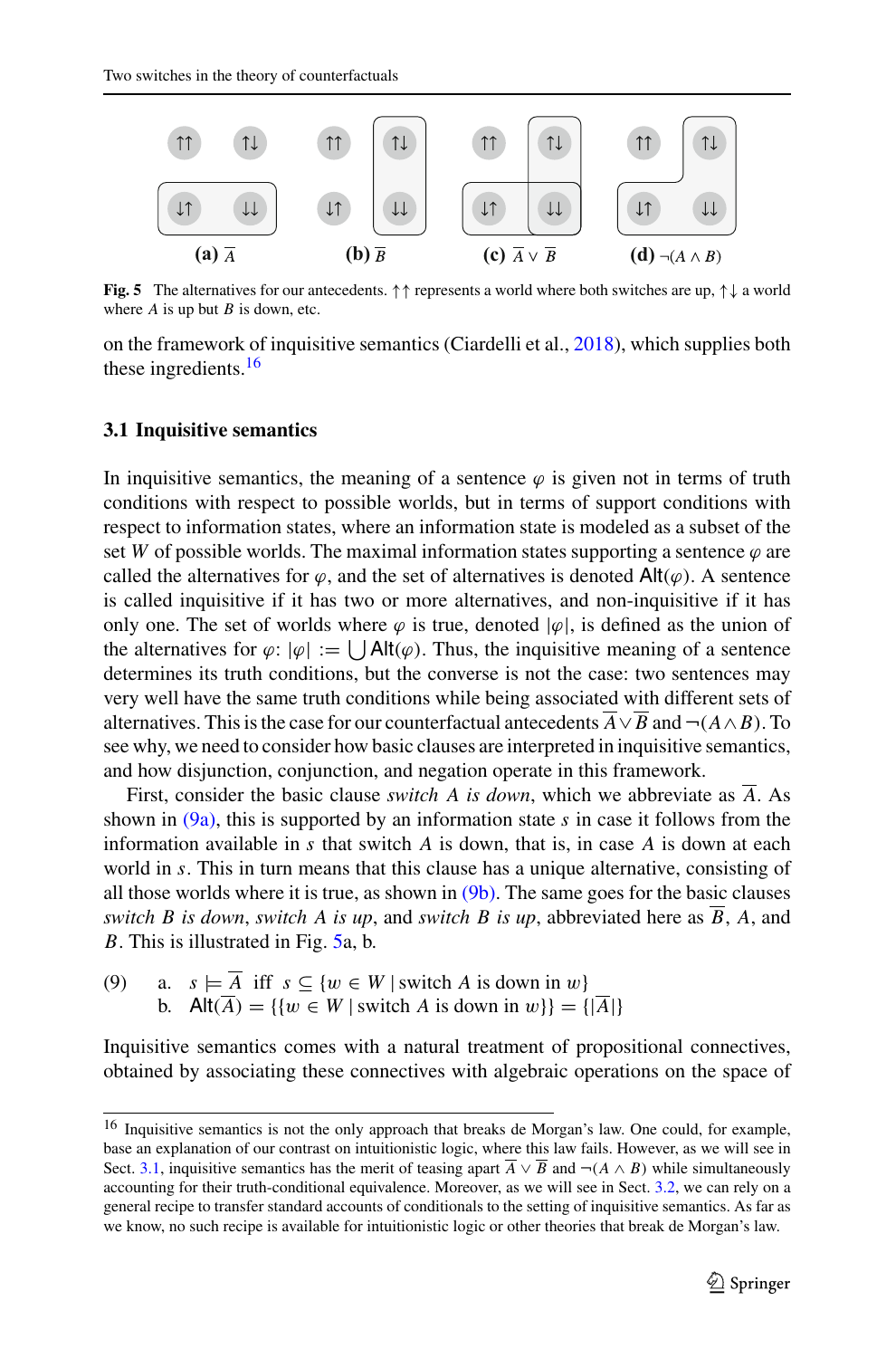inquisitive meanings (see Roelofse[n](#page-43-14) [2013](#page-43-14)). In particular, disjunction, conjunction, and negation are interpreted by means of the following support clauses: $\frac{17}{17}$ 

(10) a. 
$$
s \models \varphi \land \psi
$$
 iff  $s \models \varphi$  and  $s \models \psi$   
b.  $s \models \varphi \lor \psi$  iff  $s \models \varphi$  or  $s \models \psi$   
c.  $s \models \neg \varphi$  iff  $\forall t \subseteq s$ : if  $t \neq \emptyset$  then  $t \not\models \varphi$ 

We can now verify that in inquisitive semantics, just as in truth-conditional semantics, the sentence *switch A is down* is equivalent with *switch A is not up*, that is,  $\overline{A} = \neg A$ .<sup>[18](#page-19-2)</sup>

$$
(11) \quad \text{Alt}(\neg A) = \{|\overline{A}|\}
$$

For our first complex antecedent, *switch A or switch B is down*, analyzed as  $\overline{A} \vee \overline{B}$ , inquisitive semantics yields two distinct alternatives: the set  $|\overline{A}|$  consisting of those worlds where *A* is down, and the set  $|\overline{B}|$  consisting of those worlds where *B* is down. These alternatives are depicted in Fig. [5c](#page-18-3).

(12) 
$$
\mathsf{Alt}(\overline{A} \vee \overline{B}) = \{|\overline{A}|, |\overline{B}|\}
$$

For our second complex antecedent, *switch A and switch B are not both up*, analyzed as  $\neg$ (*A* ∧ *B*), inquisitive semantics yields a unique alternative, consisting of all worlds where the switches are not both up. This is depicted in Fig. [5d](#page-18-3).

$$
(13) \qquad \mathsf{Alt}(\neg(A \land B)) = \{ \, W - |A \land B| \, \}
$$

Since  $|\overline{A}| \cup |\overline{B}| = W - |A \wedge B|$ , inquisitive semantics predicts that  $\overline{A} \vee \overline{B}$  and  $\neg(A \wedge B)$ are true at the same worlds, namely, at those worlds in which one or both switches are down. This is in line with classical logic, and also with the result of Pretest I, as reported in Sect. [2.3.1.](#page-8-0) However, these two clauses are assigned different meanings:  $\overline{A} \vee \overline{B}$  has two distinct alternatives, whereas  $\neg(A \wedge B)$  has only one.

### <span id="page-19-0"></span>**3.2 Two assumptions for one antecedent**

Having explained how the clauses  $\overline{A} \vee \overline{B}$  and  $\neg(A \wedge B)$  differ in meaning, the next step is to explain how this difference ends up affecting the truth conditions of the counterfactuals in which these clauses are embedded. For this, we adopt an idea due to Alonso-Ovall[e](#page-41-1) [\(2006](#page-41-1), [2009](#page-41-2)) (see also van Rooi[j](#page-44-3) [2006](#page-44-3)). We assume that a counterfactual antecedent need not always specify a single counterfactual assumption; rather, when an antecedent provides multiple semantic alternatives, as in the case of  $\overline{A} \vee \overline{B}$ , each of these alternatives counts as a distinct counterfactual assumption. In order for

<span id="page-19-1"></span><sup>&</sup>lt;sup>17</sup> We build on the standard version of inquisitive semantics (see Ciardelli et al., [2018](#page-41-0)), which has a solid logical foundation (Ciardelli and Roelofse[n](#page-41-7) [2011;](#page-41-7) Ciardell[i](#page-41-8) [2016b](#page-41-8)), and which has been assumed in most linguistic work based on the framework. Within the inquisitive semantics tradition, other accounts of connectives have also been investigated. In particular, suppositional inquisitive semantics (Groenendijk and Roelofse[n](#page-42-15) [2015;](#page-42-15) Aher and Groenendij[k](#page-41-9) [2015](#page-41-9)) treats negation differently from the standard system. In that system, however, de Morgan's laws are valid; therefore, it would not provide a suitable starting point for an account of our experimental findings.

<span id="page-19-2"></span><sup>18</sup> Recall that we are assuming that *up* and *down* are the only possible positions for our switches.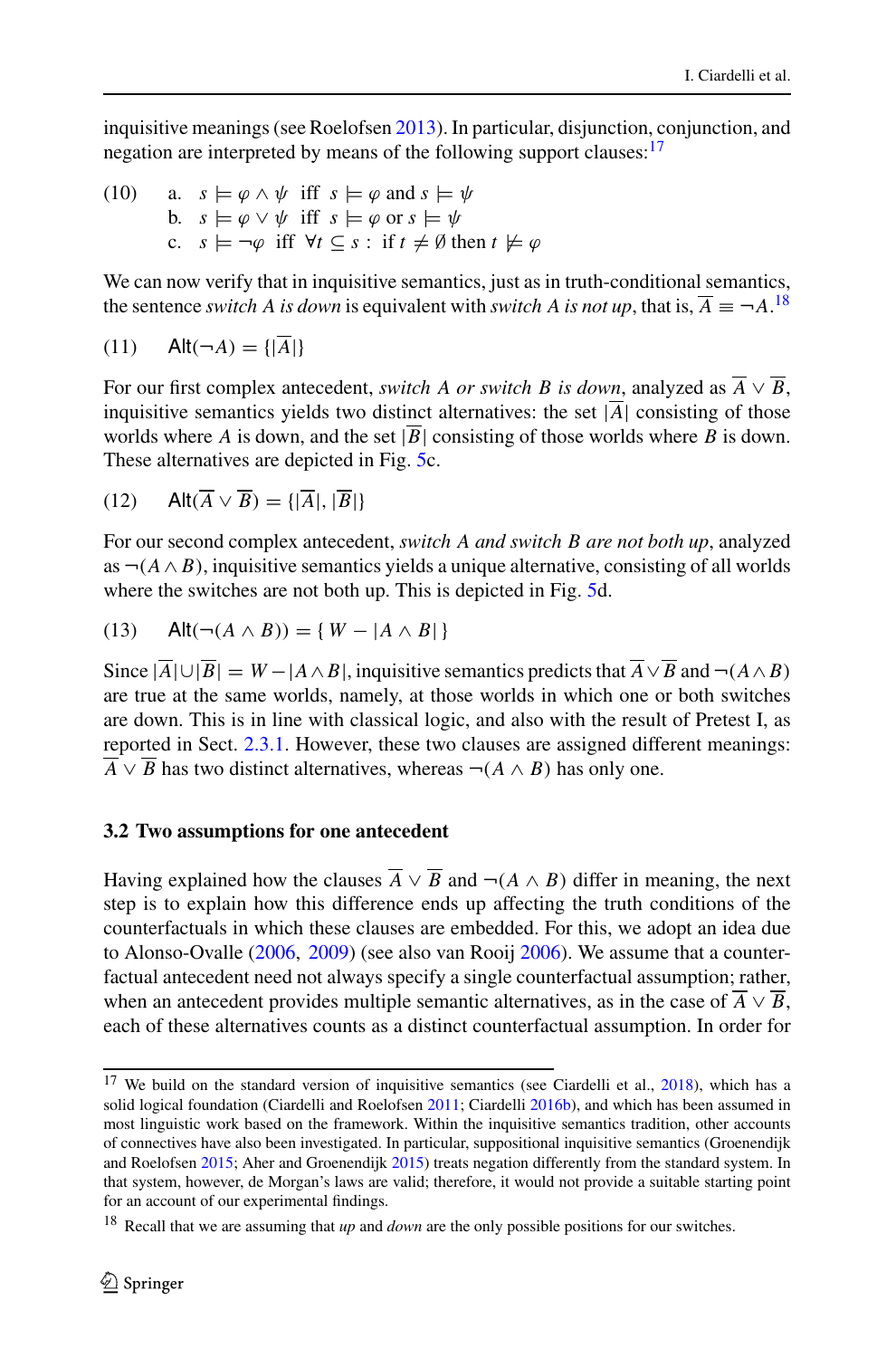the counterfactual to be true, the consequent must follow on each of these assumptions. Thus,  $\overline{A} \vee \overline{B}$  > OFF is interpreted in effect as the conjunction of  $\overline{A}$  > OFF and  $\overline{B}$  > OFF, and differently from  $\neg$ ( $A \wedge B$ ) > OFF. This explains the strong similarity between the response pattern of  $\overline{A} \vee \overline{B}$  > OFF and those of  $\overline{A}$  > OFF and  $\overline{B}$  > OFF.

To implement this idea in our setting, we will apply the general recipe for lifting accounts of counterfactuals [i](#page-41-10)nto inquisitive semantics described in Ciardelli  $(2016a)$  $(2016a)$ .<sup>[19](#page-20-0)</sup> The starting point is an arbitrary truth-conditional account of counterfactuals, given in the form of a binary operation  $\Rightarrow$  (pronounced "then") which maps any two propositions  $p$  and  $q$  to a corresponding conditional proposition  $p \rightrightarrows q$  . Most existing accounts of counterfactuals, including ordering semantics (Stalnake[r](#page-43-2) [1968](#page-43-2); Lewi[s](#page-43-3) [1973\)](#page-43-3), premise semantics (Kratze[r](#page-42-7) [1981a](#page-42-7)), and some causal accounts (Kaufman[n](#page-42-16) [2013;](#page-42-16) Sant[o](#page-43-15)rio [2014,](#page-43-15) [2018b\)](#page-43-16), can be seen as determining such a map.<sup>20</sup> The lifting recipe interprets a counterfactual sentence  $\varphi > \psi$  by means of the following support clause. $21$ 

**Definition 1** (*Inquisitive lifting of an account of counterfactuals*) *s*  $\models \varphi > \psi$  iff  $∀p ∈ Alt(φ) ∃q ∈ Alt(ψ)$  such that  $s ⊆ (p ⇒ q)$ 

If  $\varphi$  and  $\psi$  are non-inquisitive, that is, if  $\mathsf{Alt}(\varphi) = {\varphi}$  and  $\mathsf{Alt}(\psi) = {\psi}$ , the clause yields a unique alternative for  $\varphi > \psi$ , which coincides with the counterfactual proposition  $|\varphi| \Rightarrow |\psi|$  delivered by the given base account:  $\mathsf{Alt}(\varphi > \psi) = \{ |\varphi| \Rightarrow |\psi| \}.$ 

Except for  $\overline{A} \vee \overline{B} >$  OFF, all of the counterfactuals in our experiment have noninquisitive antecedents and consequents, so they will be interpreted just as they are interpreted by any base account we may choose. As for  $\overline{A} \vee \overline{B} >$  OFF, the clause interprets it as follows:

*s*  $\models$  *A* ∨ *B* > OFF iff  $∀p ∈ \{ |A|, |B| \} \exists q ∈ \{ |OFF| \}$  such that  $s ⊆ (p \Rightarrow q)$ iff  $s \subseteq |A| \Rightarrow |\text{OFF}|$  and  $s \subseteq |B| \Rightarrow |\text{OFF}|$ iff *s* ⊆ (|*A*| $\Rightarrow$  |OFF|) ∩ (|*B*| $\Rightarrow$  |OFF|)

<span id="page-20-0"></span><sup>&</sup>lt;sup>19</sup> In Sect. [6.1](#page-31-0) we discuss the reasons why we do not directly adopt Alonso-Ovalle's original account, but turn to the inquisitive lifting recipe instead. In short, that theory would not account for our experimental findings, but for reasons orthogonal to the central idea discussed here.

<span id="page-20-1"></span><sup>&</sup>lt;sup>20</sup> In each of these accounts, the definition of the conditional proposition  $p \Rightarrow q$  makes use of some additional piece of structure: a selection function in Stalnake[r](#page-43-2) [\(1968\)](#page-43-2), a similarity ordering in Lewi[s](#page-43-3) [\(1973](#page-43-3)), an ordering source in Kratze[r](#page-42-7) [\(1981a\)](#page-42-7), and a causal network in Kaufman[n](#page-42-16) [\(2013](#page-42-16)) and Santori[o](#page-43-16) [\(2018b](#page-43-16)). However, the lifting recipe only needs access to the resulting operation on propositions, not to this additional structure.

<span id="page-20-2"></span> $2<sup>1</sup>$  This clause is more general than what is needed for our immediate purposes. It is formulated with an eye towards consequents that prov[i](#page-41-10)de two or more alternatives. We assume with Ciardelli  $(2016a)$  $(2016a)$  that this is the case for counterfactual questions such as *If switch A was down, would the light be on or off?* In our examples, this is not relevant, because all consequents provide a single alternative. More generally, we assume that declarative consequents always provide a single alternative. Following Ciardelli et al[.](#page-41-0) [\(2018](#page-41-0)), we take this to be due to the presence of a silent declarative complementizer contributing a non-inquisitive closure operator, whose effect is to collapse multiple alternatives into one. We assume that this silent complementizer is prevented from appearing in antecedents by the presence of the complementizer *if*. The fact that consequents can have question syntax, but the complements of *if* cannot, has been taken as syntactic evidence that only consequents can be complementizer phrases (Iatrido[u](#page-42-17) [1991;](#page-42-17) Bhatt and Panchev[a](#page-41-11) [2006](#page-41-11)).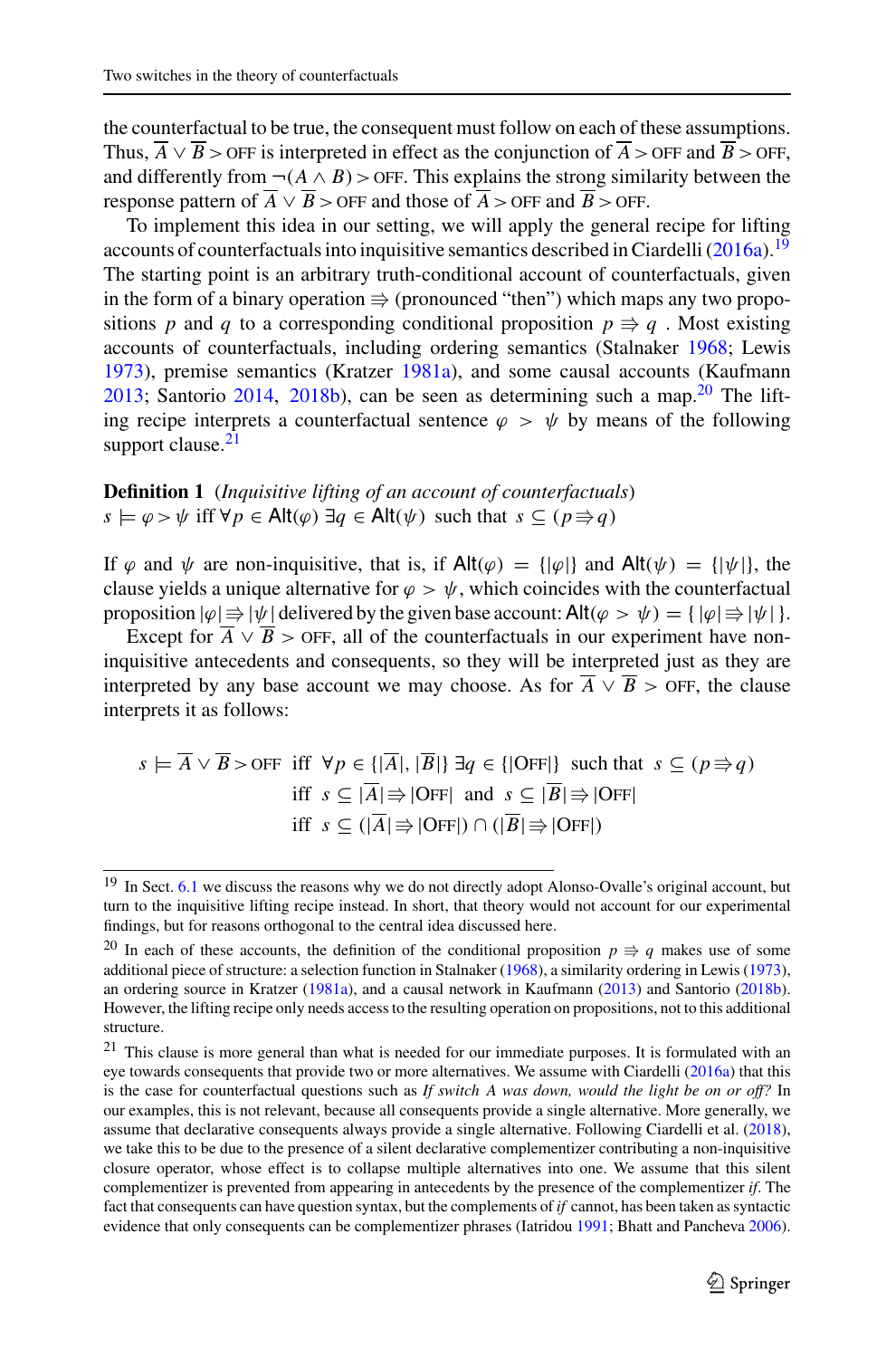As in the previous cases, the counterfactual as a whole has a unique alternative, namely, the proposition  $(|A| \Rightarrow |\text{OFF}|) \cap (|B| \Rightarrow |\text{OFF}|)$ . However, this alternative is not the same proposition  $|A \vee B| \Rightarrow |OFF|$  that would be delivered by the basic truth-conditional account. Rather, the basic account is applied twice, once for each disjunct of the antecedent, and the resulting propositions are then intersected. Thus, disjunctive antecedents are interpreted as providing multiple counterfactual assumptions, and  $\overline{A} \vee \overline{B}$  > OFF is predicted to be equivalent to the conjunction of  $\overline{A}$  > OFF and  $\overline{B}$  > OFF.

This means that the truth conditions of our sentences will be correctly predicted if we can find a truth-conditional account of counterfactuals according to which  $\overline{A}$  > OFF and  $\overline{B}$  > OFF are true, but  $\neg(A \wedge B)$  > OFF and  $\neg(A \wedge B)$  > ON are not. The inquisitive lifting of this account will still make the same predictions about these cases; moreover, it will predict  $\overline{A} \vee \overline{B} >$  OFF to be true—something that no purely truth-conditional account could do without also rendering  $\neg(A \land B) >$  OFF true.

### <span id="page-21-0"></span>**4 A background semantics for counterfactuals**

Having explained how  $\overline{A} \vee \overline{B} >$  OFF and  $\neg (A \wedge B) >$  OFF can come apart in their truth values, we now turn to the problem of finding a truth-conditional theory of counterfactuals which predicts that, in our context,  $\overline{A}$  > OFF and  $\overline{B}$  > OFF are true, but  $\neg(A \land B) >$  OFF and  $\neg(A \land B) >$  ON are not. For this task, one might expect that we can just adopt a standard theory of counterfactuals. Interestingly, however, this is not the case. As we mentioned in Sect. [1.2,](#page-4-1) virtually all existing theories of counterfactuals (e.g., Stalnake[r](#page-43-2) [1968](#page-43-2); Lewi[s](#page-43-3) [1973](#page-43-3); Kratze[r](#page-42-7) [1981a](#page-42-7); Veltma[n](#page-44-1) [2005](#page-44-1); Schul[z](#page-43-17) [2011](#page-43-17); Kaufman[n](#page-42-16) [2013](#page-42-16)) incorporate the minimal change requirement in some form, and this leads them to predict that  $\neg(A \land B) >$  OFF is true in any context in which  $\overline{A}$  > OFF and  $\overline{B}$  > OFF are true. Therefore, as a result of the minimal change requirement, these theories are not in a position to correctly predict our experimental findings, even when disjunctive antecedents are taken care of by the inquisitive lifting recipe.

In this section, we formulate a theory of conditionals which abandons the minimal change requirement and which, in combination with the inquisitive lifting described in Sect. [3.2,](#page-19-0) explains our experimental results. For reasons that will become clear shortly, we refer to our theory as *background semantics*. We begin in Sect. [4.1](#page-21-1) by giving an informal description of the theory. In Sect. [4.2](#page-23-0) we introduce some technical notions developed in the literature on causal reasoning (Pear[l](#page-43-5) [2000](#page-43-5)) and in causal versions of premise semantics (Schul[z](#page-43-9) [2007;](#page-43-9) Kaufman[n](#page-42-16) [2013](#page-42-16)). In Sect. [4.3](#page-25-0) we use these notions to formalize background semantics, and we show that this theory accounts for our experimental findings.

#### <span id="page-21-1"></span>**4.1 The key idea: from minimal change to maximal background**

<span id="page-21-2"></span>From the perspective of an account that implements the minimal change requirement, what is most surprising about our experimental results is the fact that the counterfactual  $\neg(A \land B)$  > OFF, repeated here as [\(14\),](#page-21-2) is not judged true.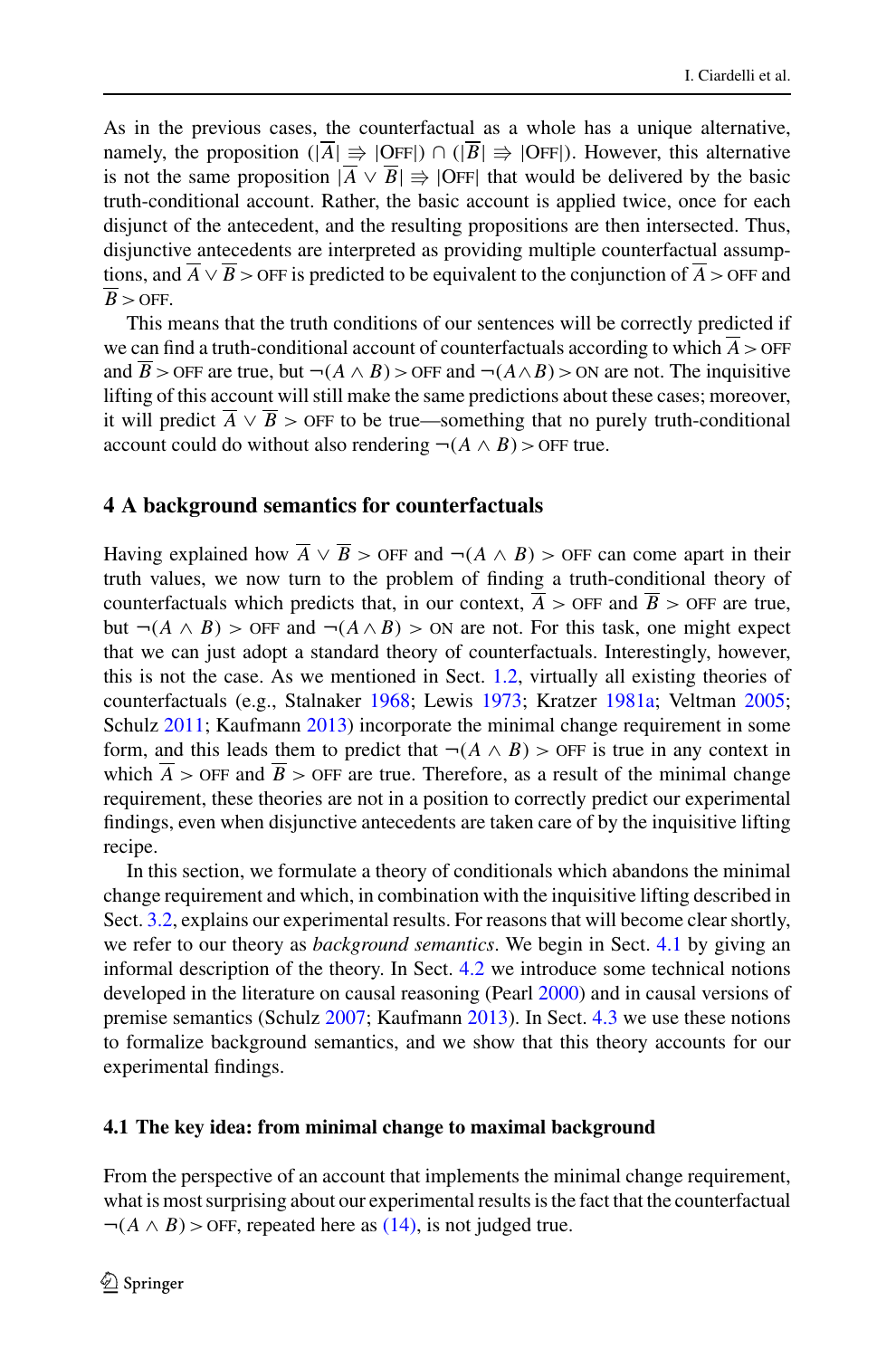### (14) If switch *A* and switch *B* were not both up, the light would be off.

Let us consider more closely why this is so. When faced with this counterfactual, we appear to reason as follows: if switch *A* and switch *B* were not both up, it might be that one of them is down, in which case the light would be off; but it might also be that both of them are down, in which case the light would be on. Hence, no firm conclusion on the state of the light can be reached from our assumption.

If this analysis is correct, then it indicates that in assessing this counterfactual, we consider not just the scenarios in which one of the switches is down, but also the one in which both switches are down, regardless of considerations about minimal change. Intuitively, in this case there is no requirement to minimize departure from actuality: the antecedent invites us to consider situations in which the position of the switches is different from the actual one, and we feel no pressure to limit ourselves to those situations which are as similar as possible to actuality. $2^2$ 

To explain this, we propose to dispense with the minimal change requirement, and we replace it by a distinction between facts that are in the foreground when making a counterfactual assumption and facts that are regarded as background. Background facts are held fixed while making a counterfactual assumption, while foreground facts are allowed to change, and their change is not subject to any minimality requirement.

Crucially, we assume that whether a fact is foregrounded or backgrounded is determined in part by the counterfactual assumption: only facts that are not "called into question" by the assumption can be backgrounded. We assume that a fact  $f$  is called into question by an assumption *a* in case either of the following holds:

- 1. *f* contributes to the falsity of *a* in the actual world;
- 2. *f* is causally dependent on a fact which contributes to the falsity of *a*.

Given a world and a partition of facts into foreground and background, we say that a counterfactual  $\varphi > \psi$ , where  $\varphi$  and  $\psi$  are non-inquisitive, is true in case  $\psi$  is a causal consequence of the assumption  $\varphi$  combined with the background facts.

This does not yet allow us to make any specific predictions, since different choices concerning what to put in the background may lead to different truth values. However, our experimental results can be explained if we assume a general preference for maximizing the set of backgrounded facts: that is, we assume that by default, the factual background consists of all and only the facts that are not called into question by the counterfactual assumption.[23](#page-22-1)

Let us see how an account of the kind sketched here provides an explanation for our experimental findings. This explanation will then be formalized in Sects. [4.2](#page-23-0) and [4.3.](#page-25-0) First consider the counterfactual  $\overline{A} >$  OFF. Our counterfactual assumption that *A* is down directly calls into question the fact that *A* is up, and indirectly calls into question the fact that the light is on, which is dependent on the fact that *A* is up. On

<span id="page-22-0"></span><sup>22</sup> In this discussion, we use the term "similarity" in a pre-theoretical sense. In the theory that we propose in this section, no corresponding technical notion is needed.

<span id="page-22-1"></span><sup>&</sup>lt;sup>23</sup> Importantly, we propose to regard this only as a default choice, and not as an integral part of the semantics of counterfactuals. In Sect. [5](#page-28-0) we discuss some evidence which points to the existence of nonmaximal-background readings.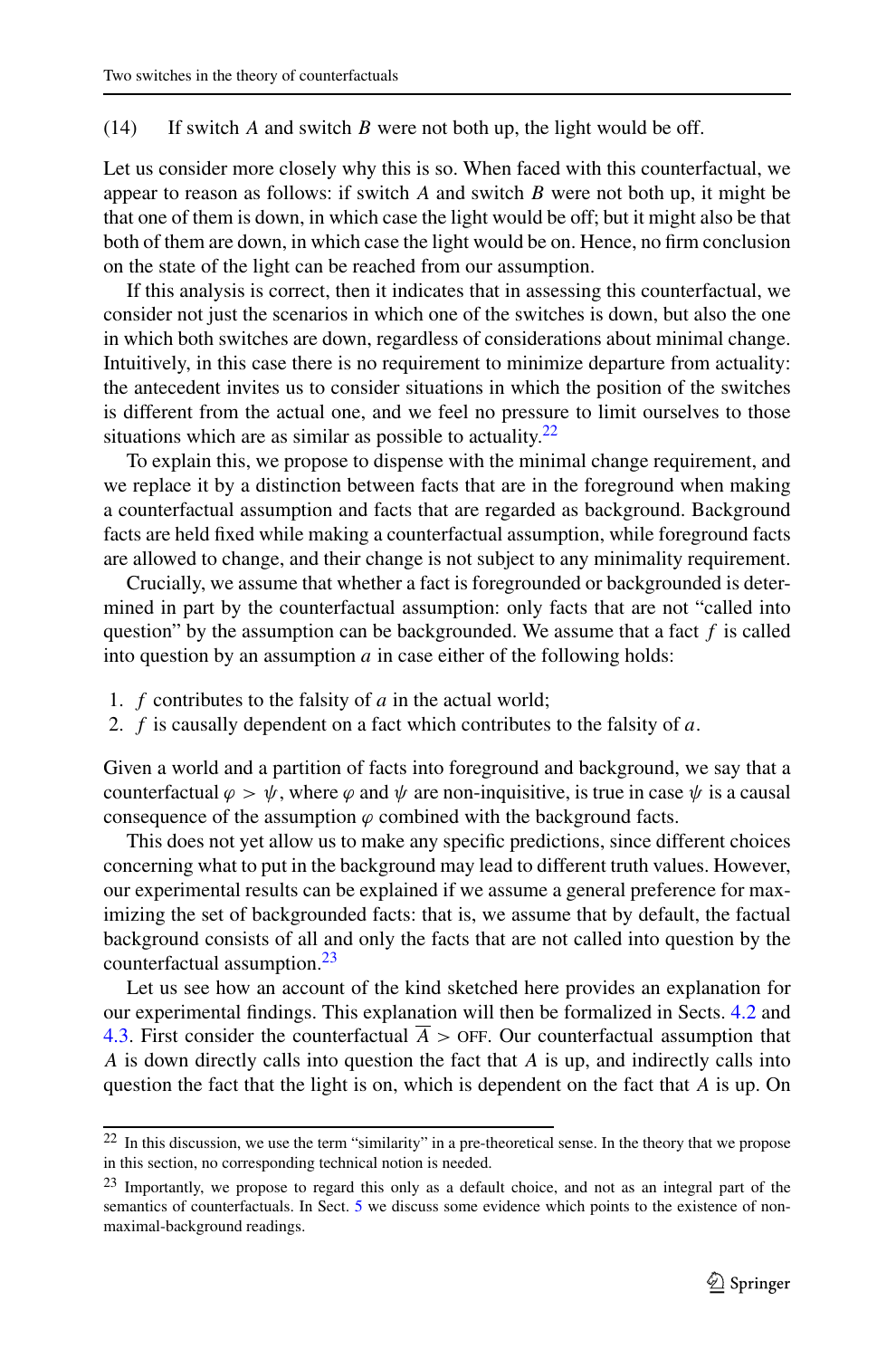the other hand, our assumption does not call into question the fact that switch *B* is up; therefore, this fact will be part of the maximal background for our assumption. Now the assumption that *A* is down, together with the background fact that *B* is up, causally implies that the light is off. This explains why the counterfactual  $\overline{A}$  > OFF is judged true. Of course, the situation is completely analogous for the counterfactual  $\overline{B}$  > OFF.

As for the counterfactual  $\overline{A} \vee \overline{B} >$  OFF, according to our inquisitive account, it does not involve considering a single disjunctive assumption, but rather two distinct assumptions, namely, that *A* is down, and that *B* is down. Since on either one of these assumptions it follows that the light is off,  $\overline{A} \vee \overline{B}$  > OFF is judged true.

Finally, consider the counterfactuals  $\neg(A \land B)$  > OFF and  $\neg(A \land B)$  > ON. In this case, the counterfactual assumption that *A* and *B* are not both up calls into question both the fact that *A* is up and the fact that *B* is up, since these facts are jointly responsible for the falsity of  $\neg(A \land B)$ ; the fact that the light is on is called into question as well, since it is dependent on the facts concerning the position of the switches. Since nothing that is called into question by the assumption can be backgrounded, the factual background is empty in this case; thus, no fact about the actual state of affairs is retained in making the counterfactual assumption. Now, the assumption  $\neg(A \land B)$  by itself does not causally imply anything about the state of the light. This explains why  $\neg (A \wedge B) >$  OFF and  $\neg(A \land B)$  > ON are not judged true in our scenario.

This explanation conveys the fundamental idea of our theory. To transform this idea into a proper account, we first need to make a number of notions formally precise. To this we turn now.

#### <span id="page-23-0"></span>**4.2 The context for a causal account: causal models**

Causal approaches to counterfactuals assume that the evaluation of a counterfactual takes place in the context of a network of causal relationships that allow for specific causal inferences. Formalizations of this idea within the framework of premise semantics have been proposed by Schul[z](#page-43-9) [\(2007,](#page-43-9) [2011\)](#page-43-17), Kaufman[n](#page-42-16) [\(2013\)](#page-42-16) and Santori[o](#page-43-15) [\(2014](#page-43-15), [2018b\)](#page-43-16). Here we propose our own, which combines elements from these sources.

The core notion is that of a *causal model*, a structure that consists of a set of causal variables and a set of causal laws. Formally, a causal model over a set of possible worlds *W* is a pair  $M = \langle V, L \rangle$  consisting of the following:

– A set *V* of *causal variables*, where a causal variable is a partition of the space of possible worlds. If  $X \in V$ , a proposition  $p \in X$  is called a *setting* of the variable  $X$ ; if  $V' ⊆ V$ , a set that contains one setting for each variable in  $V'$  is called a *setting of V*. The value of a variable *X* at *w*, denoted  $X_w$ , is the unique setting of *X* that is true at w. Similarly, the value of a set of variables  $V'$  at w, denoted  $V'_w$ , is the unique setting of  $V'$  whose members are all true at  $w$ .

We assume that the variables in *V* are *independent* from one another, meaning that we require any setting of *V* to be consistent. Intuitively, this means that the causal variables bear no logical relation to one another, but are only related via the causal laws of the model. For simplicity, we will also assume that the set of causal variables is finite, although this is not essential to our account. In our examples,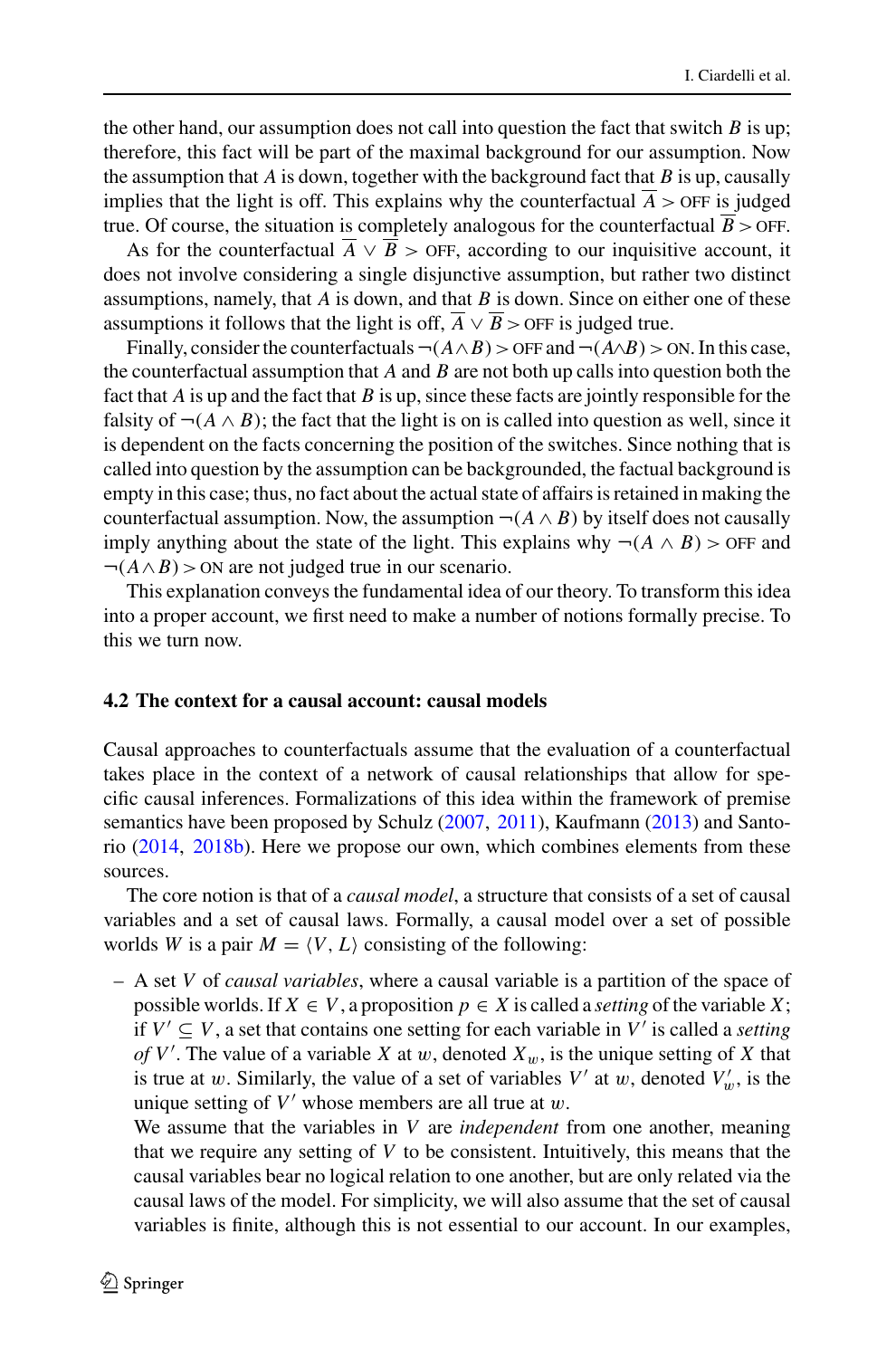the causal variables are bipartitions and can therefore be thought of as Boolean variables, but in the general case this need not be so.

– A set *L* of *laws* encoding causal influence. We represent a law *l* ∈ *L* formally as a tuple  $l = \langle C, E, m \rangle$  where C, the *cause set*, is a set of causal variables; E, the *effect*, is a causal variable not contained in *C*; and *m*, the *map*, is a function from settings of *C* to settings of *E*. Intuitively, *m* specifies how the value of the effect depends on the values of the causes. In line with Pear[l](#page-43-5) [\(2000](#page-43-5)), we assume that each variable is the effect of at most one law in *L*.

We say that a law  $l = \langle C, E, m \rangle$  is obeyed at a world w if the value of E is in accordance with the law, that is, if  $E_w = m(C_w)$ . We call a world w law-abiding if it obeys all the laws in *L*. [24](#page-24-0)

In our example, the obvious choice for the set of variables is  $V = \{?A, ?B, ?ON\}$ , where  $?A = \{|A|, |\overline{A}|\}$ ,  $?B = \{|B|, |\overline{B}|\}$ , and  $?ON = \{|ON|, |OFF|\}$ . Intuitively, the variables ?*A*, ?*B*, and ?On correspond to the states of the two switches and of the light. There is only one law; its cause set is {?*A*, ?*B*}, its effect is ?On, and its map is:

| $\{ A ,  B \} \mapsto  ON $ | $\{ A ,  B \} \mapsto  OFF $ |
|-----------------------------|------------------------------|
| $\{ A ,  B \} \mapsto  ON $ | $\{ A ,  B \} \mapsto  OFF $ |

This law is obeyed at a world if the switches have the same position and the light is on, or the switches have different positions and the light is off.

It is convenient to associate causal models with graphs whose nodes are the causal variables and whose edges indicate relationships of causal influence. Formally, given a causal model  $M = \langle V, L \rangle$ , the *causal graph* of M is the directed graph  $G_M = \langle V, E \rangle$ such that  $E$  contains an edge from  $X$  to  $Y$  just in case  $X$  is in the cause set of some *l* ∈ *L* whose effect is  $Y^{25}$  $Y^{25}$  $Y^{25}$ . For instance, the causal graph of our example looks as follows:



This graph shows that the variables ?*A* and ?*B* have a direct causal influence on the variable ?On, and that there are no other causal relations.

<span id="page-24-0"></span> $24$  A refinement of thi[s](#page-41-3) approach, inspired by Briggs [\(2012\)](#page-41-3), would associate a potentially different causal model  $M_w$  to each possible world. For our present purposes we can assume the causal modal to be fixed, in line with other causal accounts.

<span id="page-24-1"></span><sup>&</sup>lt;sup>25</sup> Interesting classes of causal models can be defined by imposing constraints on the associated causal graph. For example, we can restrict ourselves to the class of *recursive* causal models, that is, models whose associated graph is acyclic. Clearly, the causal model for our scenario is recursive. However, our general proposal does not require this restriction. Halper[n](#page-42-18) [\(2013](#page-42-18)) shows that causal accounts of counterfactuals and ordering semantics come apart on certain nonrecursive models; Santori[o](#page-43-15) [\(2014](#page-43-15), [2018b\)](#page-43-16) argues that these models can be relevant for natural language and that the empirical predictions of causal accounts surpass those of ordering semantics for these models. Our account inherits these advantages of the causal approach.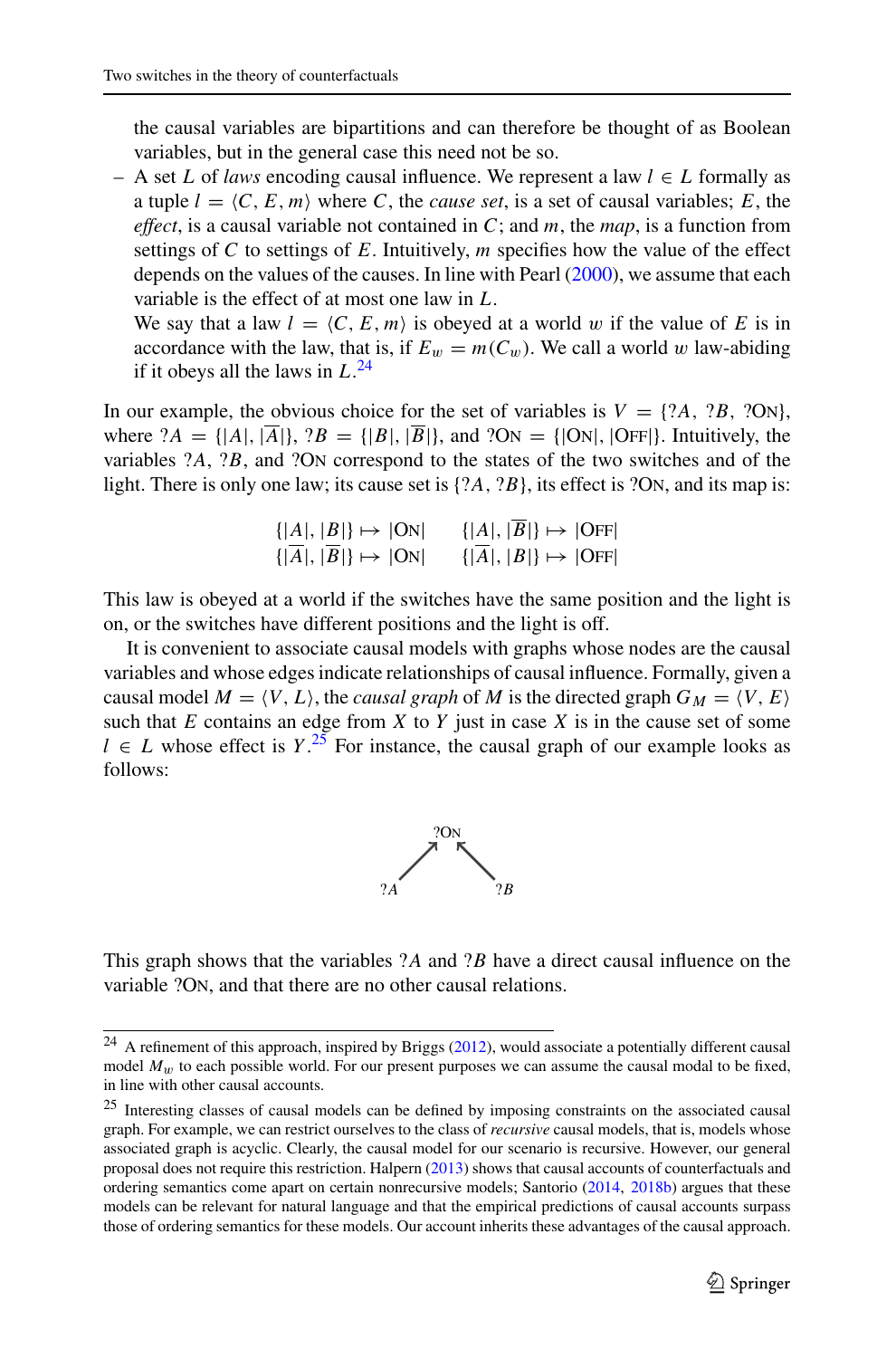# <span id="page-25-0"></span>**4.3 Formalizing background semantics**

Let us now use the structure provided by a causal model to formulate precisely the account of counterfactuals outlined in Sect. [4.1.](#page-21-1) Under a maximal background interpretation, our proposal leads to truth conditions that are in line with those in Pear[l](#page-43-5) [\(2000\)](#page-43-5), although unlike Pearl, we are able to deal with antecedents of arbitrary complexity. Moreover, unlike Schul[z](#page-43-17)  $(2011)$  and Brigg[s](#page-41-3)  $(2012)$  $(2012)$ , we interpret antecedents compositionally, that is, we operate on the propositions they denote rather than on the logical formulas that stand for them.

The first thing we need to spell out is what counts as a fact in a given state of affairs, and when a fact is dependent on another. We take the facts to be the values of the causal variables at the given world.

**Definition 2** (*Facts and dependence*) The facts at a world w are the values of the causal variables at w. The set of facts at w is denoted  $\mathcal{F}_w$ . A fact  $Y_w$  is dependent on a fact  $X_w$  if *X* is an ancestor of *Y* in the causal graph of *M*.<sup>[26](#page-25-1)</sup>

In our example, in the actual world we have three facts, corresponding to the true settings of our variables:  $\mathcal{F}_w = \{|A|, |B|, |\text{ON}|\}.$  The fact  $|\text{ON}|$  is dependent on the facts  $|A|$  and  $|B|$ , and no other causal dependencies hold. Our set of facts can be seen as the analogue of the *ordering source* in premise semantics (for more on the connection with premise semantics, see Sect. [6.3\)](#page-34-0).

Next, to formulate our ideas we need to specify when a fact *f* contributes to the falsity of a proposition *a* at a world w. We take this to be the case if there is a set  $F \subseteq \mathcal{F}_w$  of other facts such that (i) on the basis of *F* alone, *a* might have been true, but (ii) the additional fact *f* prevents *a* from being true.

**Definition 3** (*Facts that contribute to the falsity of a proposition*) A fact  $f \in \mathcal{F}_w$ contributes to the falsity of a proposition *a* at w in case there exists some set of facts *F* such that *F* is consistent with *a*, but  $F \cup \{f\}$  is not.<sup>27</sup>

Our assumption that the set of causal variables is finite allows us to give an alternative characterization of this notion. A proof that this characterization is equivalent to the original one is given in the Appendix.

<span id="page-25-3"></span>**Proposition 1** *A fact f*  $\in \mathcal{F}_w$  *contributes to the falsity of a proposition a at w in case f*  $\notin$  *F* for some maximal set *F*  $\subseteq$  *F*<sub>w</sub> consistent with a.

<span id="page-25-1"></span><sup>&</sup>lt;sup>26</sup> Standa[r](#page-42-7)d theories of conditionals (Stalnaker [1968](#page-43-2); Lewi[s](#page-43-3) [1973](#page-43-3); Kratzer [1981a](#page-42-7)) make an assumption known as *centering*. This assumption amounts to the fact that any world w is strictly more similar to itself than any other world is. The role of this assumption is to ensure that, in case *a* is a proposition which is actually true at w, a conditional proposition  $a \Rightarrow c$  is true if and only if the consequent c is true. In premise semantics (K[r](#page-42-7)atzer [1981a](#page-42-7)), this assumption is implemented by requiring that the elements of the ordering source  $\mathcal{P}_w$  uniquely characterize the actual world, that is,  $\bigcap \mathcal{P}_w = \{w\}$ . Similarly, in our setting we may implement the centering assumption by demanding that a world  $w$  be uniquely determined by its set of facts,  $\bigcap \mathcal{F}_w = \{w\}$ . It is easy to verify that, given the account we are going to spell out, this assumption yields the above account of counterfactuals with true antecedents.

<span id="page-25-2"></span><sup>&</sup>lt;sup>27</sup> We say that *F* is consistent with *a* if the intersection of all the propositions in  $F \cup \{a\}$  is non-empty.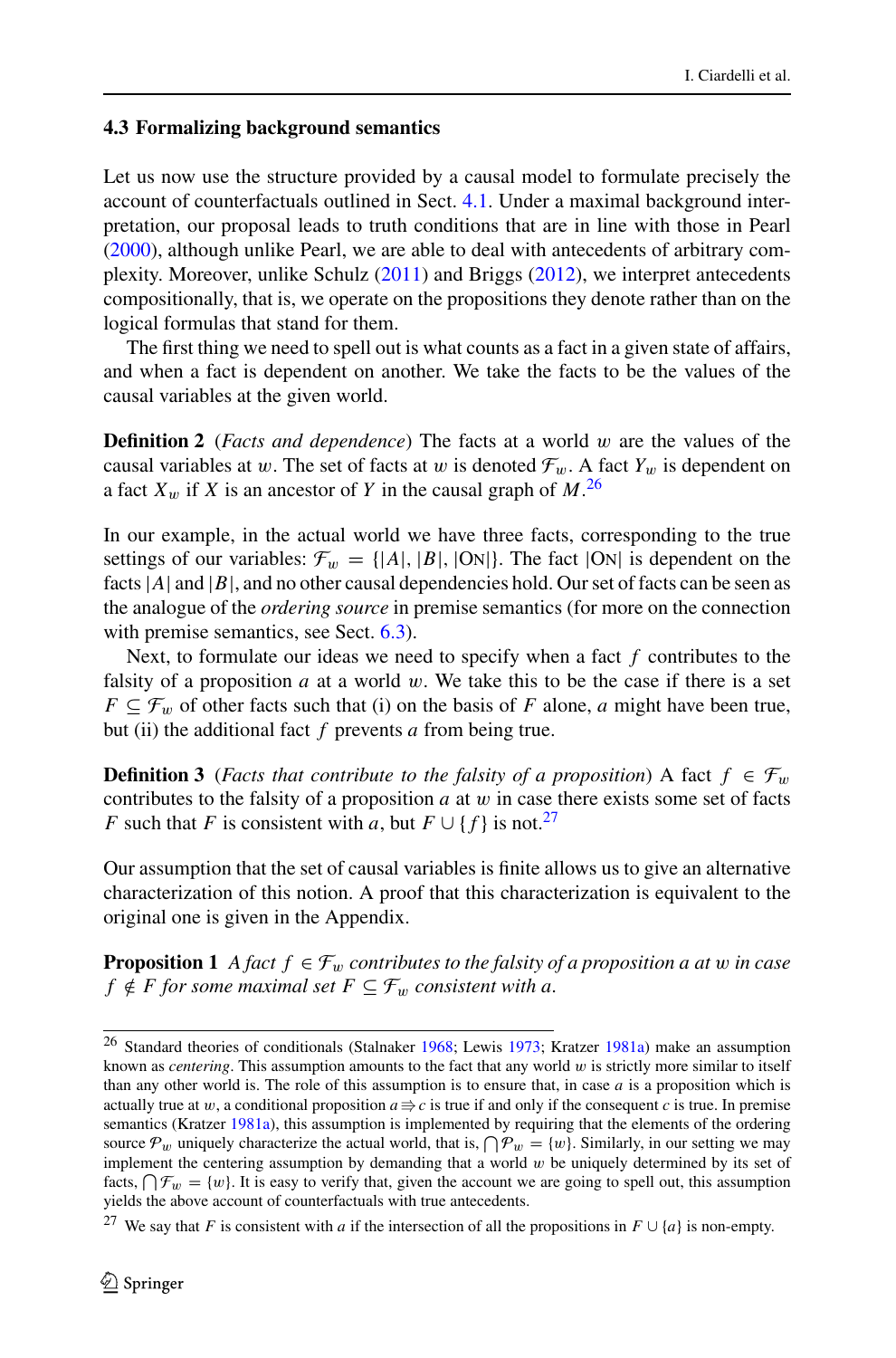Thus, we can check which facts contribute to the falsity of a proposition *a* by looking at all the maximal sets of facts which are consistent with *a*. Those facts that belong to all of these sets do not contribute to the falsity of *a*; the others do.

For an illustration, consider the proposition that *A* is down, |*A*|, in our scenario. The unique maximal set of facts which is consistent with this proposition is  $\{|B|, |ON|\}$ . Thus, the only fact that contributes to the falsity of  $|\overline{A}|$  is  $|A|$ .

Now consider the proposition that *A* and *B* are not both up,  $\neg (A \land B)$ . We have two maximal sets of facts that are consistent with this proposition, namely, {|*A*|, |On|} and  $\{|B|, |ON|\}$ . The only fact which belongs to both is  $|ON|$ . Thus, in this case two distinct facts contribute to the falsity of  $|\neg(A \land B)|$ , namely,  $|A|$  and  $|B|$ .

The next step is to stipulate which facts about the actual state of affairs are called into question when making a counterfactual assumption. We propose that an assumption calls into question those facts that contribute to its falsity, as well as anything which is dependent on these facts.

**Definition 4** (*Calling a fact into question*) A proposition *a* calls into question a fact *f* at world w if either (i) *f* contributes to the falsity of *a*, or (ii) *f* is dependent on some fact which contributes to the falsity of *a*.

In our scenario, the assumption  $|\overline{A}|$  calls into question the fact  $|A|$ , since this fact contributes to the falsity of  $|\overline{A}|$ , as well as the fact  $|ON|$ , which is dependent on  $|A|$ . On the other hand, it does not call into question the fact  $|B|$ , since this fact does not contribute to the falsity of  $|\overline{A}|$ , nor does it depend on any other fact that does. As for the assumption  $|\neg(A \land B)|$ , it calls into question both |*A*| and |*B*|, since these two facts contribute to the falsity of  $\vert \neg (A \land B) \vert$ . It also calls into question the fact  $\vert \text{ON} \vert$ , which is dependent on both  $|A|$  and  $|B|$ . Thus, this assumption calls into question all the facts in our scenario.

We are now going to use the notions introduced so far to constrain which facts can be regarded as background for a counterfactual assumption, and thus held fixed in making the assumption and assessing its consequences. We assume that only facts that are not called into question can be backgrounded.

**Definition 5** (*Backgrounds and background maps*) A background for a proposition *a* at a world w is a set  $\mathcal{B}(w, a) \subseteq \mathcal{F}_w$  of facts which are not called into question by a. A background map is a function  $B$  which maps each world  $w$  and proposition  $a$  to a corresponding background B(w, *a*).

For any assumption *a* and world w, we have a minimal and a maximal background: the minimal background is the empty set, while the maximal background, denoted  $B^{max}(w, a)$ , is the set of all the facts which are not called into question by *a* at *w*. In our scenario, the maximal background for the assumption that *A* is down,  $|\overline{A}|$ , consists of the only fact not called into question by  $|\overline{A}|$ , the fact that *B* is up:  $\mathcal{B}^{max}(w, |\overline{A}|) = \{ |B| \}.$ On the other hand, the maximal background for the assumption that *A* and *B* are not both up,  $|\neg(A \land B)|$ , is the empty set, since we saw that all facts are called into question by this assumption:  $\mathcal{B}^{max}(w, |\neg(A \land B)|) = \emptyset$ .

To assess what follows from a given counterfactual assumption, we consider the hypothetical context created by the assumption. This is the set of those worlds in which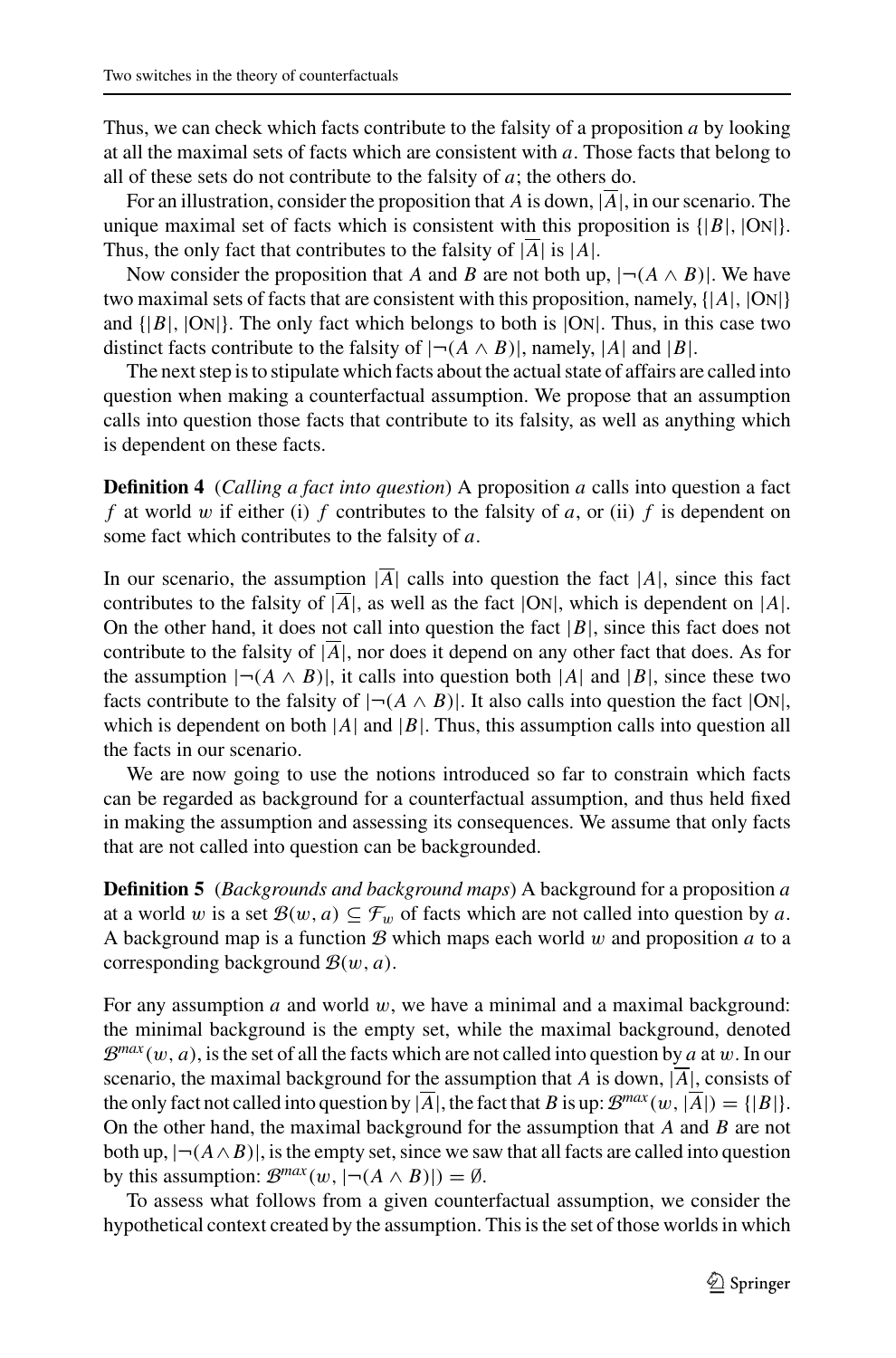the assumption is true, the background facts are held fixed, and the causal laws are obeyed.[28](#page-27-0)

**Definition 6** (*Hypothetical context created by an assumption*) Let B be a background map. The hypothetical context created by an assumption  $a$  at world  $w$  under  $B$ , denoted  $f_{\mathcal{B}}(w, a)$ , is the set of those possible worlds where (i) *a* is true; (ii) all facts in  $\mathcal{B}(w, a)$ are true; and (iii) all laws in *L* are obeyed.

A conditional proposition  $a \Rightarrow c$  is true under a background map B iff *c* is entailed by the hypothetical context created by  $a$ , that is, true everywhere in this context.<sup>29</sup>

**Definition 7** (*Truth conditions for counterfactuals*) A conditional proposition  $a \Rightarrow c$ is true at a world w under a background map B just in case  $f_B(w, a) \subseteq c$ . More formally,  $a \Rightarrow c = \{w \in W \mid f_{\mathcal{B}}(w, a) \subseteq c\}.$ 

Our account allows us to make specific predictions for the truth of counterfactuals only in combination with a particular background map. We now show that the truth conditions reflected by our majority judgments are accounted for if we assume that the default strategy is to maximize the background, that is, to use the map  $\mathcal{B}^{max}$ . This means that, as a default, one retains all facts that are not directly or indirectly called into question by the counterfactual assumption.[30](#page-27-2)

First consider the assumption that switch *A* is down,  $|\overline{A}|$ . We saw that the maximal background for this assumption is  $\{ |B| \}$ . So, the hypothetical context created by the assumption consists of those law-abiding worlds where switch *A* is down and switch *B* is up. In all such worlds, the light is off. Therefore, under a maximal background interpretation, the proposition  $|A| \Rightarrow |OFF|$  is true. Since this proposition is the unique alternative that our inquisitive account assigns to the counterfactual  $\overline{A} >$  OFF, we correctly predict that this counterfactual is true.

Of course, the situation is analogous for the counterfactual  $\overline{B}$  > OFF. As for the counterfactual  $\overline{A} \vee \overline{B}$  > OFF, we saw that it is interpreted by our inquisitive account in Sect. [3](#page-17-0) as equivalent to the conjunction of  $\overline{A}$  > OFF and  $\overline{B}$  > OFF: thus, this counterfactual is correctly predicted to be true as well.

<span id="page-27-0"></span> $28$  Under this definition, causal laws are always held fixed when making an assumption. Although sufficient for our purposes, this approach will not do in cases where the counterfactual assumption concerns variables which are causally dependent on others. In that case, we need to allow some of the laws to be discarded in order to make room for the assumption. This requires implementing a notion of *intervention* on the causal model in the style of Pearl [\(2000\)](#page-43-5). Our theory can be adapted easily to handle simple counterfactuals: in this case, we just need to discard those laws whose effect contributes to the falsity of the assumption. However, nested counterfactuals such as the ones considered by Brigg[s](#page-41-3) [\(2012](#page-41-3)) require a more elaborate notion of intervention. Backtracking readings of counterfactuals are outside the scope of our theory as well. We leave the task of dealing with these cases for future work.

<span id="page-27-1"></span><sup>&</sup>lt;sup>29</sup> Here we are only concerned with specifying under what conditions a counterfactual is true. We are not assuming that in all other circumstances the counterfactual is false. In some circumstances, it may fail to have a well-defined truth value, possibly due to the failure of a homogeneity presupposition to the effect that the consequent should have the same truth value across the hypothetical context (von Finte[l](#page-44-4) [1997](#page-44-4)). We return to this issue in Sect. [5.](#page-28-0)

<span id="page-27-2"></span><sup>&</sup>lt;sup>30</sup> In Sect. [5](#page-28-0) we suggest that our minority judgments may arise from a different background choice, and we discuss what other factors, besides the given counterfactual assumption, may play a role in the determination of the background.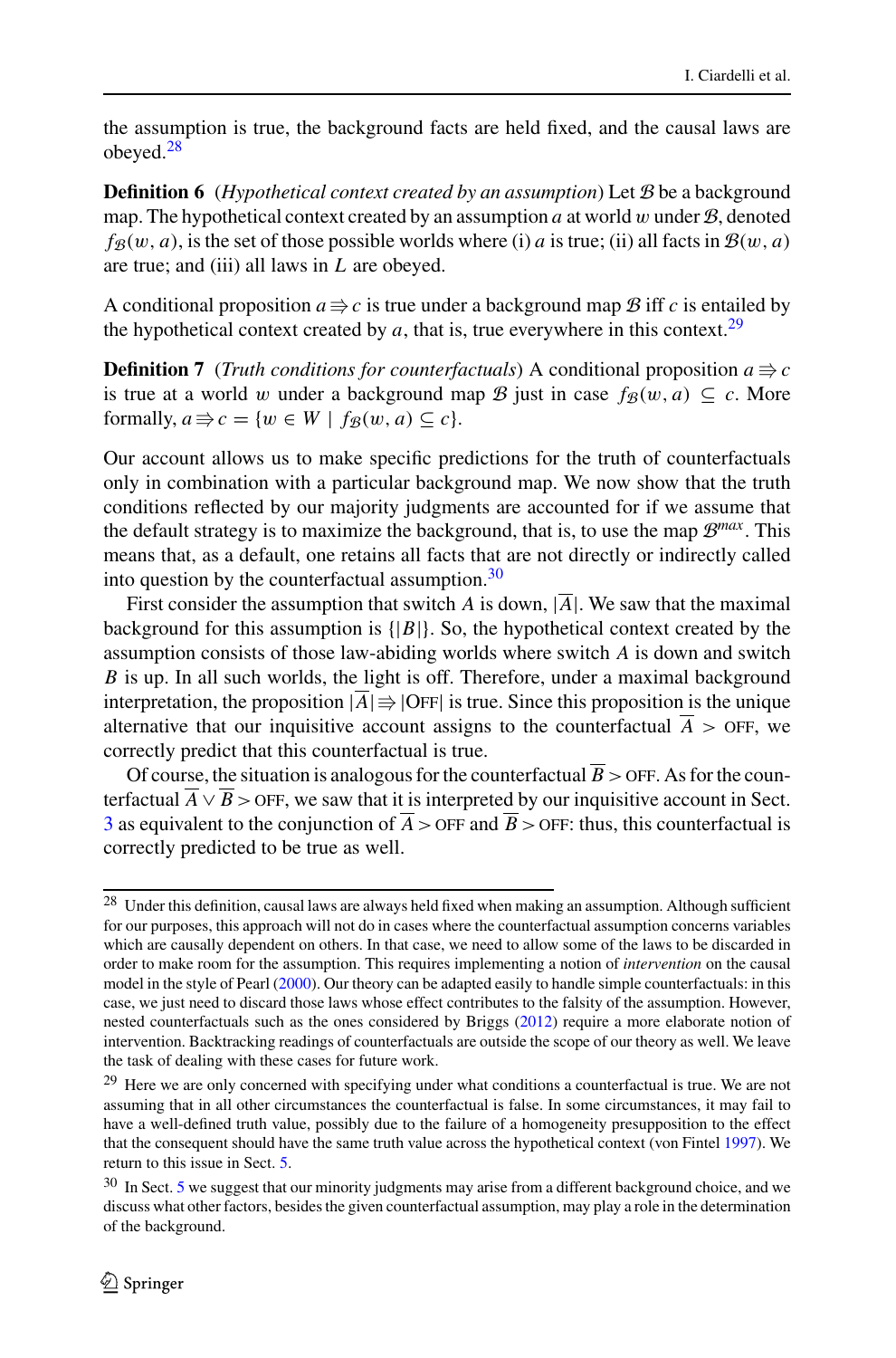Now consider the assumption that the switches are not both up,  $|¬(A ∧ B)|$ . We saw that the maximal background for this assumption is empty. So, the hypothetical context created by the assumption just consists of those law-abiding worlds where the switches are not both up. This context includes worlds where only one switch is down and the light is off, as well as worlds where both switches are down and the light is on. Thus, neither  $|OFF|$  nor  $|ON|$  is entailed in this context, which means that neither  $|\neg(A \land B)| \Rightarrow |\text{OFF}|$  nor  $|\neg(A \land B)| \Rightarrow |\text{ON}|$  is true. According to our inquisitive account, the first proposition is the unique alternative for the counterfactual  $\neg(A \land B) >$  OFF, and the second is the unique alternative for  $\neg(A \land B) >$  ON. Thus, we correctly predict that neither of these counterfactuals is true in our scenario.<sup>[31](#page-28-1)</sup>

Summing up, then, by combining the background semantics for conditionals described in this section with the inquisitive lifting described in Sect. [3.2,](#page-19-0) we obtain an account that accurately predicts which of our counterfactuals are true in our scenario. This is made possible by the combination of (i) an inquisitive account of conditionals, which is sensitive not only to the truth conditions of the antecedent, but also to the alternatives that it introduces, and (ii) a procedure for making counterfactual assumptions which is not constrained by the minimal change requirement.

# <span id="page-28-0"></span>**5 Explaining other aspects of our findings**

Having accounted for the majority judgments in our experiment, in this section we turn to various additional points that our results raise. We start in Sect. [5.1](#page-28-2) by sketching an account of the minority judgments in terms of a purely causal reading of counterfactuals. We continue in Sect. [5.2](#page-30-0) by pointing out some interesting effects of the order in which the filler sentence and the target sentence were presented, and we suggest a natural explanation of these effects in terms of the background parameter in our theory.

# <span id="page-28-2"></span>**5.1 Accounting for minority judgments**

So far, we have focused on the task of predicting the truth conditions of our sentences in accordance with the judgment of the majority of the experimental participants. However, our experimental results show that a significant proportion of speakers judged the sentences differently from the majority. Most strikingly, about a third of the participants in our main experiment judged the counterfactuals  $A >$  OFF,  $B >$  OFF, and  $A \vee B$  > OFF as indeterminate, rather than true (see Table [3\)](#page-11-1).

While it is possible that some of our data is noise due to careless participants who just happened to judge the filler correctly, not all minority judgments need be interpreted as mistakes or random answers on the part of the subjects. Rather, we would like to suggest that these judgments may stem from a different—and apparently less salient—reading of our counterfactuals. In particular, based on introspective judgments reported to us, it seems plausible that participants who judge  $\overline{A} >$  OFF,  $\overline{B} >$  OFF, and  $\overline{A} \vee \overline{B} >$  OFF

<span id="page-28-1"></span> $31\,$  In this case, the prediction does not depend on the assumption of a maximal background interpretation: the empty set is the only background available for the assumption  $|¬(A ∧ B)|$ .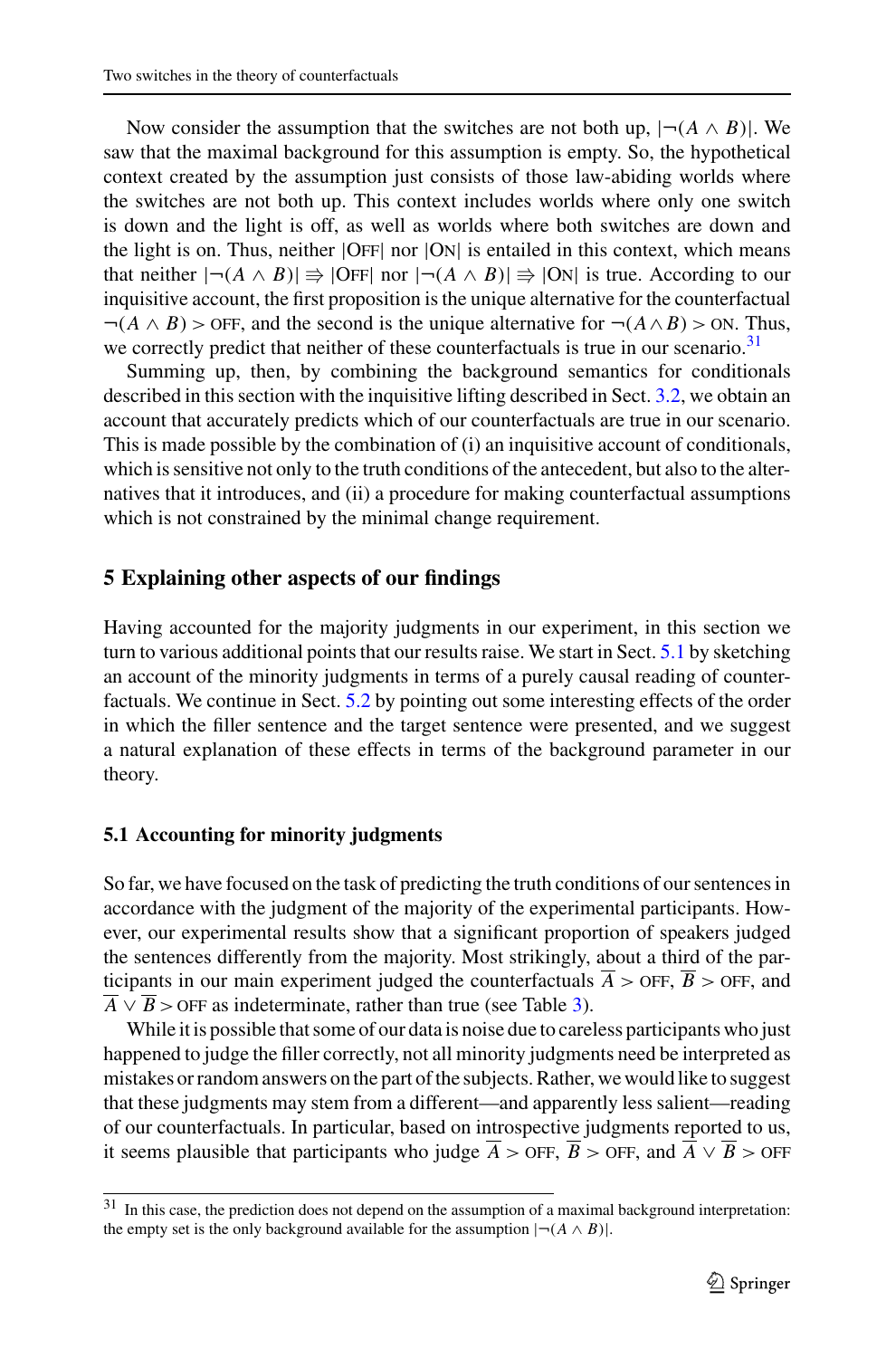as indeterminate have in mind a purely causal interpretation of counterfactuals. In this interpretation, the current state of the system is disregarded entirely, and only the antecedent and the causal laws are taken into account. In other words, we propose that these participants systematically interpret counterfactuals as general causal statements about the circuit which are not tied to the current situation. As a consequence, they consider all possible positions of the switches that are compatible with the antecedent and the causal law. The indeterminate judgments then result from the fact that not all of these positions agree on the state of the light. This explanation is supported by the observation that in Post-hoc test I, where these positions do agree on the state of the light and thus the two readings coincide, the rate of indeterminate judgments dropped to ∼10% or less (see Table [4\)](#page-12-2) compared to  $\sim$ 30% in the main experiment.

Our theory captures this purely causal interpretation via the background parameter. Whereas the majority interpretation results from maximizing the background, the minority interpretation results from minimizing it—that is, from taking it to be the empty set (which always counts as a possible background). Under this background, our semantics indeed predicts that  $a \Rightarrow c$  is true in case *c* follows from *a* alone combined with the causal laws. In the scenario of our main experiment, the assumption that *A* is down together with the causal law does not lead to the conclusion that the light is off. Thus, under a purely causal interpretation,  $\overline{A}$  > OFF is not predicted to be true, and similarly for  $\overline{B} >$  OFF and  $\overline{A} \vee \overline{B} >$  OFF.

Since our theory only predicts whether a given sentence is true or not, it does not explain on what basis participants who do not judge a sentence true choose between 'indeterminate' and 'false'. Under a purely causal interpretation, lack of a firm conclusion apparently results in an 'indeterminate' rather than 'false' judgment, as witnessed by the responses to  $\overline{A} >$  OFF,  $\overline{B} >$  OFF, and  $\overline{A} \vee \overline{B} >$  OFF in the main experiment: the 'false' rates for these sentences are dwarfed by the 'indeterminate' rates. By contrast, the 'false' rates for the responses to  $\neg(A \land B)$  > OFF and to  $\neg(A \land B)$  > ON in the main experiment are substantially higher. In these sentences, the maximal background is empty, so their default and purely causal interpretations coincide. Both lead to a lack of a firm conclusion about the state of the light. Thus, it would appear that a default interpretation that lacks a firm conclusion may result either in a 'false' judgment or in an 'indeterminate' judgment, while a purely causal interpretation always results in an 'indeterminate' judgment.

It is natural to suppose that 'indeterminate' judgments result from the failure of a homogeneity presupposition to the effect that a counterfactual assumption should lead to a well-determined truth value for the consequent, as proposed by von Finte[l](#page-44-4) [\(1997\)](#page-44-4). However, the issue of how presupposition failures are reflected in truth value intuitions is notorious[l](#page-44-5)y complex (on this topic, see von Fintel  $2004$ ).<sup>[32](#page-29-0)</sup>

<span id="page-29-0"></span><sup>32</sup> For cases in which a counterfactual antecedent introduces more than one assumption, it would also be natural to extend von Fintel's homogeneity presupposition to a presupposition to the effect that all the assumptions should lead to the same verdict about the consequent. This would predict that  $\overline{A} \vee \overline{B} >$  off is neither true nor false in a scenario where only switch *A* controls the light, while *B* is inert. Such a presupposition is proposed and motivated by Santori[o](#page-43-18) [\(2018a](#page-43-18)) and Cariani and Goldstei[n](#page-41-12) [\(2017\)](#page-41-12).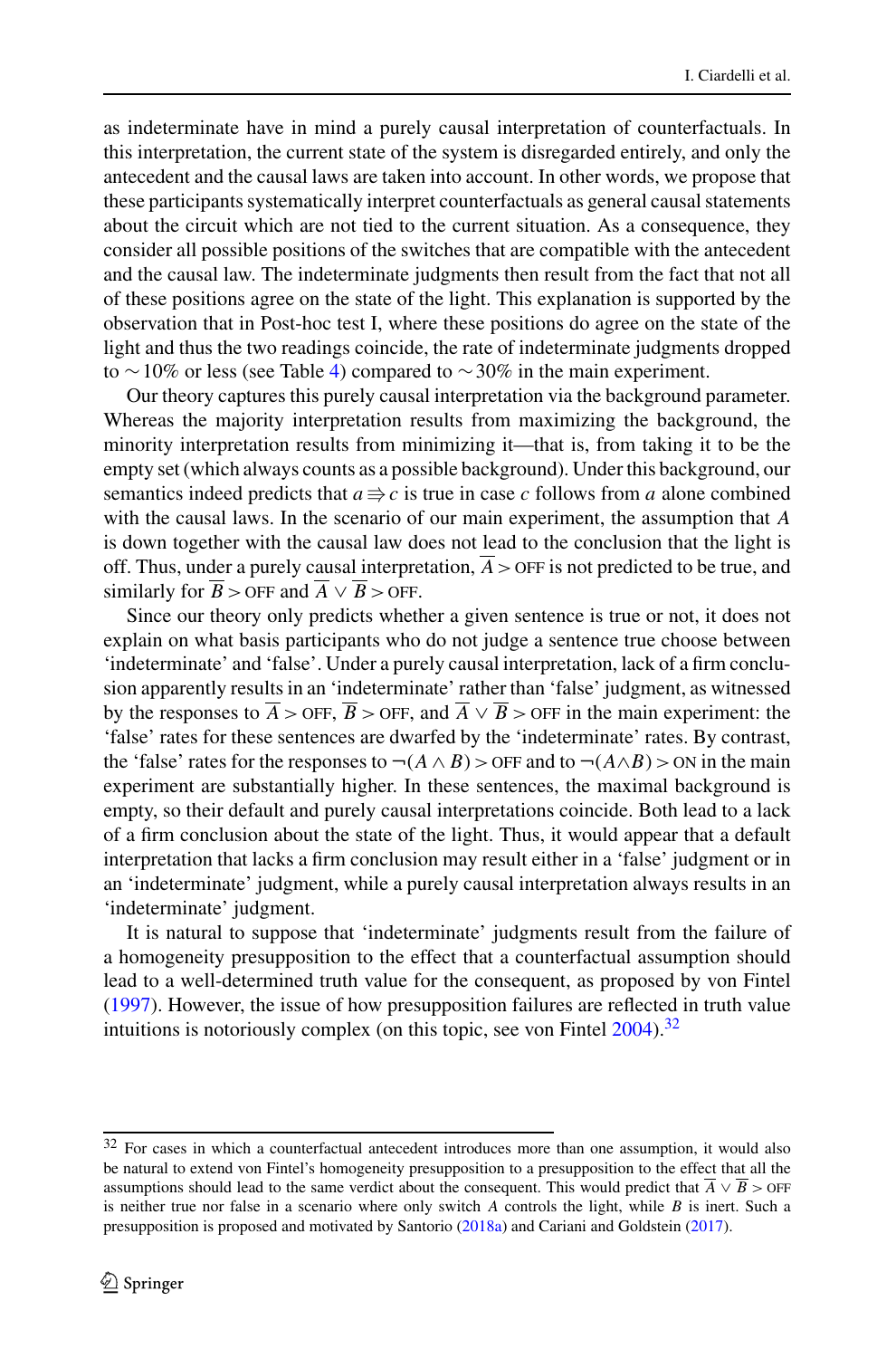| Sentence                               | Number | True | (%)   | False | $(\%)$ | Indet. | (%)   |
|----------------------------------------|--------|------|-------|-------|--------|--------|-------|
| $A >$ OFF                              | 125    | 100  | 80.00 |       | 2.40   | 22     | 17.60 |
| $\overline{B}$ > OFF                   | 124    | 94   | 75.81 | 4     | 3.22   | 26     | 20.97 |
| $\overline{A} \vee \overline{B}$ > OFF | 185    | 146  | 78.92 | Q     | 4.86   | 30     | 16.22 |
| $\neg(A \land B) >$ OFF                | 193    | 38   | 19.69 | 82    | 42.49  | 73     | 37.82 |
| $\neg(A \wedge B)$ > ON                | 102    | 21   | 20.59 | 35    | 34.31  | 46     | 45.10 |

<span id="page-30-1"></span>**Table 7** Order effects in the main experiment: target precedes filler

<span id="page-30-2"></span>**Table 8** Order effects in the main experiment: filler precedes target

| Sentence                               | Number | True | $(\%)$ | False | (%)   | Indet. | $(\%)$ |
|----------------------------------------|--------|------|--------|-------|-------|--------|--------|
| $A >$ OFF                              | 131    | 69   | 52.67  |       | 2.29  | 59     | 45.04  |
| $\overline{B}$ > OFF                   | 111    | 59   | 53.15  | 3     | 2.70  | 49     | 44.14  |
| $\overline{A} \vee \overline{B}$ > OFF | 177    | 105  | 59.32  |       | 2.82  | 67     | 37.85  |
| $\neg(A \land B) >$ OFF                | 179    | 44   | 24.58  | 54    | 30.17 | 81     | 45.25  |
| $\neg(A \wedge B) > ON$                | 98     | 22   | 22.45  | 28    | 28.57 | 48     | 48.98  |

#### <span id="page-30-0"></span>**5.2 Accounting for order effects**

The factual background parameter also allows us to make sense of the observation that in our main experiment we observed a strong order effect, as shown in Tables [7](#page-30-1) and [8.](#page-30-2) Participants who were shown the filler sentence  $\overline{A} \wedge \overline{B}$  > OFF followed by the target sentence were more likely to judge the target sentence indeterminate than participants who were shown the two sentences in inverse order. This effect was much more pronounced for simple antecedents  $(\overline{A} >$  OFF: +27%;  $\overline{B} >$  OFF: +23%) and for disjunctive antecedents ( $\overline{A} \vee \overline{B}$  > OFF: +22%) than for negated conjunctive antecedents  $(\neg (A \land B) >$  OFF: +7%;  $\neg (A \land B) >$  ON: +4%).<sup>33</sup>

Our theory allows us to give a natural explanation of these effects. The fundamental idea of our proposal is that when making a counterfactual assumption, certain facts are foregrounded, that is, regarded as being at stake, while others are regarded as background and held fixed. To explain the order effects, we need only acknowledge that what is regarded as being at stake can be affected by additional contextual factors beyond the given counterfactual assumption. In particular, if a previous sentence invites the reader to consider a situation in which a certain causal variable is set to a value

<span id="page-30-3"></span><sup>&</sup>lt;sup>33</sup> Order effects are highly significant for  $\overline{A} >$  OFF ( $\chi^2(2, N = 256) = 22.46$ ,  $p < 0.0001$ ),  $\overline{B} >$  OFF  $(\chi^2(2, N = 235) = 14.53, p = 0.0007)$ , and  $\overline{A} \vee \overline{B} >$  OFF  $(\chi^2(2, N = 362) = 21.79, p < 0.0001)$ ; borderline significant for  $\neg (A \wedge B)$  > OFF ( $\chi^2(2, N = 372) = 6.1$ ,  $p = 0.0474$ ); and not significant for  $\neg(A \wedge B) > \text{ON } (\chi^2(2, N = 200) = 0.76, p = 0.6839)$ . The main finding of our main experiment is not affected by these order effects, as confirmed in pairwise chi-square tests for data shown in Tables [7](#page-30-1) and [8.](#page-30-2) The patterns are the same in both tables, as indicated by the dashed lines. Comparisons between sentences across blocks within the same table are all highly significant ( $p < 0.001$  in both tables), while comparisons within blocks are not significant in either table:  $\overline{A}$  > OFF versus  $\overline{B}$  > OFF:  $\chi^2(2, N = 249) = 0.72$  in Table [7](#page-30-1) and  $\chi^2(2, N = 242) = 0.97$  in Table [8;](#page-30-2)  $\overline{A} >$  OFF versus  $\overline{A} \vee \overline{B} >$  OFF:  $\chi^2(2, N = 310) = 0.53$  in Table 7 and  $\chi^2(2, N = 308) = 0.41$  in Table [8;](#page-30-2)  $\overline{B} >$  OFF versus  $\overline{A} \vee \overline{B} >$  OFF:  $\chi^2(2, N = 309) = 0.47$  $\chi^2(2, N = 309) = 0.47$  in Table 7 and  $\chi^2(2, N = 288) = 0.57$  in Table [8;](#page-30-2)  $\neg(A \wedge B) >$  OFF versus  $\neg(A \wedge B) >$  ON:  $\chi^2(2, N = 295) = 0.36$ in Table [7](#page-30-1) and  $\chi^2(2, N = 277) = 0.84$  in Table [8.](#page-30-2)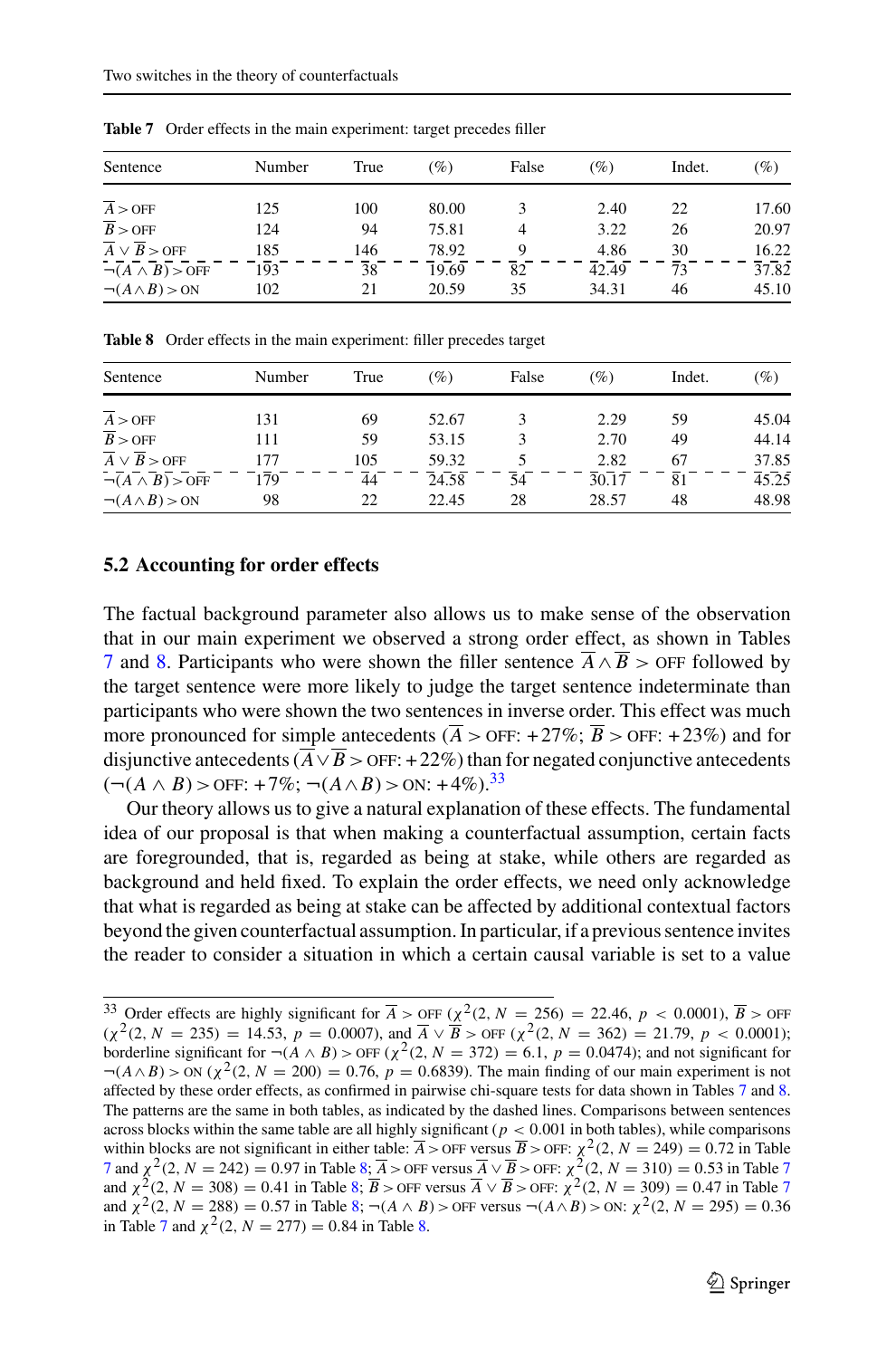that is different from its actual one, then the possibility of this variable having a different value may still be salient when the reader considers subsequent sentences. In other words, once a fact has been foregrounded by a sentence, it is more likely to be foregrounded in the interpretation of subsequent sentences.<sup>[34](#page-31-2)</sup>

For instance, suppose a reader is confronted first with the sentence  $\overline{A} \wedge \overline{B}$  > OFF, and then with  $\overline{A} >$  OFF. The antecedent of  $\overline{A} \wedge \overline{B} >$  OFF provides a unique assumption,  $|\overline{A} \wedge \overline{B}|$ , which calls into question both |*A*| and |*B*|. In other words, to interpret  $\overline{A} \wedge \overline{B}$  > OFF, one needs to attend to the possibility that the positions of the switches might both be different than they actually are. When interpreting the next sentence,  $\overline{A}$  > OFF, some readers may still be attending to this possibility, which leads them to foreground  $|B|$ , even though this fact is not called into question by the assumption  $|\overline{A}|$ . This suggests that reading the filler sentence  $\overline{A} \wedge \overline{B}$  > OFF first may lead a higher proportion of participants to interpret the sentence  $\overline{A}$  > OFF relative to the empty background, which explains the larger proportion of 'indeterminate' judgements. An analogous explanation can be given for the order effects that we observed for  $\overline{B}$  > OFF and  $\overline{A} \vee \overline{B} >$  OFF.

On the other hand, our theory leads us to expect no order effect for  $\neg (A \wedge B)$  > OFF and  $\neg(A \land B)$  > ON. This is because the only factual background for the assumption  $|\neg(A \land B)|$  is the empty set. Therefore, no matter what possibilities previous sentences invite us to consider, this cannot lead to a different choice of factual background for  $|\neg(A \land B)|$ . This explains why the order effects for  $\neg(A \land B) >$  OFF and  $\neg(A \land B) >$  ON are weak or absent.

# <span id="page-31-1"></span>**6 Related work**

In this section, we relate our work to relevant proposals on the semantics of counterfactuals. In Sect. [6.1](#page-31-0) we compare our theory to other recent accounts which are similar to ours in that antecedents are not taken to provide a unique counterfactual assumption. In Sects. [6.2](#page-33-0) and [6.3](#page-34-0) we discuss how background semantics relates, respectively, to the meta-linguistic approach to counterfactuals, and to the tradition of premise semantics. In Sect. [6.4](#page-36-0) we discuss the issue of inferences from negated conjunctive antecedents, and we argue that these have a different origin than inferences from disjunctive antecedents. We strengthen this point by considering connections between conditionals and modals.

# <span id="page-31-0"></span>**6.1 Connections with other accounts of counterfactuals based on fine-grained meanings**

Our account successfully teases apart the semantics of the two counterfactuals  $\overline{A} \vee \overline{B}$  > OFF and  $\neg$ (*A* ∧ *B*) > OFF, whose antecedents have the same truth conditions. This is

<span id="page-31-2"></span><sup>34</sup> This is suggestive of a dynamic view on counterfactuals according to which the set of facts that are foregroun[d](#page-44-6)ed is continually updated throughout the discourse. Inspired by Warmbrod [\(1981](#page-44-6)), von Finte[l](#page-44-7) [\(2001](#page-44-7)) implements a similar idea: he takes counterfactuals to be strict conditionals over a set of worlds the *modal horizon*—which expands as the discourse proceeds. Li[n](#page-43-19) [\(2017\)](#page-43-19) proposes a way to integrate this account with our background semantics by letting the modal horizon expand throughout the discourse to include the possible worlds selected by our hypothetical contexts.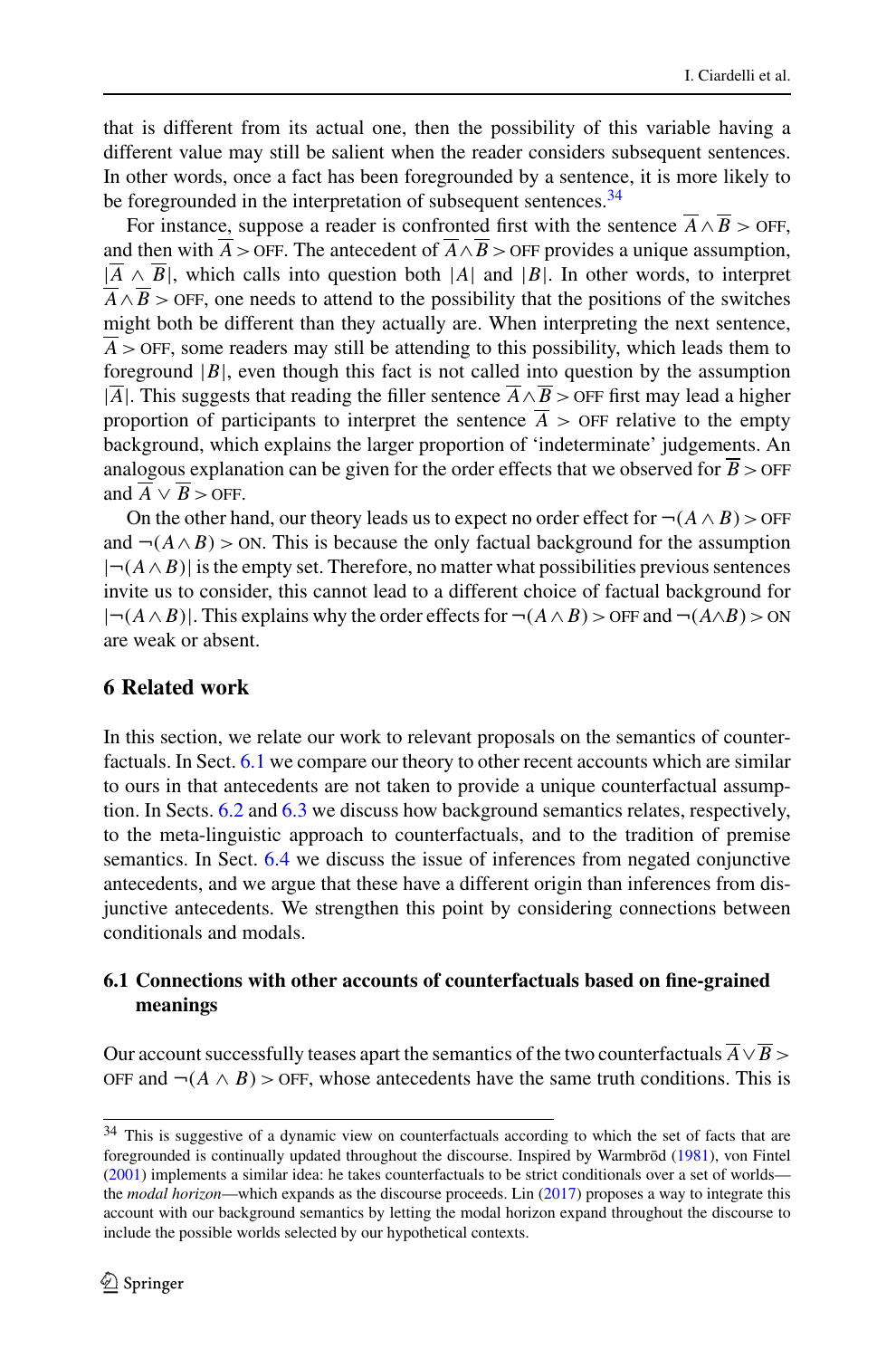made possible by the combination of the fine-grained notion of meaning provided by inquisitive semantics with a treatment of conditionals which is sensitive to the inquisitive content of the antecedent. In this respect, our account fits within a family of recent theories of conditionals that assume a fine-grained semantic representation of sentences and that make the semantics of conditionals sensitive to more than truth conditions. Proposals in this family include the theory of Fin[e](#page-42-19) [\(2012b\)](#page-42-19), which is based on truth-maker semantics; the one of Wille[r](#page-44-8) [\(2015\)](#page-44-8), which is based on a combination of dynamic semantics and inquisitive semantics; and the one of Alonso-Ovall[e](#page-41-2) [\(2009](#page-41-2)), which is based on the framework of alternative semantics.

These accounts use a fine-grained representation of conditional antecedents mainly to validate the intuitive principle of simplification of disjunctive antecedents (SDA), while blocking full-fledged strengthening of the antecedent (AS), which is generally regarded as undesirable in conditional logic.

$$
\frac{\varphi \lor \psi > \chi}{\varphi > \chi} \text{ (SDA)} \qquad \frac{\varphi > \chi}{\varphi \land \psi > \chi} \text{ (AS)}
$$

As Fin[e](#page-42-8) [\(1975](#page-42-8)) and Ellis et al[.](#page-42-20) [\(1977\)](#page-42-20) showed, this result is impossible to obtain for a compositional theory based on classical logic: for under these assumptions, SDA and AS are inter-derivable. This has been regarded as motivation for a fine-grained representation of antecedents. Our experimental results support the need for such a fine-grained representation: as we argued, a compositional account based only on truth conditions cannot explain the contrast we observed between  $\overline{A} \vee \overline{B}$  > OFF and  $\neg(A \land B) >$  OFF.

However, not all fine-grained accounts are in a position to account for this contrast. This is because our results are problematic not just for truth-conditional semantics, but for any semantic theory that validates de Morgan's law  $\neg(A \land B) \equiv \neg A \lor \neg B$ . The theories of Fin[e](#page-42-19) [\(2012b](#page-42-19)) and Wille[r](#page-44-8) [\(2015\)](#page-44-8) do validate this law; for this reason, they still lead to the problematic prediction that  $\overline{A} \vee \overline{B}$  > OFF and  $\neg (A \wedge B)$  > OFF are equivalent. Thus, in spite of using a fine-grained semantics, these theories could not account for our findings without a revision of their underlying theories of propositional connectives[.35](#page-32-0)

Now let us consider the theory of Alonso-Ovall[e](#page-41-2) [\(2009\)](#page-41-2). This theory is based on a treatment of disjunction in alternative semantics: each disjunct is taken to denote the singleton set of a proposition, and disjunction is taken to form the union of these sets, resulting in a two-element set. Each element in this set is then treated as a separate counterfactual assumption and handled by standard ordering semantics.

The fundamental idea of Alonso-Ovalle's theory is that disjunctive antecedents provide multiple assumptions. This insight is also at the basis of our explanation of the contrast between  $\overline{A} \vee \overline{B}$  > OFF and  $\neg$  ( $A \wedge B$ ) > OFF. However, we have implemented

<span id="page-32-0"></span><sup>35</sup> In the landscape of truth-maker semantics, a theory which breaks de Morgan's law is the intuitionistic truth-maker semantics of Fin[e](#page-42-21) [\(2014](#page-42-21)), which is formally related to inquisitive semantics in interesting ways. By assigning different meanings to the antecedents of  $\overline{A} \vee \overline{B} >$  OFF and  $\neg$  (*A*∧ *B*) > OFF, this theory provides a suitable starting point for an account of our experimental results. So far, this theory does not seem to have been considered as a starting point for the analysis of counterfactuals, or any other linguistic phenomena.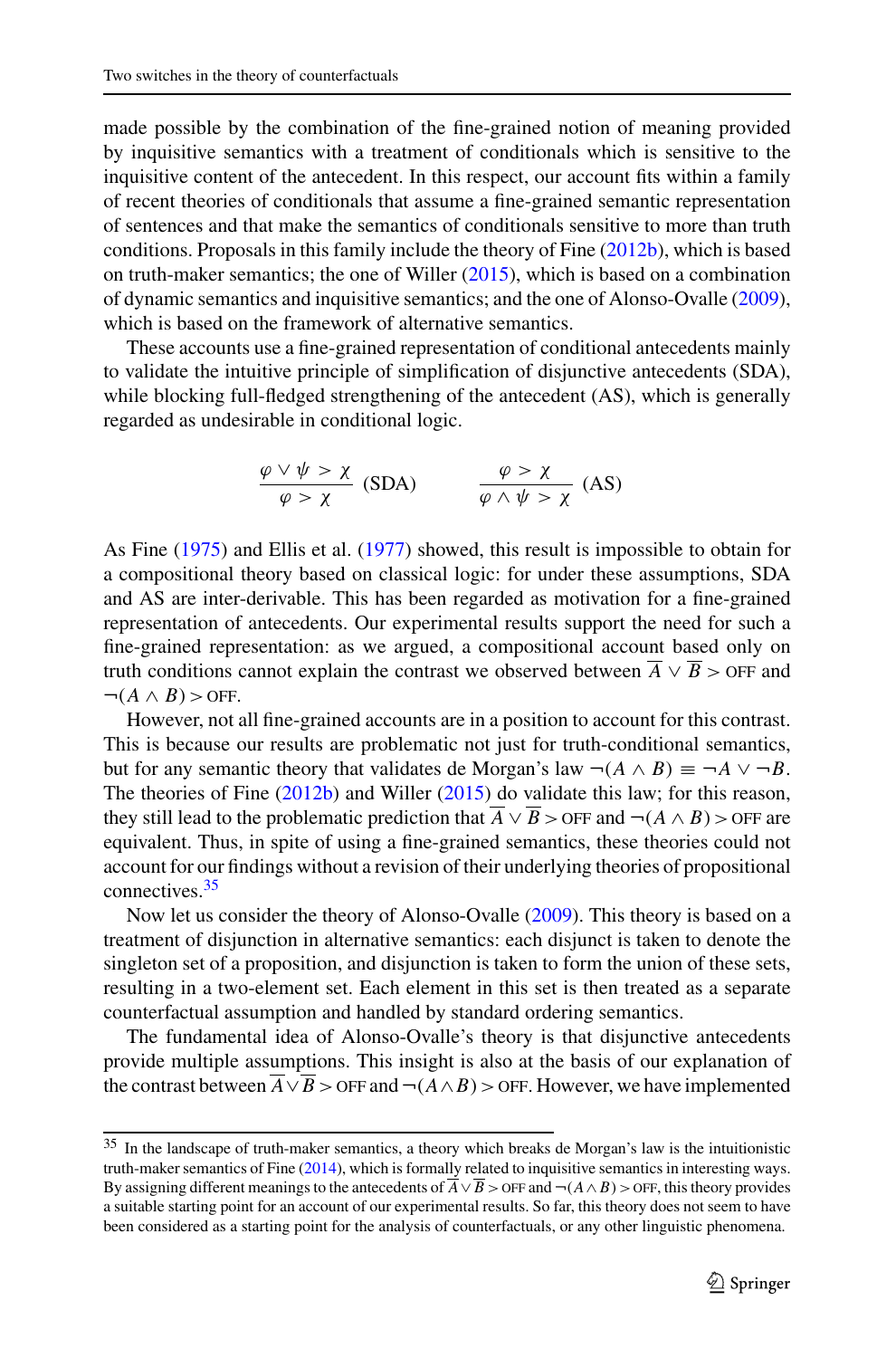it in a different way, namely via the inquisitive lifting recipe developed in Ciardell[i](#page-41-10) [\(2016a](#page-41-10)). This choice avoids two problems with Alonso-Ovalle's concrete proposal.

First, that proposal rests on alternative semantics, a framework which has not been equipped with a full-fledged theory of propositional connectives. In fact, Ciardelli et al[.](#page-42-22) [\(2016](#page-42-22)) argue that, in alternative semantics, it is difficult to provide a satisfactory treatment of conjunction; but such a treatment is of course required to represent the meanings of  $\neg(A \land B) >$  OFF and  $\neg(A \land B) >$  ON. Using the inquisitive lifting construction allows us to build on inquisitive semantics instead, a framework which comes with a well-developed theory of propositional connectives that shares many of the attractive features of classical logic (see also Ciardelli and Roelofse[n](#page-41-7) [2011](#page-41-7); Roelofse[n](#page-43-14) [2013;](#page-43-14) Ciardelli and Roelofse[n](#page-42-23) [2017\)](#page-42-23).

Second, Alonso-Ovalle's theory differs from standard ordering semantics only when disjunction is involved. This means that the argument against ordering seman-tics that we spelled out in Sect. [1.2](#page-4-1) still applies to this theory: since  $\overline{A} >$  OFF and  $\overline{B}$  > OFF are true in this scenario,  $\neg$  (*A*  $\land$  *B*) > OFF is also predicted to be true, contrary to our experimental findings. Thus, Alonso-Ovalle's theory cannot account for these findings, because it builds on ordering semantics, inheriting the problem that we have identified. By contrast, the inquisitive lifting recipe is not tied to a specific base account of counterfactuals, but can be combined with a broad range of accounts. This allowed us to disentangle the problem of dealing with disjunctive antecedents from the problem of determining the right procedure for making counterfactual assumptions. We were therefore able to address these two problems in turn, and combine the solutions to get a full account of our experimental results.

#### <span id="page-33-0"></span>**6.2 Connections with the meta-linguistic theory**

The background semantics we proposed in Sect. [4](#page-21-0) is closely related to the so-called *meta-linguistic* theory of counterfactuals of Goodma[n](#page-42-24) [\(1947\)](#page-42-24) (see also Chishol[m](#page-41-13) [1946](#page-41-13) and Macki[e](#page-43-20) [1962](#page-43-20)). According to this theory, a counterfactual  $A > C$  is true in case  $C$ can be inferred by causal laws from the antecedent *A* combined with certain true statements, the *co-tenables*, which can be held fixed while assuming *A*. Implementing this view requires a clear definition of the notion of co-tenability: which true statements are co-tenable with a given counterfactual assumption? Goodman considers a number of options, showing that each of them is either trivial, or leads to unacceptable predictions; in the end, he famously concludes that he is unable to provide a non-circular characterization of this notion.

Our background semantics can be seen as a concrete, formal implementation of the meta-linguistic theory: in background semantics,  $A > C$  is true if C follows by causal laws from the antecedent *A* combined with certain true propositions which can be held fixed when making the assumption—the background facts. Thus, our proposal can be seen as using causal models to provide a non-circular definition of co-tenability: a fact is co-tenable with an assumption *A* unless (i) it contributes to the falsity of *A*; or (ii) it is causally dependent on some fact that does; or (iii) the possibility of this fact being different is in some way salient in the context of evaluation (the case of non-maximal backgrounds).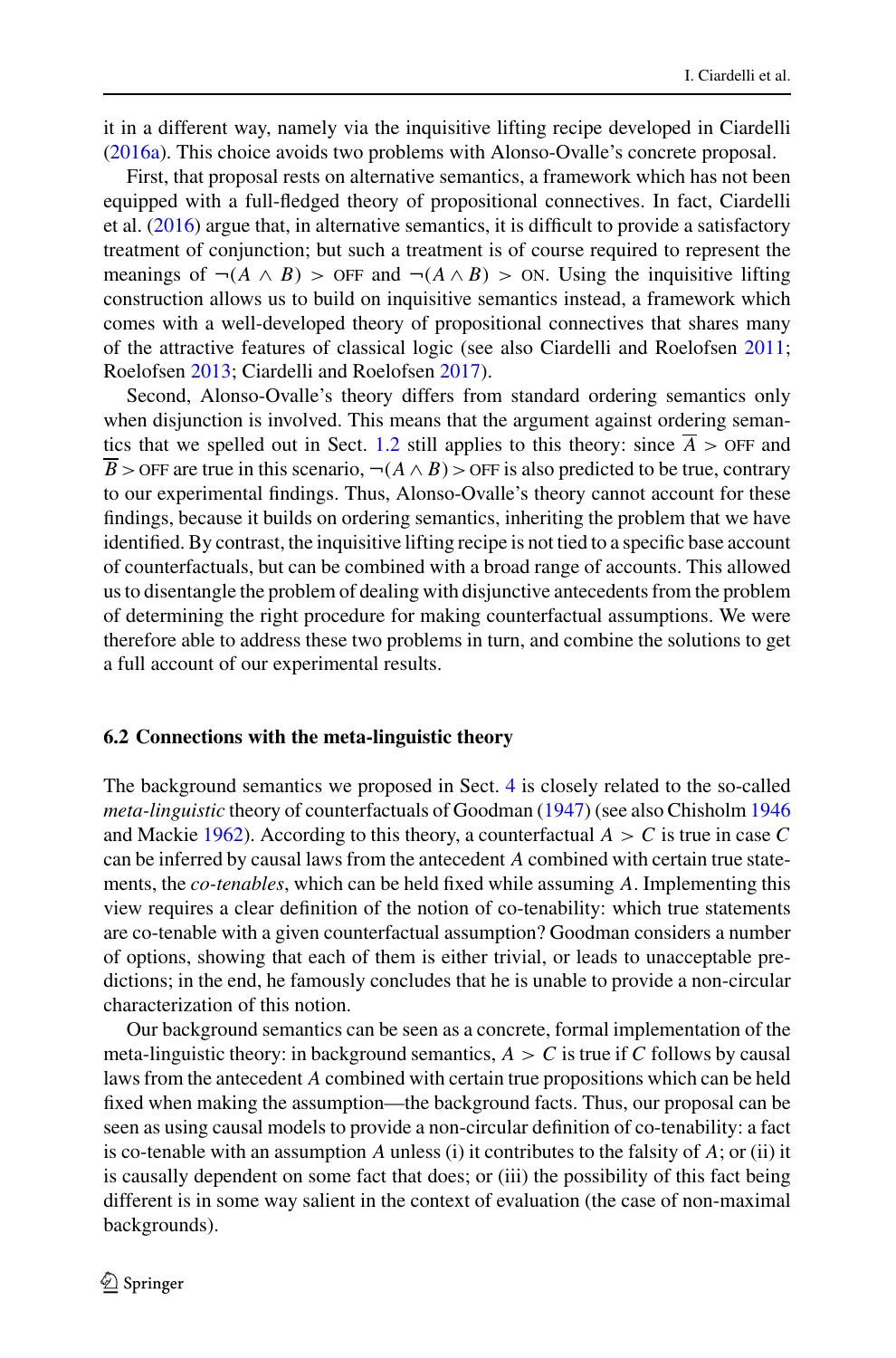#### <span id="page-34-0"></span>**6.3 Connections with premise semantics**

Our background semantics also fits within the influential tradition of premise semantics (Kratze[r](#page-42-7) [1981a,](#page-42-7) [b\)](#page-42-9). The first formulation of premise semantics is found in Kratze[r](#page-42-7) [\(1981a](#page-42-7)); we will refer to it as *standard premise semantics*. [36](#page-34-1) Subsequent accounts in the tradition of premise semantics differ from the standard formulation in various ways but tend to agree in outlook with it. Kratzer [\(1981a](#page-42-7): 201) articulates the basic idea at the heart of premise semantics as follows:

The truth of counterfactuals depends on everything which is the case in the world under consideration: in assessing them, we have to consider all the possibilities of adding as many facts to the antecedent as consistency permits. If the consequent follows from every such possibility, then (and only then), the whole counterfactual is true.

The central notion of premise semantics is what has come to be known as an *ordering source*, following the terminology in Kratze[r](#page-42-9) [\(1981b](#page-42-9)): a contextually determined function *g* that associates every world w with a set  $g(w)$  of propositions, the *premises*. A *premise set* is a subset of  $g(w)$ . In standard premise semantics, a counterfactual  $A > C$ is true just in case for every premise set  $P \subseteq g(w)$  that is maximally consistent with *A*, it is the case that *P* and *A* jointly entail *C*. [37](#page-34-2)

Looking at the maximal premise sets among those that are consistent with the antecedent amounts to adding as many facts as consistency permits. This is, in effect, an implementation of the minimal change requirement: in making the counterfactual assumption, we strive to retain as much as possible of the actual state of affairs.

As Kratzer [\(1981a](#page-42-7): fn.8) notes, in order to validate commonly held inference patterns involving counterfactuals, one must assume that the ordering source contributed by the context of conversation stays the same during the inference. Given this assumption, standard premise semantics makes the same problematic prediction that we di[s](#page-43-21)cussed in detail for ordering semantics. In fact, Lewis [\(1981\)](#page-43-21) shows that standard premise semantics is equivalent to ordering semantics as defined in Lewi[s](#page-43-3) [\(1973\)](#page-43-3) once we allow the similarity relation between worlds to be a weak partial order rather than insisting that it be total. Since the argument we gave in Sect. [1.2](#page-4-1) does not rely on similarity being total, it follows that regardless of the particular ordering source that we consider, standard premise semantics still predicts that in any context where both  $\overline{A}$  > OFF and  $\overline{B}$  > OFF are true,  $\neg(A \wedge B)$  > OFF is true as well, contrary to our experimental findings.

Broadly speaking, background semantics fits within the tradition of premise semantics. As in standard premise semantics, we associate with each world a set of premises,

<span id="page-34-1"></span><sup>&</sup>lt;sup>36</sup> A closely related theory is that of Veltma[n](#page-44-9) [\(1976,](#page-44-9) [2005](#page-44-1)). Unlike Kratzer's, it is not formulated in terms of truth conditions; but it is similar to Kratzer's in its workings. In particular, it implements the minimal change requirement in the same way as Kratzer's. The same difference that we will discuss between background semantics and premise semantics also sets our theory apart from Veltman's.

<span id="page-34-2"></span> $37$  For simplicity, here we focus on the finite case. In the general case,  $A > C$  is true if every premise set *P* ⊆ *g*(*w*) that is consistent with *A* is a subset of some premise set *P*<sup> $\prime$ </sup> ⊆ *g*(*w*) that is also consistent with *A* and such that *P'* and *A* jointly entail *C*. The main difference that we identify here between our theory and standard premise semantics remains in place in the general case.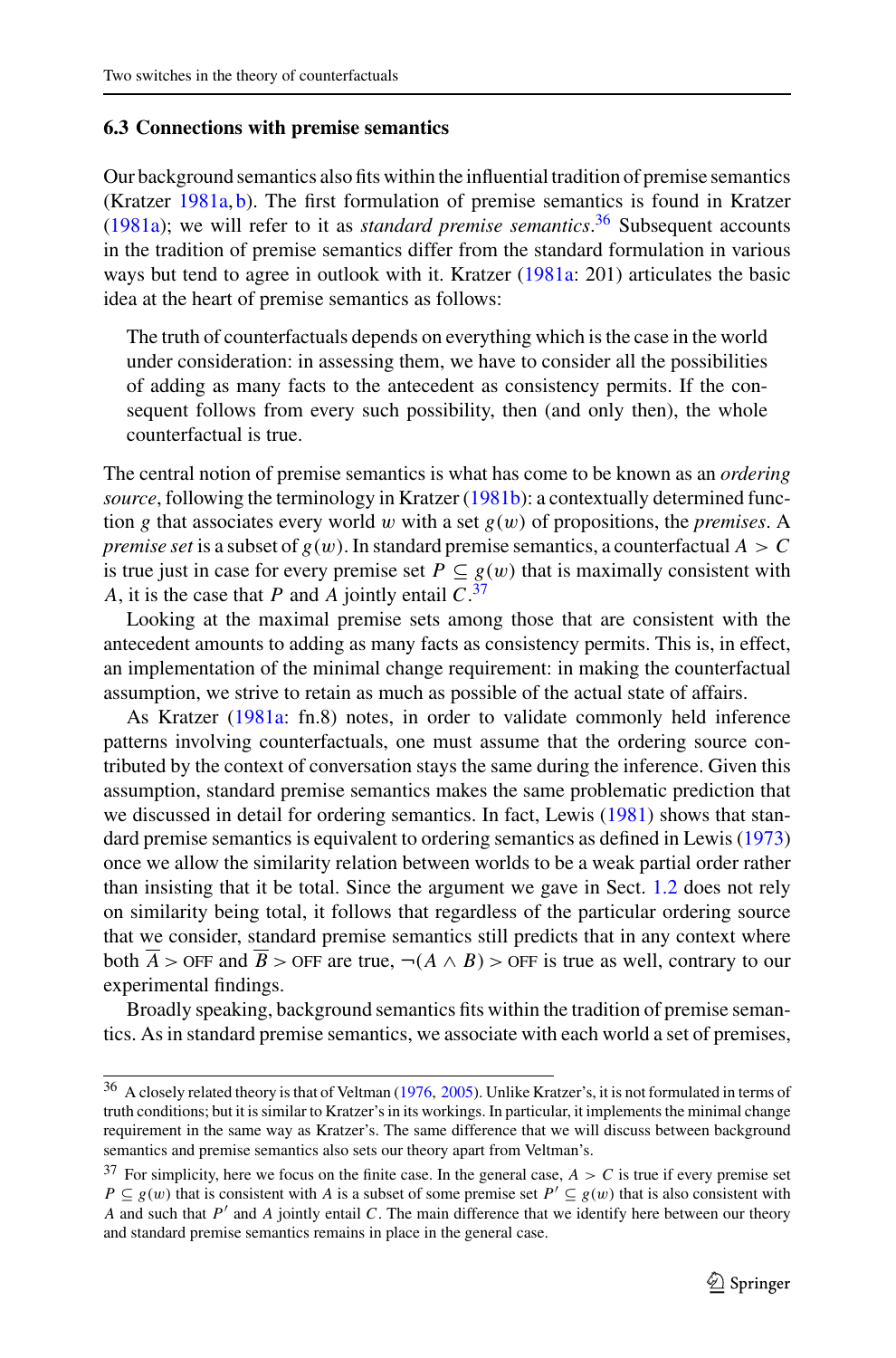which we call facts or laws; to check whether a counterfactual is true, we consider whether the consequent follows from the antecedent combined with certain premises.

Nevertheless, there is a fundamental difference between the theory we propose and standard premise semantics. Our analysis departs from the basic idea laid out in Kratzer's quote, in that we do not incorporate the minimal change requirement. We propose that there is no general principle requiring us to add "as many facts to the antecedent as consistency permits". Rather, whenever we are faced with a counterfactual assumption, we determine a background of facts which are not at stake, and we hold all these facts fixed. While we do assume a preference for maximizing this background—and thus for avoiding gratuitous changes—this assumption is only a pragmatic default, and not part of the semantics of counterfactuals. More importantly, this is restricted to those facts that are not called into question by the counterfactual assumption; facts that *are* called into question are never backgrounded, even when doing so would not lead to inconsistency. This allows us to avoid the problematic prediction made by standard premise semantics and to explain why, in our context, the counterfactuals  $\overline{A}$  > OFF and  $\overline{B}$  > OFF are judged true, but  $\neg(A \land B)$  > OFF is not.

Interestingly, dropping the minimal change requirement also results in a simplification of the account.While in premise semantics we have to consider multiple alternative ways of extending a given counterfactual assumption with a set of premises, in our theory we only have to consider one way of doing so. This is possible because the maximal factual background for a given assumption *a* is always unique, whereas in general there may not be a unique maximal set of premises consistent with *a*.

Among more recent systems that are formulated within the tradition of premise semantics, our system is similar to the ones of Kaufman[n](#page-42-16) [\(2013\)](#page-42-16) and Santori[o](#page-43-15) [\(2014,](#page-43-15) [2018b\)](#page-43-16), which like ours incorporate causal models in the style of Pear[l](#page-43-5) [\(2000](#page-43-5)).

In the causal premise semantics of Kaufman[n](#page-42-16) [\(2013\)](#page-42-16), one does not, in general, add to the antecedent as many premises as consistency permits. For example, an assumption that switch *A* is down leads us to discard not only the fact that *A* is up, but also the causally dependent fact that the light is on, even if that fact could be added without violating consistency. This result is achieved by requiring all premise sets to be closed under causal ancestors. Nevertheless, the basic recipe for the interpretation of counterfactuals remains essentially the same as in standard premise semantics: one considers the maximal premise sets that are consistent with the antecedent and checks whether the consequent is entailed by each of them. For this reason, one can see Kaufmann's proposal as specifying how to use a causal structure to produce a suitable similarity relation on possible worlds. The interpretation of counterfactuals then proceeds in accordance with ordering semantics relative to the resulting model. This implies that the problematic entailment  $\neg p > r$ ,  $\neg q > r$   $\models \neg (p \land q) > r$  is still valid in Kaufmann's theory.

In general, whenever a semantics can be seen as offering a criterion to determine a suitable similarity ordering, its logic is bound to include the standard conditional logic **P** (Kraus et al[.](#page-43-22) [1990](#page-43-22)), the logic arising from the most general version of ordering semantics. This is because any entailment which is invalidated by the semantics can be falsified in a similarity-based model. In system **P**, the entailment  $\neg p > r$ ,  $\neg q > r$   $\models$  $\neg(p \land q) > r$  is valid. As we saw, however, this entailment is not valid in background semantics: in our scenario, the semantics predicts that  $\neg A >$  OFF and  $\neg B >$  OFF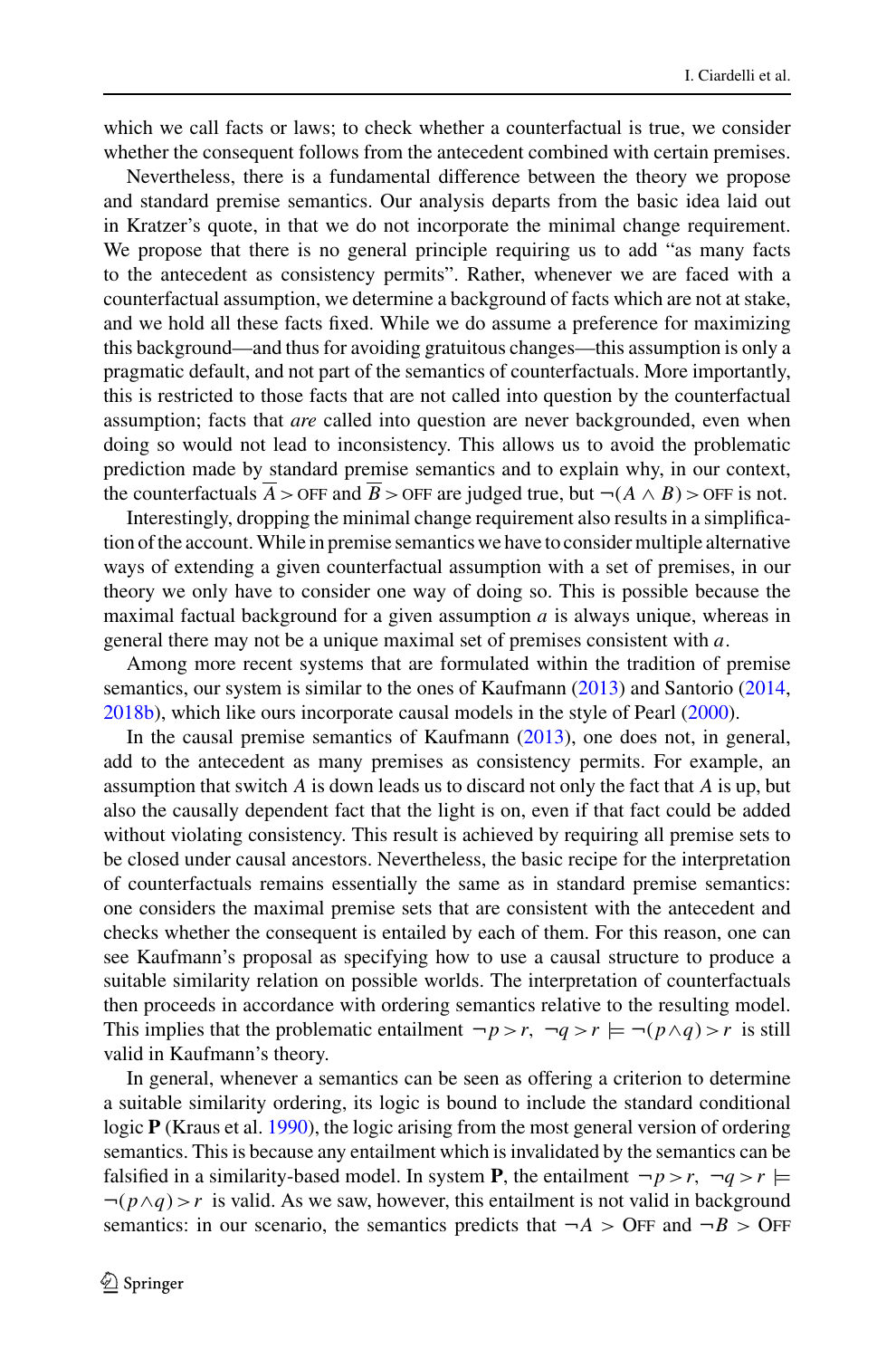are true, but  $\neg(A \land B) >$  OFF is not. This shows that background semantics does not validate system **P**, and therefore, that it cannot be seen as offering a procedure to determine a suitable similarity ordering. Rather, our semantics should be seen as departing from the similarity-based approach altogether. Investigating the logic arising from background semantics is an interesting task for future work.

Among premise semantic theories, the filtering semantics of Santori[o](#page-43-15) [\(2014](#page-43-15), [2018b\)](#page-43-16) comes closest to our own. In this system, too, we do not look at the maximal sets of premises consistent with the given assumption; rather, the set of premises is "filtered" relative to a given antecedent, resulting in a single set of assumptions that plays roughly the same role as the combination of our background and the causal laws. Moreover, as in our account, filtering semantics invalidates the entailment  $\neg p > r$ ,  $\neg q > r$  $\neg(p \land q) > r$  and, as a consequence, it should not be seen as a similarity-based theory. Nevertheless, filtering semantics in its existing form would wrongly predict  $\neg(A \land B)$  > OFF to be true in our scenario. Background semantics can be seen as a proposal to fix this problem by adopting a different filtering procedure. In the absence of any further changes, the modified account would then make the wrong predictions about  $\overline{A} \vee \overline{B}$  > OFF, since the theory is compositional and based on classical logic. Therefore, to account for our experimental findings, the resulting theory still needs to be combined with a semantic theory that, like inquisitive semantics, teases apart the antecedents  $\neg(A \land B)$  and  $\overline{A} \lor \overline{B}$ .

### <span id="page-36-0"></span>**6.4 Inferences from negated conjunctive antecedents**

Any compositional theory of counterfactuals that validates both de Morgan's law  $\neg(\varphi \land \psi) \equiv \neg \varphi \lor \neg \psi$  and SDA also validates the following principle, which we will refer to as *simplification of negated conjunctive antecedents* (SNCA).

$$
\frac{\neg(\varphi \land \psi) > \chi}{\neg \varphi > \chi} \text{ (SNCA)}
$$

<span id="page-36-1"></span>As propon[e](#page-42-3)nts of such theories point out (Nute [1980;](#page-43-23) Fine [2012a;](#page-42-3) Wille[r](#page-44-8) [2015](#page-44-8)), this is a welcome result, since an inference such as [\(15\)](#page-36-1) does seem sound.

- (15) a. If Nixon and Agnew had not both resigned, Ford would never have become President.
	- b. So if Nixon had not resigned, Ford would never have become President.

Fin[e](#page-42-3) [\(2012a\)](#page-42-3) and Wille[r](#page-44-8) [\(2015](#page-44-8)) further note that an explanation of SDA as stemming from the presence of the word *or*, such as the one by Alonso-Ovall[e](#page-41-2) [\(2009](#page-41-2)), does not account for the validity of this inference. Our theory does not connect the validity of SDA specifically to the presence of the word *or*, but rather to the fact that the antecedent is inquisitive[.38](#page-36-2) Nevertheless, since negative antecedents are *not* inquisitive, our theory

<span id="page-36-2"></span><sup>38</sup> Another example of conditionals with inquisitive antecedents is given by unconditionals, such as *wherever the party is, I'll go* (Rawlin[s](#page-43-24) [2013;](#page-43-24) Ciardell[i](#page-41-10) [2016a](#page-41-10)). Conditionals whose antecedents contain *any* could also be treated naturally as being inquisitive; see van Rooi[j](#page-44-10) [\(2008\)](#page-44-10) for relevant discussion.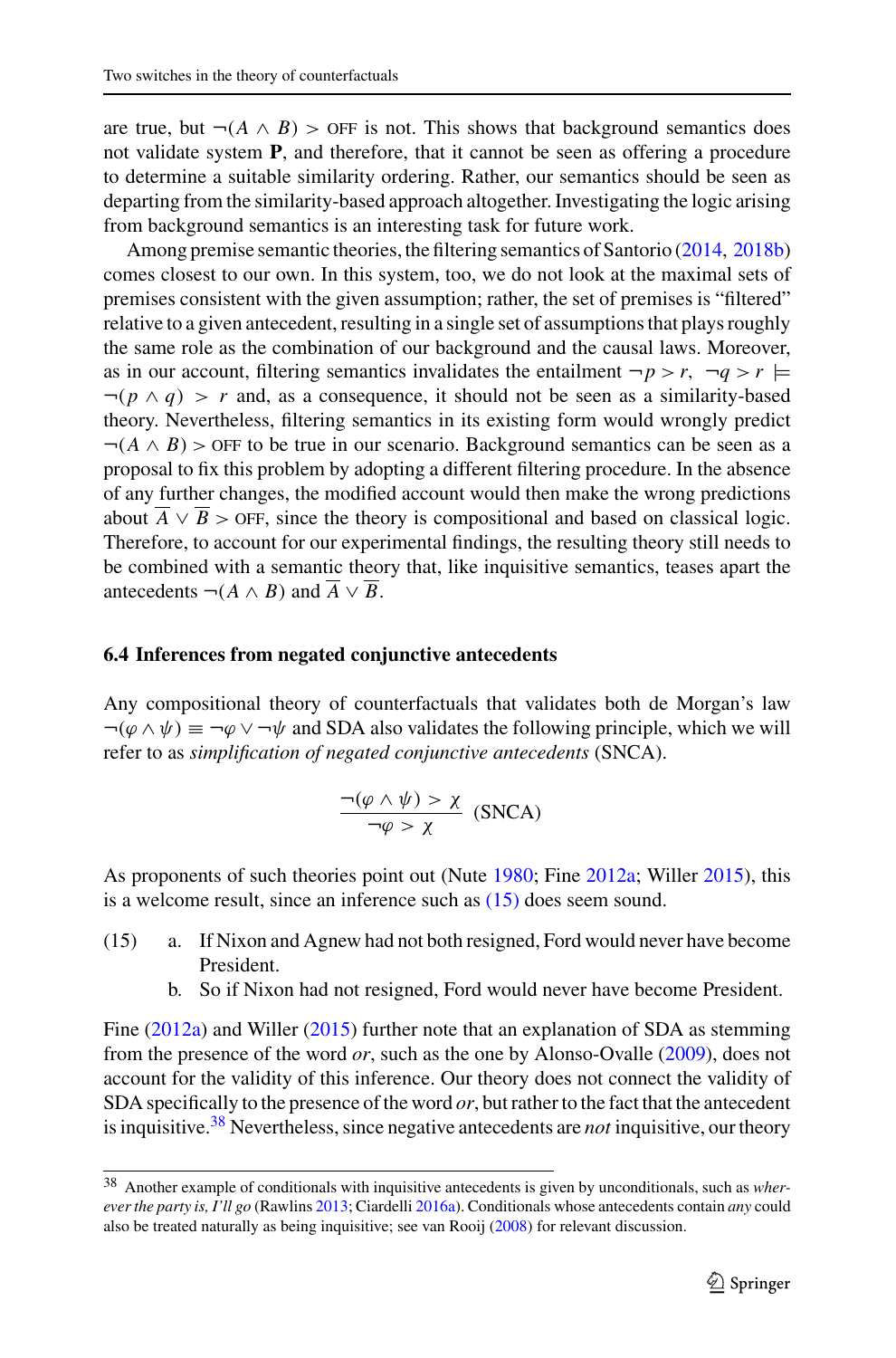does not explain the inference in  $(15)$  in the same way as it explains SDA, namely, as stemming from the fact that the antecedent introduces multiple assumptions. We are thus faced with the challenge of accounting for the apparent soundness of the inference in [\(15\)](#page-36-1) separately. In this section, we show that our theory does account for this inference, by proving the following fact.

<span id="page-37-0"></span>**Proposition 2** *Let* w *be a world and let* |*A*|, |*B*| *be two facts at* w*. Both under a maximal and under a minimal background, if*  $\neg(A \wedge B) > C$  *is true at w, so is*  $\neg A > C$ .

<span id="page-37-1"></span>The key to this result is the following lemma, whose proof is given in the Appendix.

**Lemma 1** *Suppose* |*A*| *and* |*B*| *are two facts at* w*. Then:*

- *the only fact that contributes to the falsity of*  $|\neg A|$  *at w is*  $|A|$ ;
- *− the facts that contribute to the falsity of*  $|¬(A ∧ B)|$  *at* w *are*  $|A|$  *and*  $|B|$ *.*

*Proof of Proposition [2](#page-37-0)* It follows from Lemma [1](#page-37-1) that anything that is called into question by the assumption  $|\neg A|$  is also called into question by the assumption  $|\neg(A \land B)|$ . Since the maximal background for an assumption consists of those facts that are not called into question, it follows that  $\mathcal{B}^{max}(w, |\neg(A \land B)|) \subset$  $B^{max}(w, |\neg A|)$ . On the other hand, under a minimal background interpretation, the factual background is taken to be empty for both assumptions. In both cases, we have  $\mathcal{B}(w, |\neg(A \land B)|) \subseteq \mathcal{B}(w, |\neg A|)$ . This means that  $f_{\mathcal{B}}(w, |\neg A|) \subseteq f_{\mathcal{B}}(w, |\neg(A \land B)|)$ , that is, the hypothetical context created by  $|\neg A|$  is included in the one created by  $|\neg(A \land B)|$ . Thus, if *C* is true everywhere in *f<sub>B</sub>*(w,  $|\neg(A \land B)|$ ), it is also true everywhere in *f<sub>B</sub>*(w,  $|\neg(A \land B)|$ ). where in  $f_{\mathcal{B}}(w, |\neg A|)$ .<sup>39</sup>  $\overline{39}$  $\overline{39}$  $\overline{39}$ 

Thus, provided that the propositions that Nixon resigned and that Agnew resigned are facts in our causal model, the soundness of [\(15\)](#page-36-1) is indeed predicted on our account.

However, in our account the validity of SNCA has a different origin than the one of SDA: SDA stems from the presence of multiple alternatives in the antecedent, which provide multiple counterfactual assumptions; by contrast, SNCA stems from the specific workings of our procedure for making counterfactual assumptions.

Independent evidence for the fact that SDA and SNCA have different origins comes from looking at inferences involving modals. There is wide agreement in the literature that SDA inferences such as [\(16\)](#page-37-3) are related to free choice inferences under modal operators, illustrated by [\(17\).](#page-37-4)

- <span id="page-37-4"></span><span id="page-37-3"></span>(16) a. If Mr. X wore a top hat or a fedora, he would blend in with the crowd. b. So, if he wore a top hat, he would blend in with the crowd.
- (17) a. Mr. X might be wearing a top hat or a fedora.
	- b. So, he might be wearing a top hat.

<span id="page-37-2"></span> $39$  This proof extends to an arbitrary background function  $B$  under the assumption that, if  $a$  calls into question everything that  $a'$  does, then any fact that is foregrounded when making the assumption  $a$  is also foregrounded when making the assumption *a'* (that is,  $\mathcal{B}(w, a') \subseteq \mathcal{B}(w, a)$ ). Moreover, the proof extends to the case in which we allow laws to be discarded in the way suggested in Footnote 28.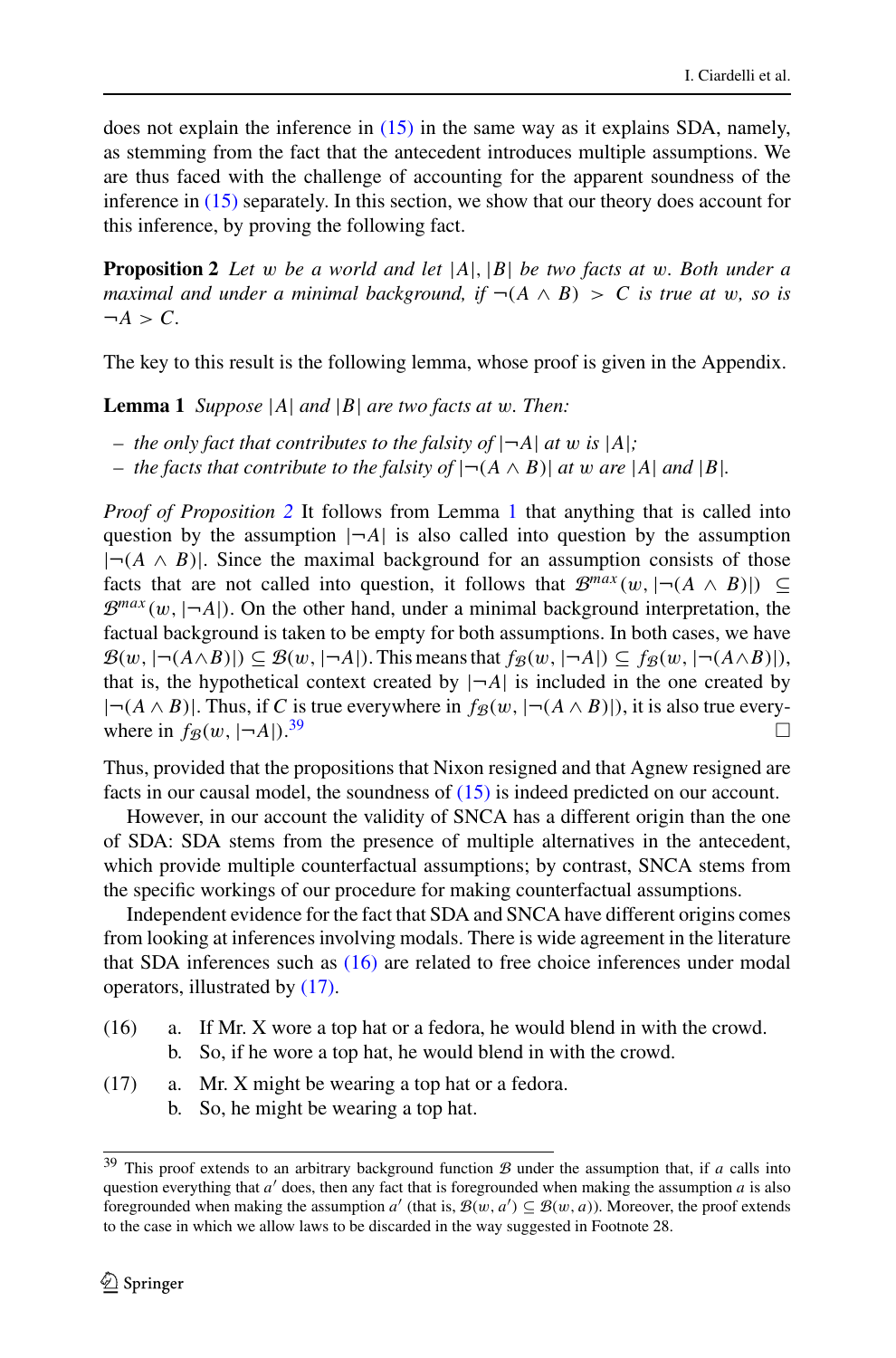Like SDA, free-choice inferences are not predicted on standard accounts of modal operators; furthermore, as for SDA, making free choice inferences valid leads to unacceptable consequences in these theories, as a result of certain equivalences in classical logic (von Wrigh[t](#page-44-11) [1968;](#page-44-11) Kam[p](#page-42-25) [1973](#page-42-25)). The same strategy that we have followed to vindicate SDA has been used to explain the validity of free choice inferences: various scholars have assumed that disjunction introduces multiple propositional alternatives, and that the presence of these alternatives is directly or indirectly responsible for the relevant inferences (Alon[i](#page-41-14) [2003](#page-41-14), [2007;](#page-41-15) Simon[s](#page-43-25) [2005](#page-43-25); Alonso-Ovall[e](#page-41-1) [2006](#page-41-1); Aher and Groenendij[k](#page-41-9) [2015\)](#page-41-9).

If free choice inferences are indeed linked to the presence of alternatives, we expect them to occur when the prejacent of the modal operator is a disjunction, but not necessarily when it is a negated conjunction. This seems to be true: while there is a strong parallel between conditionals of the form  $(A \vee B) > C$  and modal sentences of the form  $\Diamond$ ( $A \lor B$ ), there is no parallel between conditionals of the form  $\neg(A \land B) > C$ , such as [\(18a\),](#page-38-1) and modal sentences  $\Diamond \neg(A \land B)$ , such as [\(19a\).](#page-38-2)

- <span id="page-38-3"></span><span id="page-38-1"></span>(18) a. If John had not spoken both Arabic and Bengali, he wouldn't have been hired.
	- b. So, if he had not spoken Arabic, he wouldn't have been hired.
- <span id="page-38-5"></span><span id="page-38-4"></span><span id="page-38-2"></span>(19) a. Mary might not speak both Arabic and Bengali.
	- b. # So, she might not speak Arabic.

The counterpart of the inference in [\(18\)](#page-38-3) is not valid in the modal setting in [\(19\).](#page-38-4) Consider the surface scope readings of these sentences (that is,  $\Diamond \neg (A \land B)$  for [\(19a\)](#page-38-2) and  $\Diamond \neg A$  for [\(19b\)\)](#page-38-5): one may doubt whether Mary can speak both Arabic and Bengali, yet know for a fact that she does speak Arabic. In that situation, the inference in [\(19b\)](#page-38-5) seems unwarranted. In fact, right after  $(19a)$ , the speaker may follow up with an emphatic "but she certainly does speak Arabic!".

If, as has been assumed, free choice in modals is connected to the presence of multiple alternatives, then on our account it is expected that such inferences arise from disjunctions, but not from negated conjunctions.

# <span id="page-38-0"></span>**7 Conclusion**

In this paper we have reported on a web survey that we conducted to test the truth conditions of certain counterfactual conditionals. The results of this survey indicate that truth-conditionally equivalent antecedents can make different semantic contributions to the interpretation of the conditionals they are part of. Assuming compositionality, this leads to the conclusion that the meaning of these antecedents—and of sentential clauses more generally—should not be identified with their truth conditions. More generally, our experimental results show that de Morgan's law  $\neg(\varphi \land \psi) \equiv \neg \varphi \lor \neg \psi$ does not hold in natural language: a compositional account of our results requires a theory of propositional connectives that assigns different semantic values to  $\neg(A \land B)$ and  $\neg A \lor \neg B$ .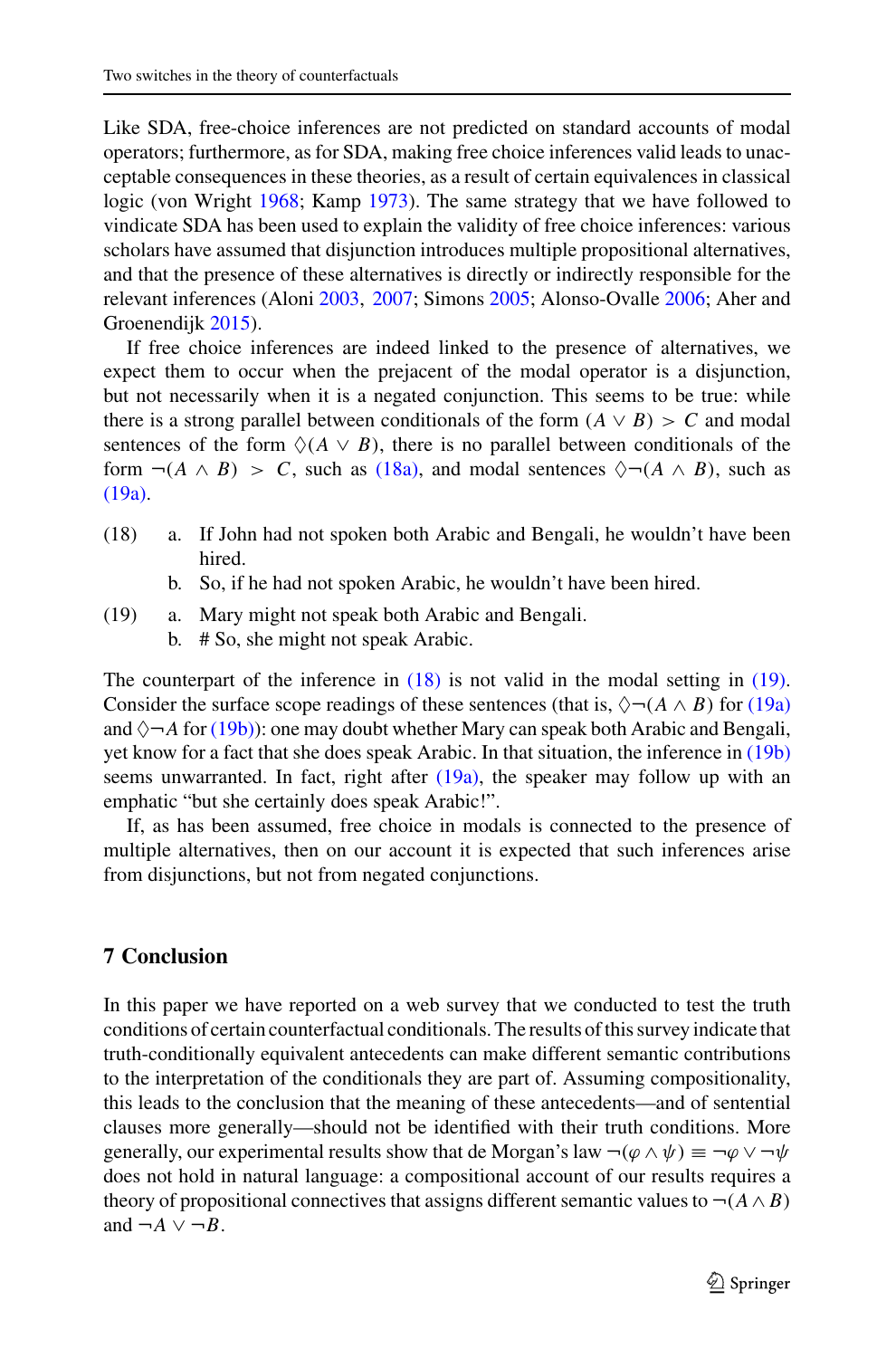We have shown that a natural explanation of our experimental results is available in inquisitive semantics: the inquisitive account of propositional connectives distinguishes  $\neg$ (*A*∧*B*) from  $\neg$ *A*  $\vee$   $\neg$ *B*, by associating the first clause with a single semantic alternative, and the second clause with two distinct alternatives. The inquisitive lifting recipe of Ciardell[i](#page-41-10) [\(2016a\)](#page-41-10), which treats each alternative for the antecedent as a separate counterfactual assumption, then explains how this difference affects the truth conditions of the conditionals in which these two clauses are embedded.

Our findings also challenge the widespread view that making a counterfactual assumption requires minimizing the amount of change with respect to the actual state of affairs. We have seen that, no matter what exactly is taken to count as a minimal change in our scenario, our findings cannot be accounted for. To put it differently, on a theory that implements the minimal change requirement, the majority judgments that we found are predicted to be jointly logically inconsistent.

We have proposed that in making a counterfactual assumption, there is no general requirement to minimize changes; rather, certain facts are regarded as background for the assumption, and held fixed in the counterfactual scenario. We have furthermore assumed that a fact is by default viewed as background unless it is called into question by the counterfactual assumption. We have developed a formal account based on this view, and we have shown that this account, when combined with inquisitive semantics, predicts our majority judgments and explains various other patterns in our experimental results.

**Acknowledgements** Champollion et al[.](#page-41-16) [\(2016](#page-41-16)) is an earlier version of the first part of this paper. For comments and discussion, we thank Luis Alonso-Ovalle, Rebekah Baglini, Justin Bledin, Joseph DeVeaugh-Geiss, Kit Fine, Ethan Jerzak, Angelika Kratzer, Dan Lassiter, Johannes Marti, Robert van Rooij, Paolo Santorio, Katrin Schulz, Anna Szabolcsi, Frank Veltman, Malte Willer, and audiences at New York University, Semantics and Linguistic Theory (SALT 26), the Fourth Workshop on Natural Language and Computer Science (NLCS 2016), the Workshop on Logic and Algorithms in Computational Linguistics (LACL 2017), the *Philosophy meets Linguistics* workshop in Zürich, the Workshop on Inquisitiveness Below and Beyond the Sentence Boundary (InqBnB1), the conference on Logic and Engineering of Natural Language Semantics (LENLS 14), and in Utrecht, Paris, Göttingen, Harvard University, and Fudan University (Shanghai), as well as two anonymous reviewers and the editor, Stefan Kaufmann. Special thanks to Floris Roelofsen. Ivano Ciardelli's research was financially supported by the European Research Council (ERC) under the European Union's Horizon 2020 research and innovation programme (Grant Agreement No. 680220). Lucas Champollion gratefully acknowledges financial support from the University Research Challenge Fund (URCF) at New York University.

**Open Access** This article is distributed under the terms of the Creative Commons Attribution 4.0 International License [\(http://creativecommons.org/licenses/by/4.0/\)](http://creativecommons.org/licenses/by/4.0/), which permits unrestricted use, distribution, and reproduction in any medium, provided you give appropriate credit to the original author(s) and the source, provide a link to the Creative Commons license, and indicate if changes were made.

# **Appendix: Proofs of mathematical results**

*Proof of Proposition [1](#page-25-3)* Suppose *f* contributes to the falsity of *a* at w. This means that there is some  $F \subseteq \mathcal{F}_w$  such that *F* is consistent with *a* but  $F \cup \{f\}$  is not. Since the set *V* of causal variables is finite, the set  $\mathcal{F}_w$  of facts is finite too. Therefore, *F* can be extended to some set  $F' \subseteq \mathcal{F}_w$  which is maximal among the subsets of  $\mathcal{F}_w$  consistent with *a*. Since  $F \subseteq F'$  and  $F \cup \{f\}$  is inconsistent with *a*, *a fortiori* the set  $F' \cup \{f\}$  is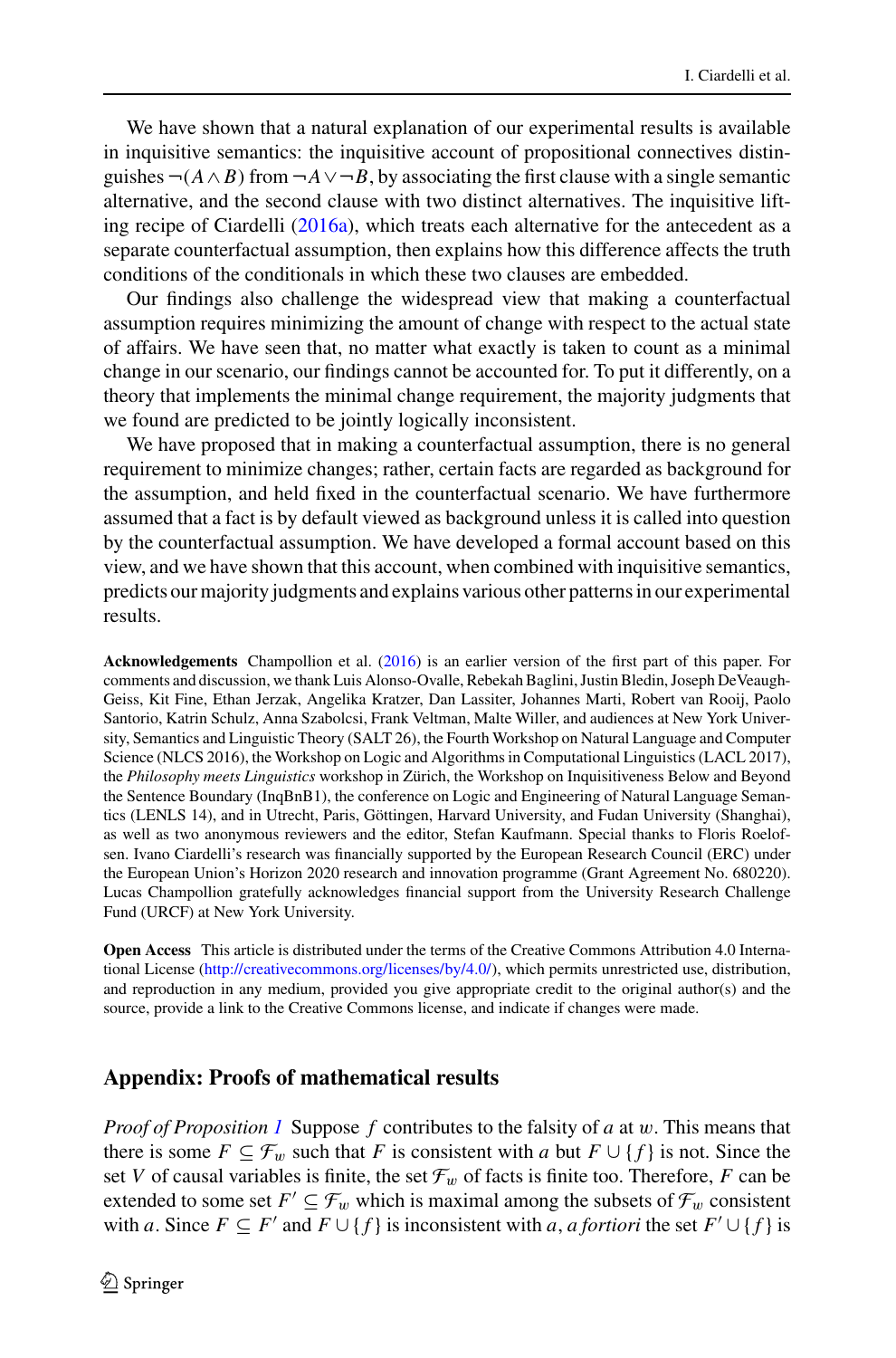inconsistent with *a*. Since *F'* is consistent with *a*, we must have  $F' \cup \{f\} \neq F'$ , which implies  $f \notin F'$ . So, for some maximal set of facts  $F'$  consistent with  $a, f \notin F'$ .

Conversely, suppose *f* does not contribute to the falsity of *a* at w. Now take a set of facts  $F \in \mathcal{F}_w$  which is maximal among those consistent with *a*. Since f does not contribute to the falsity of *a*, and since *F* is consistent with *a*, we have that  $F \cup \{f\}$  must be consistent with *a* as well. Since *F* is maximal among the sets of facts consistent with *a*, we cannot have  $F \cup \{f\} \supset F$ : we must then have  $F \cup \{f\} = F$ , which means that *f* ∈ *F*. Since *F* was an arbitrary set of facts which is maximally consistent with *a*, this shows that *f* is included in all such sets. *a*, this shows that *f* is included in all such sets.

*Proof of Lemma [1](#page-37-1)* Suppose that |*A*| and |*B*| are facts in our model. Since inquisitive semantics coincides with classical logic as far as the truth conditions of the propositional connectives are concerned, we have  $|\neg A| = |A|$  and  $|\neg (A \wedge B)| = |A| \cap |B|$ . Thus, our lemma will be established if we can prove the following two claims for any facts *f* and *g* at a world w:

- 1. the only fact that contributes to the falsity of  $\overline{f}$  at w is f;
- 2. the facts that contribute to the falsity of  $\overline{f \cap g}$  at w are f and g.

Let us establish these claims in turn.

- 1. Consider the set of facts  $F := \mathcal{F}_w \{f\}$ . We claim that this is the only maximal set of facts consistent with  $\overline{f}$ . Let us prove this.
	- *F* is consistent with  $\overline{f}$ . Let *X* be the causal variable such that  $f = X_w$ , and let *f'* be a different setting of *X*. Then  $F \cup \{f'\}$  is a setting of *V*, and so it is consistent, by our assumptions that the variables in *V* are logically independent from one another.[40](#page-40-0) Now, since the settings for a variable form a partition, we have  $f' \subseteq \overline{f}$ . Thus,  $F \cup \{\overline{f}\}\$ is consistent as well, which means that *F* is consistent with  $\overline{f}$ .
	- Clearly, F is maximal among the sets consistent with  $\overline{f}$ : the only proper superset of *F* is  $\mathcal{F}_w$ , which contains *f* and is therefore inconsistent with  $\overline{f}$ .
	- $-$  *F* is the unique maximal set of facts consistent with  $\overline{f}$ . To see this, suppose *H* is a set of facts consistent with  $\overline{f}$ : then  $f$  cannot belong to  $H$ , so  $H \subseteq F$ .

By Proposition [1,](#page-25-3) the facts that contribute to the falsity of  $\overline{f}$  are all and only those that are not included in  $F$ . By definition,  $f$  is the only such fact.<sup>[41](#page-40-1)</sup>

- 2. Consider the set of facts  $F := \mathcal{F}_w \{f\}$  and  $G := \mathcal{F}_w \{g\}$ . We claim that these are the unique maximal sets of facts consistent with  $\overline{f \cap g}$ . Let us show this.
	- *F* and *G* are consistent with *f* ∩ *g*. First consider *F*. Suppose *f* = *X*w, and let *f'* be a different setting of *X*. Then,  $F \cup \{f'\}$  is a setting of *V*, and so it is consistent by the independence of *V*. Since the settings for a variable form a partition, we have  $f' \subseteq \overline{f} \subseteq \overline{f \cap g}$ . Thus,  $F \cup \{\overline{f \cap g}\}$  is consistent as well, which means that *F* is consistent with  $\overline{f \cap g}$ . The argument is similar for *G*.

<span id="page-40-0"></span><sup>40</sup> Recall from Sect. [4.2](#page-23-0) that we assume that the causal variables in *V* are logically independent from one another. Technically, what this means is that any setting of *V* is logically consistent.

<span id="page-40-1"></span><sup>&</sup>lt;sup>4[1](#page-25-3)</sup> The appeal to Proposition 1 here makes the proof of this lemma simpler but could be avoided. This means that the proof does not depend on the assumption that the set of causal variables is finite.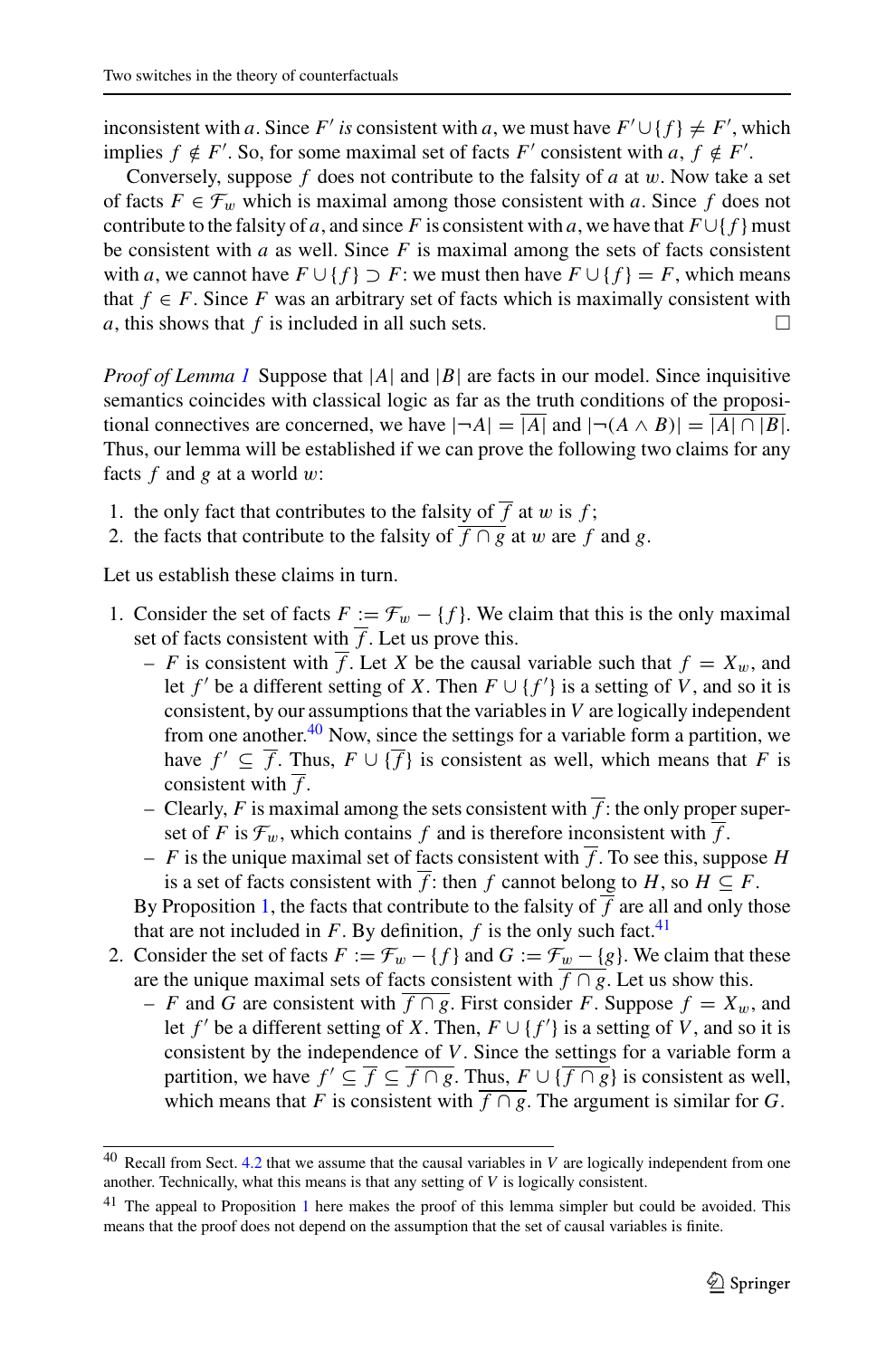- $-$  *F* and *G* are maximal among the set of facts consistent with  $\overline{f \cap g}$ . This is obvious, since the only proper superset of either *F* or *G* is the full set  $\mathcal{F}_w$ , which contains both *f* and *g* and is therefore not consistent with  $\overline{f \cap g}$ .
- *F* and *G* are the unique maximal set of facts consistent with *f* ∩ *g*. To prove this, it suffices to show that any set of facts *H* which is consistent with  $\overline{f \cap g}$ is included either in *F* or in *G*. So, suppose *H* is consistent with  $\overline{f \cap g}$ . Then *H* cannot include both *f* and *g*: if *H* does not include *f*, then  $H \subseteq F$ , while if *H* does not include *g*,  $H \subseteq G$ .

### **References**

- <span id="page-41-9"></span>Aher, M., & Groenendijk, J. (2015). Deontic and epistemic modals in suppositional [inquisitive] semantics. In E. Csipak & H. Zeijlstra (Eds.), *Sinn und Bedeutung 19* (pp. 2–19), Göttingen, Germany. [https://](https://www.uni-goettingen.de/en/proceedings/521400.html) [www.uni-goettingen.de/en/proceedings/521400.html.](https://www.uni-goettingen.de/en/proceedings/521400.html)
- <span id="page-41-14"></span>Aloni, M. (2003). Free choice in modal contexts. In M. Weisgerber (Ed.), *Sinn und Bedeutung 7* (pp. 25–37), Konstanz, Germany: Fachbereich Sprachwissenschaft, Universität Konstanz. [http://ling.uni-konstanz.](http://ling.uni-konstanz.de/pages/conferences/sub7/proceedings/download/sub7_aloni.pdf) [de/pages/conferences/sub7/proceedings/download/sub7\\_aloni.pdf.](http://ling.uni-konstanz.de/pages/conferences/sub7/proceedings/download/sub7_aloni.pdf)
- <span id="page-41-15"></span>Aloni, M. (2007). Free choice, modals, and imperatives. *Natural Language Semantics*, *15*(1), 65–94. [https://](https://doi.org/10.1007/s11050-007-9010-2) [doi.org/10.1007/s11050-007-9010-2.](https://doi.org/10.1007/s11050-007-9010-2)
- <span id="page-41-5"></span>Aloni, M. (2016). Disjunction. In E. N. Zalta (Ed.), *The Stanford encyclopedia of philosophy*, Winter 2016. Metaphysics Research Lab, Stanford University. [https://plato.stanford.edu/archives/win2016/entries/](https://plato.stanford.edu/archives/win2016/entries/disjunction/) [disjunction/.](https://plato.stanford.edu/archives/win2016/entries/disjunction/)
- <span id="page-41-1"></span>Alonso-Ovalle, L. (2006). *Disjunction in alternative semantics*. University of Massachusetts Amherst dissertation, Amherst, MA. [http://scholarworks.umass.edu/dissertations/AAI3242324/.](http://scholarworks.umass.edu/dissertations/AAI3242324/)
- <span id="page-41-2"></span>Alonso-Ovalle, L. (2009). Counterfactuals, correlatives, and disjunction. *Linguistics and Philosophy*, *32*(2), 207–244. [https://doi.org/10.1007/s10988-009-9059-0.](https://doi.org/10.1007/s10988-009-9059-0)
- <span id="page-41-11"></span>Bhatt, R., & Pancheva, R. (2006). Conditionals. In E. Martin & H. van Riemsdijk (Eds.), *The Blackwell companion to syntax* (pp. 638–687). Hoboken: Blackwell Publishing. [https://doi.org/10.1002/](https://doi.org/10.1002/9780470996591.ch16) [9780470996591.ch16.](https://doi.org/10.1002/9780470996591.ch16)
- <span id="page-41-3"></span>Briggs, R. (2012). Interventionist counterfactuals. *Philosophical Studies*, *160*(1), 139–166. [https://doi.org/](https://doi.org/10.1007/s11098-012-9908-5) [10.1007/s11098-012-9908-5.](https://doi.org/10.1007/s11098-012-9908-5)
- <span id="page-41-12"></span>Cariani, F., & Goldstein, S. (2017). *Conditional heresies*. [https://philarchive.org/archive/CARCH-5.](https://philarchive.org/archive/CARCH-5)
- <span id="page-41-16"></span>Champollion, L., Ciardelli, I., & Zhang, L. (2016). Breaking de Morgan's law in counterfactual antecedents. In M. Moroney, C.-R. Little, J. Collard, & D. Burgdorf (Eds.), *Semantics and linguistic theory (SALT 26)* (pp. 304–324). Ithaca, NY: LSA & CLC Publications. [https://doi.org/10.3765/salt.v26i0.3800.](https://doi.org/10.3765/salt.v26i0.3800)
- <span id="page-41-4"></span>Chevallier, C., Noveck, I. A., Nazir, T., Bott, L., Lanzetti, V., & Sperber, D. (2008). Making disjunctions exclusive. *The Quarterly Journal of Experimental Psychology*, *61*(11), 1741–1760. [https://doi.org/10.](https://doi.org/10.1080/17470210701712960) [1080/17470210701712960.](https://doi.org/10.1080/17470210701712960)
- <span id="page-41-6"></span>Chierchia, G. (2004). Scalar implicatures, polarity phenomena and the syntax/pragmatics interface. In A. Belletti (Ed.), *Structures and beyond, vol. 3 (The cartography of syntactic structures*) (pp. 39–103). Oxford: Oxford University Press.
- <span id="page-41-13"></span>Chisholm, R. M. (1946). The contrary-to-fact conditional. *Mind, 55*(220), 289–307. [http://www.jstor.org/](http://www.jstor.org/stable/2250757) [stable/2250757.](http://www.jstor.org/stable/2250757)
- <span id="page-41-10"></span>Ciardelli, I. (2016a). Lifting conditionals to inquisitive semantics. In M. Moroney, C.-R. Little, J. Collard, & D. Burgdorf (Eds.), *Semantics and linguistic theory (SALT 26)* (pp. 732–752). Ithaca, NY: LSA & CLC Publications. [https://doi.org/10.3765/salt.v26i0.3811.](https://doi.org/10.3765/salt.v26i0.3811)
- <span id="page-41-8"></span>Ciardelli, I. (2016b). *Questions in logic*. University of Amsterdam dissertation. [http://hdl.handle.net/11245/](http://hdl.handle.net/11245/1.518411) [1.518411.](http://hdl.handle.net/11245/1.518411)
- <span id="page-41-0"></span>Ciardelli, I., Groenendijk, J., & Roelofsen, F. (2018). *Inquisitive semantics*. Oxford: Oxford University Press.
- <span id="page-41-7"></span>Ciardelli, I., & Roelofsen, F. (2011). Inquisitive logic. *Journal of Philosophical Logic*, *40*(1), 55–94. [https://](https://doi.org/10.1007/s10992-010-9142-6) [doi.org/10.1007/s10992-010-9142-6.](https://doi.org/10.1007/s10992-010-9142-6)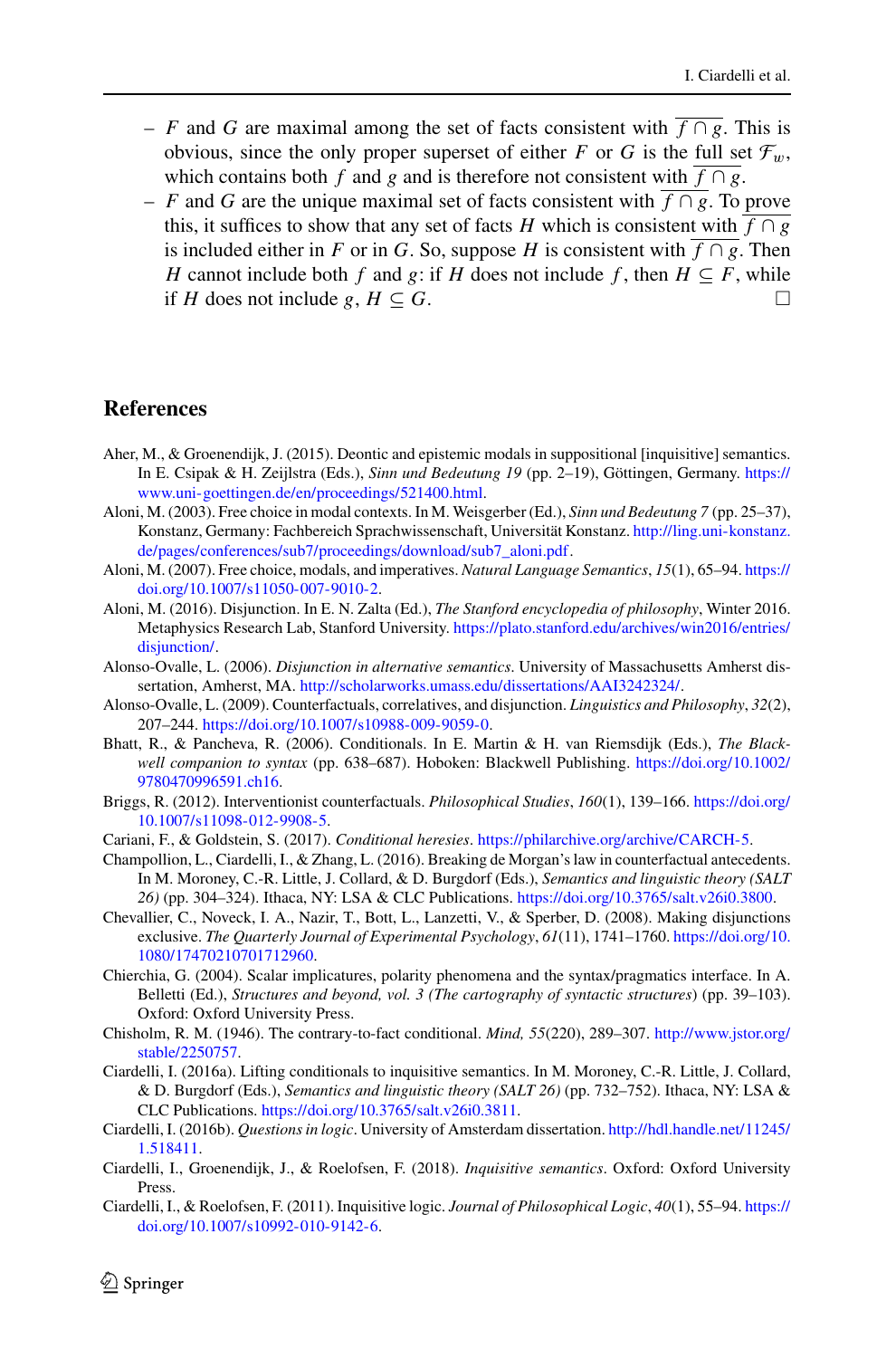- <span id="page-42-23"></span>Ciardelli, I., & Roelofsen, F. (2017). Hurford's constraint, the semantics of disjunctions, and the nature of alternatives. *Natural Language Semantics*, *25*(3), 199–222. [https://doi.org/10.1007/s11050-017-](https://doi.org/10.1007/s11050-017-9134-y) [9134-y.](https://doi.org/10.1007/s11050-017-9134-y)
- <span id="page-42-22"></span>Ciardelli, I., Roelofsen, F., & Theiler, N. (2016). Composing alternatives. *Linguistics and Philosophy*, *40*(1), 1–36. [https://doi.org/10.1007/s10988-016-9195-2.](https://doi.org/10.1007/s10988-016-9195-2)
- <span id="page-42-14"></span>Cross, C. (2008). Antecedent-relative comparative world similarity. *Journal of Philosophical Logic*, *37*(2), 101–120. [https://doi.org/10.1007/s10992-007-9061-3.](https://doi.org/10.1007/s10992-007-9061-3)
- <span id="page-42-20"></span>Ellis, B., Jackson, F., & Pargetter, R. (1977). An objection to possible-world semantics for counterfactual logics. *Journal of Philosophical Logic*, *6*(1), 355–357. [https://doi.org/10.1007/bf00262069.](https://doi.org/10.1007/bf00262069)
- <span id="page-42-10"></span>Erlewine, M. Y., & Kotek, H. (2016). A streamlined approach to online linguistic surveys. *Natural Language and Linguistic Theory*, *34*(2), 481–495. [https://doi.org/10.1007/s11049-015-9305-9.](https://doi.org/10.1007/s11049-015-9305-9)
- <span id="page-42-8"></span>Fine, K. (1975). Critical notice. *Mind*, *84*(335), 451–458. [https://doi.org/10.1093/mind/LXXXIV.1.451.](https://doi.org/10.1093/mind/LXXXIV.1.451)
- <span id="page-42-3"></span>Fine, K. (2012a). A difficulty for the possible worlds analysis of counterfactuals. *Synthese*, *189*(1), 29–57. [https://doi.org/10.1007/s11229-012-0094-y.](https://doi.org/10.1007/s11229-012-0094-y)
- <span id="page-42-19"></span>Fine, K. (2012b). Counterfactuals without possible worlds. *The Journal of Philosophy*, *109*(3), 221–246. [https://doi.org/10.5840/jphil201210938.](https://doi.org/10.5840/jphil201210938)
- <span id="page-42-21"></span>Fine, K. (2014). Truth-maker semantics for intuitionistic logic. *Journal of Philosophical Logic*, *43*(2–3), 549–577. [https://doi.org/10.1007/s10992-013-9281-7.](https://doi.org/10.1007/s10992-013-9281-7)
- <span id="page-42-1"></span>Fox, C., & Lappin, S. (2005). *Foundations of intensional semantics*. Oxford: Blackwell Publishing. [https://](https://doi.org/10.1002/9780470773543) [doi.org/10.1002/9780470773543.](https://doi.org/10.1002/9780470773543)
- <span id="page-42-13"></span>Fox, D. (2007). Free choice and the theory of scalar implicatures. In U. Sauerland & P. Stateva (Eds.), *Presupposition and implicature in compositional semantics* (pp. 71–120). London: Palgrave Macmillan. [https://doi.org/10.1057/9780230210752\\_4.](https://doi.org/10.1057/9780230210752_4)
- <span id="page-42-12"></span>Gazdar, G. (1979). *Pragmatics: Implicature, presupposition and logical form*. New York, NY: Academic Press.
- <span id="page-42-24"></span>Goodman, N. (1947). The problem of counterfactual conditionals. *The Journal of Philosophy*, *44*(5), 113– 128. [https://doi.org/10.2307/2019988.](https://doi.org/10.2307/2019988)
- <span id="page-42-15"></span>Groenendijk, J., & Roelofsen, F. (2015). Towards a suppositional inquisitive semantics. In M. Aher, D. Hole, E. Jerábek, & C. Kupke (Eds.), *Logic, language, and computation: 10th international Tbilisi symposium (TbiLLC 2013)* (pp. 137–156). Berlin, Heidelberg: Springer. [https://doi.org/10.1007/978-](https://doi.org/10.1007/978-3-662-46906-4_9) [3-662-46906-4\\_9.](https://doi.org/10.1007/978-3-662-46906-4_9)
- <span id="page-42-6"></span>Groenendijk, J., Stokhof, M. (1990). Dynamic Montague grammar. In L. Kálmán & L. Pólos (Eds.), *2nd symposium on logic and language* (pp. 3–48). Budapest, Hungary: Eötvös Loránd Press. [http://hdl.](http://hdl.handle.net/11245/1.428383) [handle.net/11245/1.428383.](http://hdl.handle.net/11245/1.428383)
- <span id="page-42-18"></span>Halpern, J. Y. (2013). From causal models to counterfactual structures. *The Review of Symbolic Logic*, *6*(2), 305–322. [https://doi.org/10.1017/s1755020312000305.](https://doi.org/10.1017/s1755020312000305)
- <span id="page-42-2"></span>Hamblin, C. J. (1973). Questions in Montague English. *Foundations of Language, 10*(1), 41–53. [http://](http://www.jstor.org/stable/25000703) [www.jstor.org/stable/25000703.](http://www.jstor.org/stable/25000703)
- <span id="page-42-5"></span>Heim, I. (1982). *The semantics of definite and indefinite noun phrases*. University of Massachusetts dissertation, Amherst, MA. [http://semanticsarchive.net/Archive/jA2YTJmN.](http://semanticsarchive.net/Archive/jA2YTJmN)
- <span id="page-42-0"></span>Heim, I., & Kratzer, A. (1998). *Semantics in generative grammar*. Oxford: Blackwell Publishing.
- <span id="page-42-11"></span>Horn, L. R. (1985). Metalinguistic negation and pragmatic ambiguity. *Language*, *61*(1), 121–174. [https://](https://doi.org/10.2307/413423) [doi.org/10.2307/413423.](https://doi.org/10.2307/413423)
- <span id="page-42-17"></span>Iatridou, Sabine. (1991). *Topics in conditionals*. Massachusetts Institute of Technology dissertation. [http://](http://hdl.handle.net/1721.1/13521) [hdl.handle.net/1721.1/13521.](http://hdl.handle.net/1721.1/13521)
- <span id="page-42-25"></span>Kamp, H. (1973). Free choice permission. *Proceedings of the Aristotelian Society*, *74*(1), 57–74. [https://](https://doi.org/10.1093/aristotelian/74.1.57) [doi.org/10.1093/aristotelian/74.1.57.](https://doi.org/10.1093/aristotelian/74.1.57)
- <span id="page-42-4"></span>Kamp, H. (1981). A theory of truth and semantic representation. In J Groenendijk, T. Janssen, & M. Stokhof (Eds.), *Formal methods in the study of language, Mathematical Center tracts*(Vol. 135) (pp. 277–322). Amsterdam: Mathematisch Centrum.
- <span id="page-42-16"></span>Kaufmann, S. (2013). Causal premise semantics. *Cognitive Science*, *37*(6), 1136–1170. [https://doi.org/10.](https://doi.org/10.1111/cogs.12063) [1111/cogs.12063.](https://doi.org/10.1111/cogs.12063)
- <span id="page-42-7"></span>Kratzer, A. (1981a). Partition and revision: The semantics of counterfactuals. *Journal of Philosophical Logic*, *10*(2), 201–216. [https://doi.org/10.1007/bf00248849.](https://doi.org/10.1007/bf00248849)
- <span id="page-42-9"></span>Kratzer, A. (1981b). The notional category of modality. In H.-J. Eikmeyer & H. Rieser (Eds.), *Words, worlds, and contexts: New approaches in word semantics, Research in text theory* (Vol. 6, pp. 38–74). Berlin: de Gruyter. [https://doi.org/10.1002/9780470758335.ch12.](https://doi.org/10.1002/9780470758335.ch12)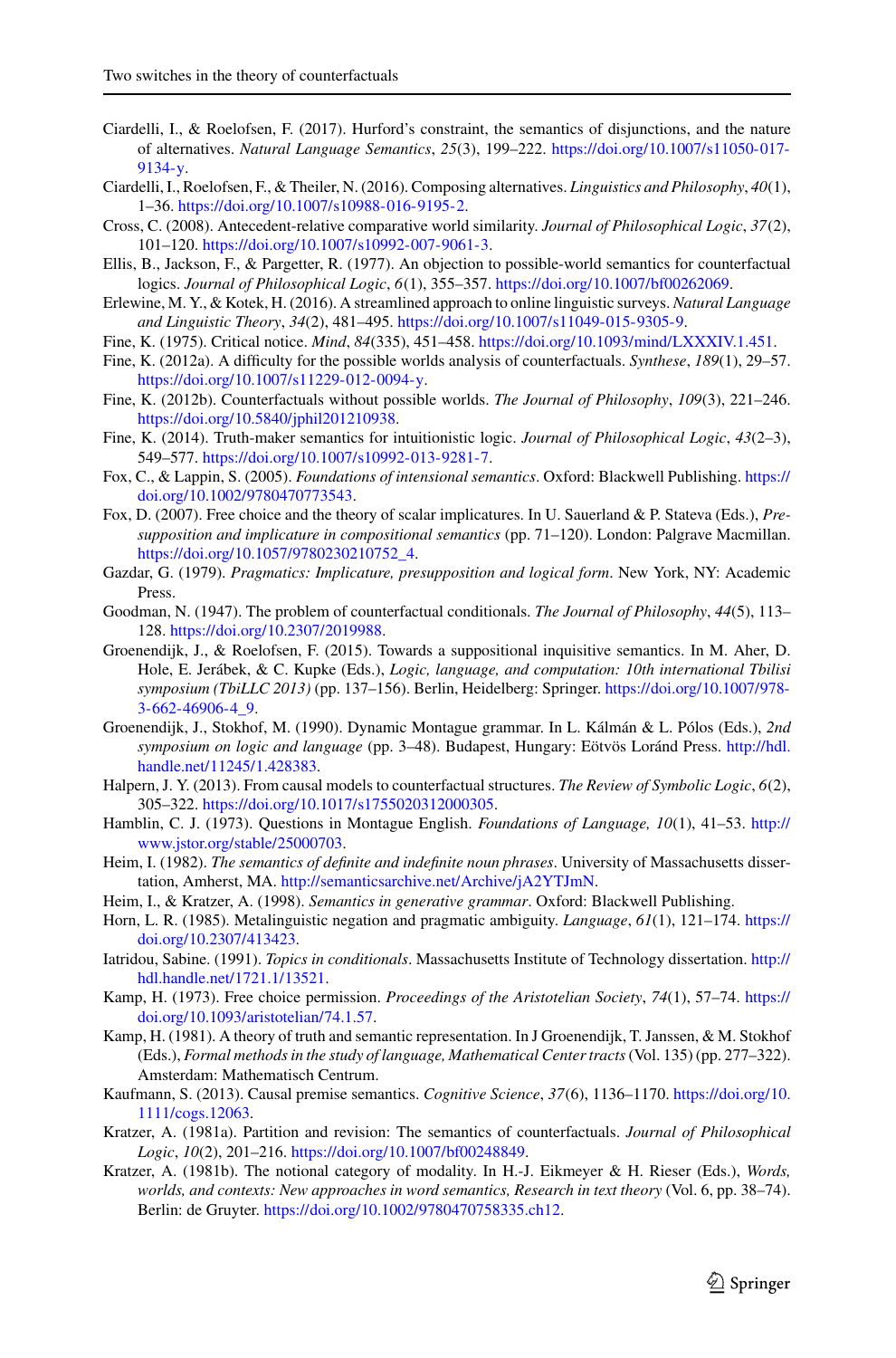- <span id="page-43-1"></span>Kratzer, A., Shimoyama, J. (2002). *Indeterminate pronouns: The view from Japanese*. In Y. Otsu (Ed.), *3rd Tokyo conference on psycholinguistics* (pp. 1-25). [https://doi.org/10.1007/978-3-319-10106-4\\_7.](https://doi.org/10.1007/978-3-319-10106-4_7)
- <span id="page-43-22"></span>Kraus, S., Lehmann, D., & Magidor, M. (1990). Nonmonotonic reasoning, preferential models and cumulative logics. *Artificial Intelligence*, *44*(1–2), 167–207. [https://doi.org/10.1016/0004-3702\(90\)90101-](https://doi.org/10.1016/0004-3702(90)90101-5) [5.](https://doi.org/10.1016/0004-3702(90)90101-5)
- <span id="page-43-3"></span>Lewis, D. (1973). *Counterfactuals*. Oxford: Blackwell.
- <span id="page-43-4"></span>Lewis, D. (1979). Counterfactual dependence and time's arrow. *Noûs*, *13*(4), 455–476. [https://doi.org/10.](https://doi.org/10.2307/2215339) [2307/2215339.](https://doi.org/10.2307/2215339)
- <span id="page-43-21"></span>Lewis, D. (1981). Ordering semantics and premise semantics for counterfactuals. *Journal of Philosophical Logic*, *10*(2), 217–234. [https://doi.org/10.1007/bf00248850.](https://doi.org/10.1007/bf00248850)
- <span id="page-43-8"></span>Lifschitz, V. (1990). Frames in the space of situations. *Artificial Intelligence*, *46*(3), 365–376. [https://doi.](https://doi.org/10.1016/0004-3702(90)90021-q) [org/10.1016/0004-3702\(90\)90021-q.](https://doi.org/10.1016/0004-3702(90)90021-q)
- <span id="page-43-19"></span>Lin, S.-Y. J. (2017). *Eliminating similarity in dynamic approaches to counterfactuals*. New York University manuscript.
- <span id="page-43-20"></span>Mackie, J. L. (1962). Counterfactuals and causal laws. In R. J. Butler (Ed.), *Analytical philosophy* (Vol. 1, pp. 66–80). Oxford: Basil Blackwell.
- <span id="page-43-7"></span>Magri, G. (2014). An account for the homogeneity effects triggered by plural definites and conjunction based on double strengthening. In S. Pistoia Reda (Ed.), *Pragmatics, semantics and the case of scalar implicatures (Palgrave studies in pragmatics, language and cognition)*(pp. 99–145). London: Palgrave Macmillan. [https://doi.org/10.1057/9781137333285\\_5.](https://doi.org/10.1057/9781137333285_5)
- <span id="page-43-0"></span>McKay, T., Nelson, M. (2014). Propositional attitude reports. In E. N. Zalta (Ed.), *The Stanford encyclopedia of philosophy*, Spring 2014. Metaphysics Research Lab, Stanford University. [https://plato.stanford.](https://plato.stanford.edu/archives/spr2014/entries/prop-attitude-reports/) [edu/archives/spr2014/entries/prop-attitude-reports/.](https://plato.stanford.edu/archives/spr2014/entries/prop-attitude-reports/)
- <span id="page-43-10"></span>Nute, D. (1975). Counterfactuals and the similarity of words. *The Journal of Philosophy*, *72*(21), 773–778. [https://doi.org/10.2307/2025340.](https://doi.org/10.2307/2025340)
- <span id="page-43-23"></span>Nute, D. (1980). Conversational scorekeeping and conditionals. *Journal of Philosophical Logic*, *9*(2), 153– 166. [https://doi.org/10.1007/bf00247746.](https://doi.org/10.1007/bf00247746)
- <span id="page-43-6"></span>Paris, S. G. (1973). Comprehension of language connectives and propositional logical relationships. *Journal of Experimental Child Psychology*, *16*(2), 278–291. [https://doi.org/10.1016/0022-0965\(73\)90167-7.](https://doi.org/10.1016/0022-0965(73)90167-7)
- <span id="page-43-5"></span>Pearl, J. (2000). *Causality: Models, reasoning, and inference*. Cambridge: Cambridge University Press. [https://doi.org/10.1017/cbo9780511803161.](https://doi.org/10.1017/cbo9780511803161)
- <span id="page-43-24"></span>Rawlins, K. (2013). (Un)conditionals. *Natural Language Semantics*, *21*(2), 111–178. [https://doi.org/10.](https://doi.org/10.1007/s11050-012-9087-0) [1007/s11050-012-9087-0.](https://doi.org/10.1007/s11050-012-9087-0)
- <span id="page-43-14"></span>Roelofsen, F. (2013). Algebraic foundations for the semantic treatment of inquisitive content. *Synthese*, *190*(1), 79–102. [https://doi.org/10.1007/s11229-013-0282-4.](https://doi.org/10.1007/s11229-013-0282-4)
- <span id="page-43-15"></span>Santorio, P. (2014). Filtering semantics for counterfactuals: Bridging causal models and premise semantics. In T. Snider, S. D'Antonio, & M. Wiegand (Eds.), *Semantics and linguistic theory (SALT 24)* (pp. 494–513). Ithaca, NY: LSA & CLC Publications. [https://doi.org/10.3765/salt.v24i0.2430.](https://doi.org/10.3765/salt.v24i0.2430)
- <span id="page-43-18"></span>Santorio, P. (2018a). Alternatives and truthmakers in conditional semantics. *The Journal of Philosophy*.
- <span id="page-43-16"></span>Santorio, P. (2018b). Interventions in premise semantics. *Philosophers' Imprint*.
- <span id="page-43-9"></span>Schulz, K. (2007). *Minimal models in semantics and pragmatics: Free choice, exhaustivity, and conditionals*. University of Amsterdam dissertation, Amsterdam, The Netherlands. [http://hdl.handle.net/11245/1.](http://hdl.handle.net/11245/1.272471) [272471.](http://hdl.handle.net/11245/1.272471)
- <span id="page-43-17"></span>Schulz, K. (2011). "If you'd wiggled A, then B would've changed": Causality and counterfactual conditionals. *Synthese*, *179*(2), 239–251. [https://doi.org/10.1007/s11229-010-9780-9.](https://doi.org/10.1007/s11229-010-9780-9)
- <span id="page-43-12"></span>Schwarz, F., Clifton, C., & Frazier, L. (2008). Strengthening 'or': Effects of focus and downward entailing contexts on scalar implicatures. University of Massachusetts manuscript.
- <span id="page-43-25"></span>Simons, M. (2005). Dividing things up: The semantics of *or* and the modal/*or* interaction. *Natural Language Semantics*, *13*(3), 271–316. [https://doi.org/10.1007/s11050-004-2900-7.](https://doi.org/10.1007/s11050-004-2900-7)
- <span id="page-43-11"></span>Spector, B. (2007). Aspects of the pragmatics of plural morphology: On higher-order implicatures. In U. Sauerland & P. Stateva (Eds.), *Presuppositions and implicature in compositional semantics* (pp. 243–281). London, UK: Palgrave. [https://doi.org/10.1057/9780230210752\\_9.](https://doi.org/10.1057/9780230210752_9)
- <span id="page-43-2"></span>Stalnaker, R. C. (1968). A theory of conditionals. In N. Rescher (Ed.), *Studies in logical theory* (pp. 98–113). Oxford: Blackwell. [https://doi.org/10.1007/978-94-009-9117-0\\_2.](https://doi.org/10.1007/978-94-009-9117-0_2)
- <span id="page-43-13"></span>Stalnaker, R. C. (1981). A defense of conditional excluded middle. In W. L. Harper, R. Stalnaker, & G. Pearce (Eds.), *Ifs: Conditionals, belief, decision, chance and time* (pp. 87–104). Dordrecht: Springer. [https://doi.org/10.1007/978-94-009-9117-0\\_4.](https://doi.org/10.1007/978-94-009-9117-0_4)